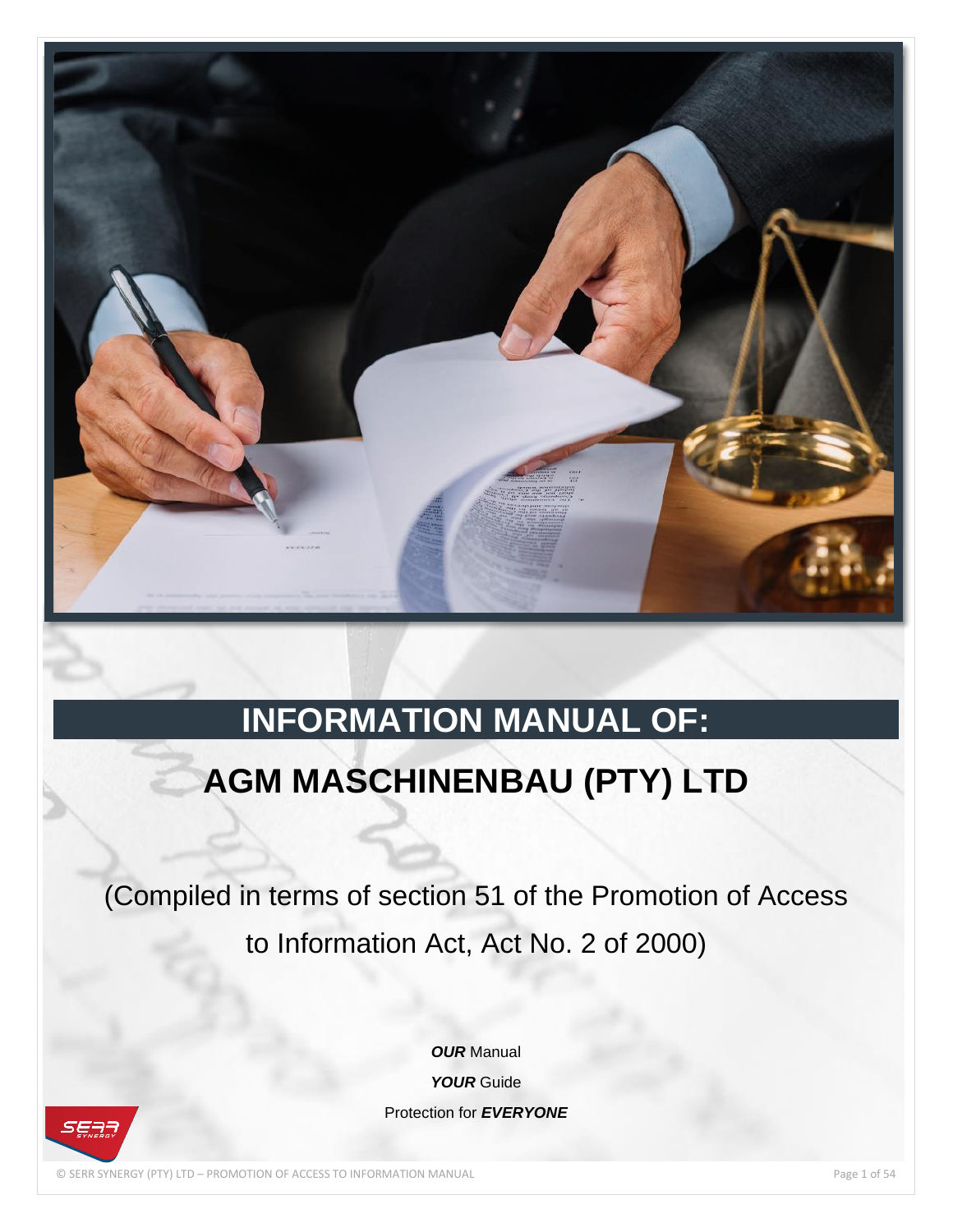# TABLE OF CONTENTS

| 1.  |                                                                            |  |
|-----|----------------------------------------------------------------------------|--|
| 2.  |                                                                            |  |
| 3.  |                                                                            |  |
| 4.  |                                                                            |  |
| 5.  |                                                                            |  |
| 6.  |                                                                            |  |
| 7.  | VOLUNTARY DISCLOSURE AND AUTOMATIC AVAILABILITY OF CERTAIN RECORDS:  12    |  |
| 8.  |                                                                            |  |
| 9.  |                                                                            |  |
| 10. |                                                                            |  |
| 11. |                                                                            |  |
| 13. |                                                                            |  |
| 14. |                                                                            |  |
| 15. |                                                                            |  |
| 16. |                                                                            |  |
| 17. |                                                                            |  |
| 18. | REFUSAL OF REQUEST FOR ACCESS TO A RECORD IN TERMS OF OTHER LEGISLATION IN |  |
| 19. |                                                                            |  |
| 20. | CLASSIFICATION AND CATEGORIES OF SENSITIVE AND PROTECTED RECORDS 24        |  |
| 21. |                                                                            |  |
| 22. |                                                                            |  |
| 23. |                                                                            |  |
| 24. |                                                                            |  |
| 25. |                                                                            |  |
|     |                                                                            |  |
|     |                                                                            |  |
|     |                                                                            |  |
|     |                                                                            |  |
|     |                                                                            |  |
|     |                                                                            |  |
|     |                                                                            |  |
|     |                                                                            |  |
|     |                                                                            |  |
|     |                                                                            |  |
|     |                                                                            |  |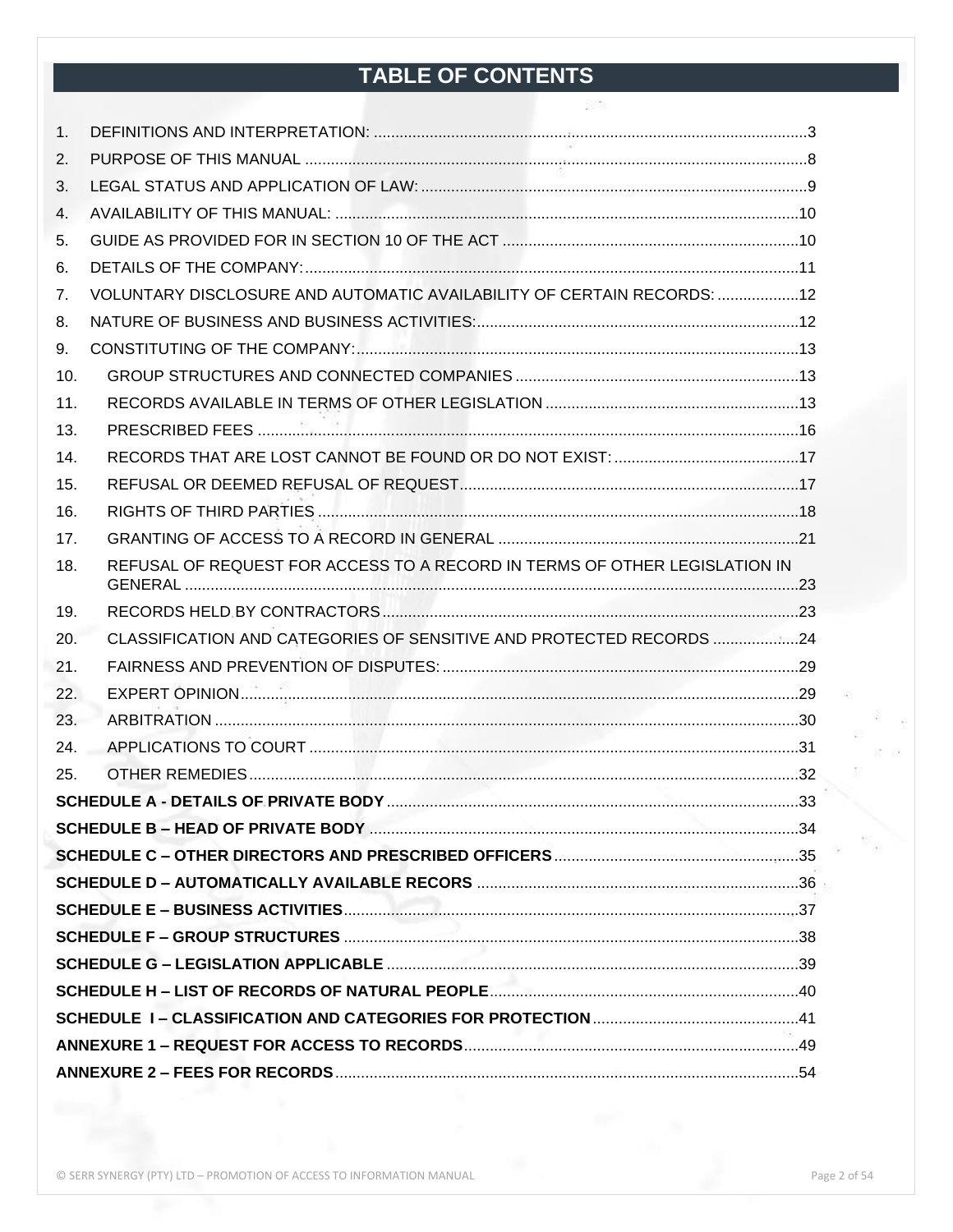### <span id="page-2-0"></span>**1. DEFINITIONS AND INTERPRETATION:**

Unless the context clearly indicates otherwise, the following terms shall have the meanings assigned to them hereunder, namely-

- 1.1 **"Access fee"** or **"request fee"** means a fee prescribed in terms of section 54 of PAIA and Part III of the Regulations for the purposes of access and reproduction as per **Annexure 2**.
- 1.2 **"Act"** means the Promotion of Access to Information Act, Act 2 of 2000, as amended from time to time and the Regulations regarding the Promotion of Access to Information, published in terms of *Government Gazette* Notice 187 of 15 February 2002 as amended from time to time and also "PAIA";
- 1.3 **"Application"** means an Application to a Court in terms of the Act (Section 78).
- 1.4 **"Biometrics"** means a technique of personal identification that is based on physical, physiological or behavioural characterisation, including blood typing, fingerprinting, DNA analysis, retinal scanning and voice recognition;
- 1.5 **"Consent"** means any voluntary, specific and informed expression agreeing to the Processing of Personal Information.
- 1.6 **"Constitution"** means the Constitution of the Republic of South Africa, 1996 (Act No. 1088 of 1996).
- 1.7 **"Court"** means-
	- 1.7.1 the Constitutional Court acting in terms of section 167(6)(a) of the Constitution; or
	- 1.7.2 a High Court or another Court of similar status; or
	- 1.7.3 a Magistrate's Court, either generally or in respect of a specified class of decisions in terms of this Act, designated by the Minister, by notice in the *Government Gazette*, and presided over by a Magistrate designated in writing by the Minister, after consultation with the Magistrates Commission, within whose area of jurisdiction –
		- 1.7.3.1 the decision of the Information Officer or relevant authority of a Public Body or the Head of a Private Body has been taken;
		- 1.7.3.2 the Public Body or Private Body concerned has its principal place of administration or business; or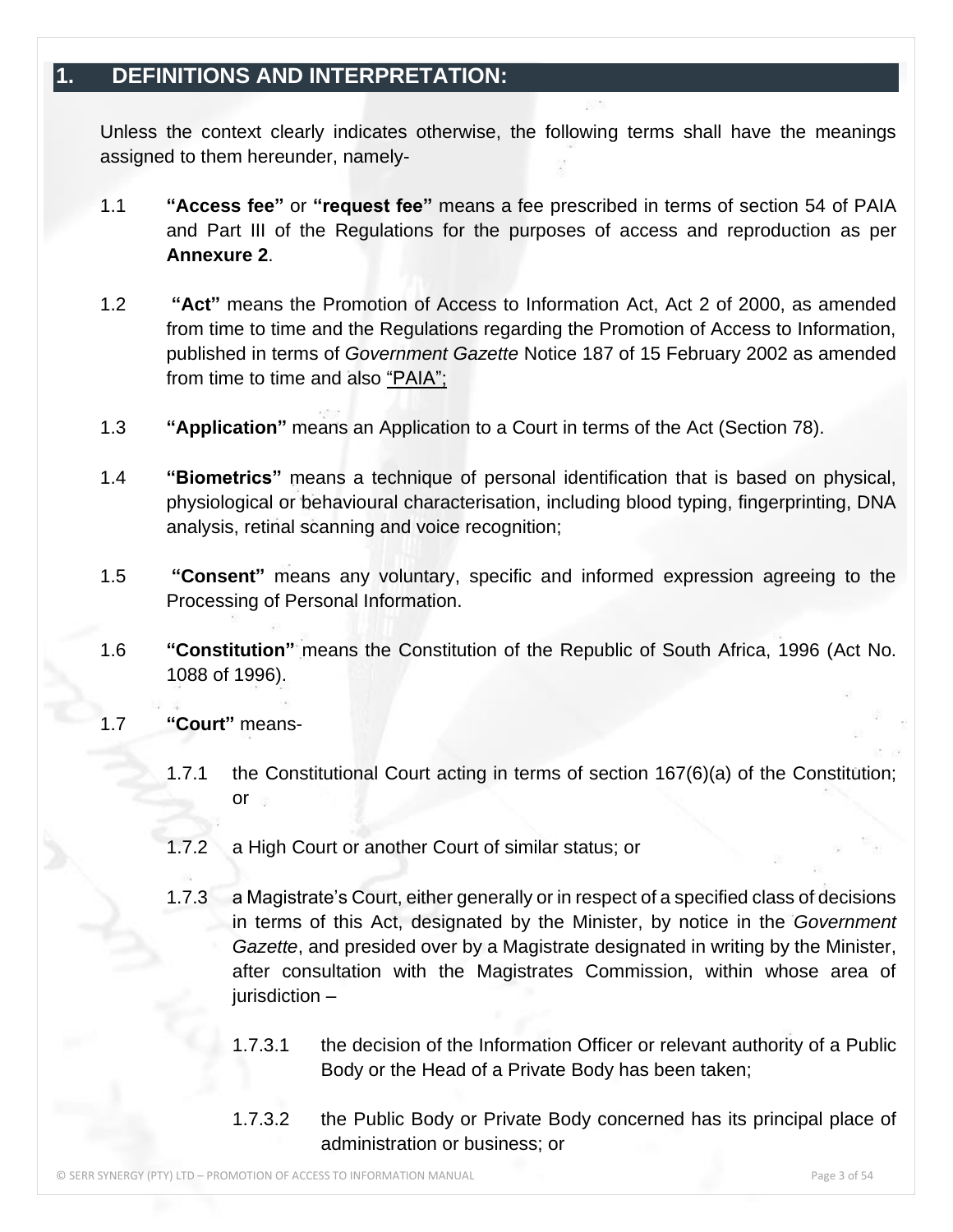- 1.7.3.3 the Requester or Third Party concerned is domiciled or ordinarily resident.
- 1.8 **"Data subject**" means the Person to whom the Personal Information relates, including a Third Party.

#### 1.9 **"Information Officer" of, or in relation to, a–**

- 1.9.1 public body, means an information officer or deputy information officer as contemplated in terms of section 1 or 17 of POPIA; or
- 1.9.2 private body, means the head of a private body as contemplated in section 1 of PAIA;
- 1.10 **"Information Regulator"** means the Information Regulator established in terms of Section 39 of POPIA;
- 1.11 **"Manual"** means this Manual, compiled and published in terms of Section 51 of the Act and Regulation 9, also referred to as the Information Manual.
- 1.12 **"Official"** means any Person who works for or provides services to or on behalf of the Company, whether permanently or temporarily, full time or part time, and who receives or is entitled to receive any remuneration or payment. This includes, without limitation, directors (both executive and non-executive) and all permanent, temporary and part-time staff, contract workers as well as the Head of the Private Body as defined in the Act.
- 1.13 **"PAIA"** means the "**Act"**
- 1.13 **"Person"** means a natural Person or a juristic Person.
- 1.14 **"Personal information"** means information relating to an identifiable, living, natural person and, where applicable, an identifiable, existing juristic person, including, but not limited to —
	- 1.14.1 information relating to the race, gender, sex, pregnancy, marital status, national, ethnic or social origin, colour, sexual orientation, age, physical or mental health, well-being, disability, religion, conscience, belief, culture, language and birth of the person;
	- 1.14.2 information relating to the education or the medical, financial, criminal or employment history of the person;
	- 1.14.3 any identification number, symbol, e-mail address, physical address, telephone number, location information, online identifier or other particular assignment to the person;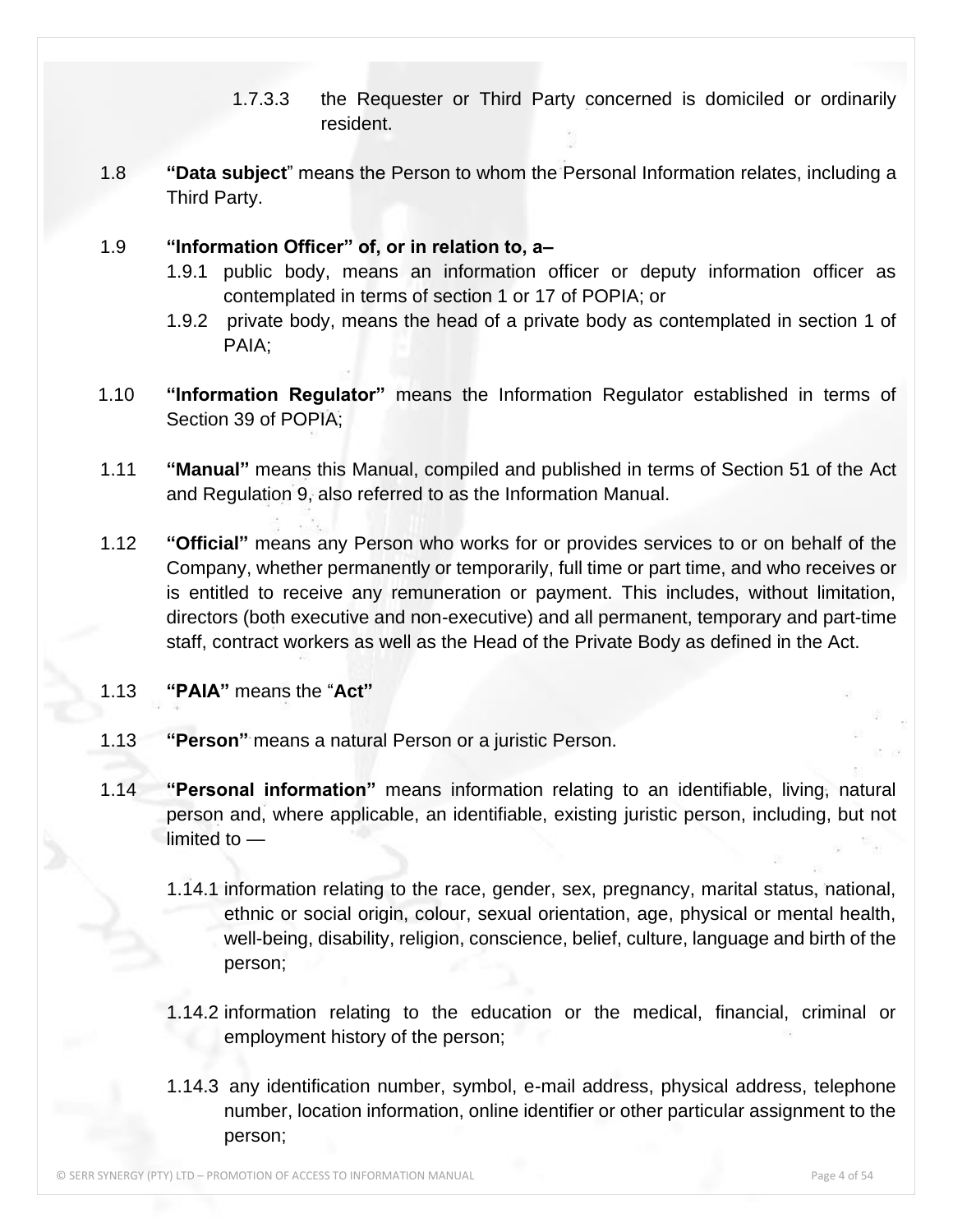- 1.14.4 the biometric information of the person;
- 1.14.5 the personal opinions, views or preferences of the person;
- 1.14.6 correspondence sent by the person which is implicitly or explicitly of a private or confidential nature, or further correspondence that would reveal the contents of the original correspondence;
- 1.14.7 the views or opinions of another individual about the person; and
- 1.14.8 the name of the person if it appears with other personal information relating to the person or if the disclosure of the name itself would reveal information about the person;
- 1.15 **"Personal Requester"** means a Requester seeking access to a Record containing Personal Information about the Requester himself/herself.
- 1.16 **"POAJA"** means the Promotion of Administrative Justice Act (Act No. 20 of 2000) as amended;
- 1.17 **"POPI" or "POPIA"** means the Protection of Personal Information Act (Act No. 4 of 2013);

#### 1.18 **"Private Body"** means –

- 1.18.1 a natural Person who conducts or has conducted on any trade, business or profession, but only in such capacity;
- 1.18.2 a partnership which conducts or has conducted any trade, business or profession; or
- 1.18.3 any former or existing juristic Person but excluding a Public Body.
- 1.19 **"Processing"** means any operational activity or any set of operations, whether or not by automatic means, concerning personal information, including –
	- 1.19.1 the collection, receipt, recording, storage, updating or modification, retrieval; or
	- 1.19.2 dissemination by means of transmission, distribution or disclosure in any other form; or
	- 1.19.3 merging, linking as well as restriction, erasure or destruction of information;

#### 1.20 **"Public Body"** means –

1.20.1 any department of state or administration in the national or provincial sphere of government or any municipality in the local sphere of government; or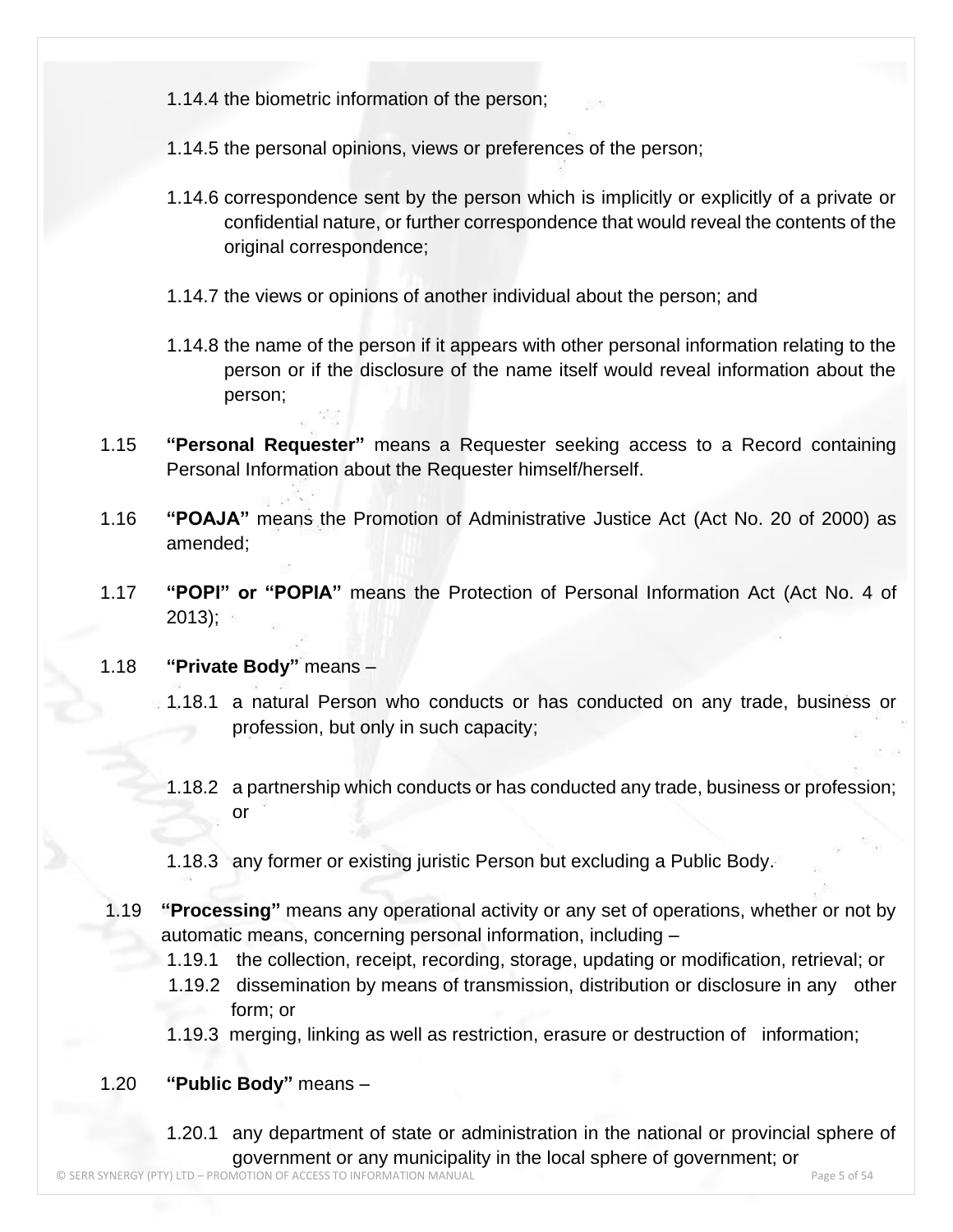1.20.2 any other functionary or institution when-

- 1.20.2.1 exercising a power or performing a duty in terms of the Constitution or a provincial Constitution; or
- 1.20.2.2 exercising a public power or performing a public function in terms of any legislation.
- 1.21 **"Record"** means any recorded information, regardless of form or medium, including written, electronic information, label, marketing, image, film, map, graph, drawing or tape which is in the possession or under the control of the Company, irrespective of whether it was created by the Company and regardless of when it came into existence;.
- 1.22 **"Request"** means a request for access to a Record or information of the Company.
- 1.23 **"Requester"** means any Person, including a Public Body or an Official thereof, making a Request for access to a Record of the Company, including any Person acting on behalf of that Person.
- 1.24 **"SAHRC"** means the South African Human Rights Commission.
- 1.25 **"The Company"** means **AGM MASCHINENBAU (PTY) LTD,** a private company (**reg. no. 1994/001286/07)** incorporated in the Republic of South Africa.
- 1.26 **"Third Party",** in relation to a Request for access, means any Person, excluding the Company or a Personal Requester.
- 1.27 In this Manual **paragraph headings** are for convenience only and are not to be used in its interpretation.
- 1.28 An **expression** which denotes
	- 1.28.1 any gender, includes the other gender;
	- 1.28.2 the singular, includes the plural and *vice versa*; and
	- 1.28.3 an Official includes a reference to that Official's successors in title and assignees allowed in law.
- 1.29 Any reference in this Manual to
	- 1.29.1 "**business hours**" shall be construed as being the hours between 08h30 and 17h00 on any business day. Any reference to time shall be based upon South African Standard Time;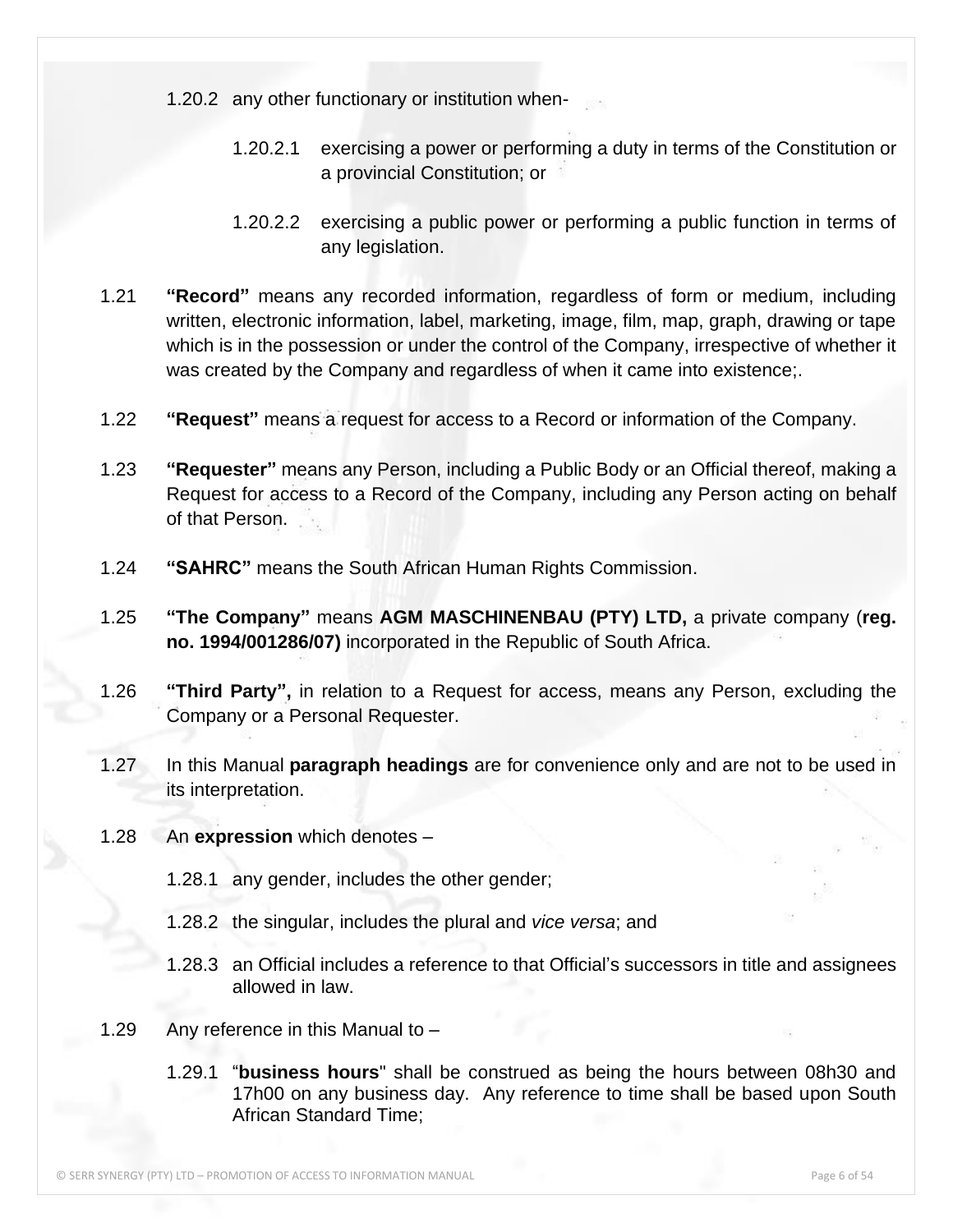- 1.29.2 "**days**" shall be construed as calendar days unless qualified by the word "business", in which instance a "**business day**" and **"working days"** shall be any day other than a Saturday, Sunday or public holiday as gazetted by the government of the Republic of South Africa from time to time;
- 1.29.3 "**law**" means any law of general application and includes common law and any statute, constitution, decree, treaty, regulation, directive, ordinance, by-law, order or any other enactment of legislative measure of government (including local and provincial government) or statutory or regulatory body which has the force of law;
- 1.29.4 "**person**" apart from the statutory definition shall also in the normal sense mean any Person, company, close corporation, trust, partnership or other entity, whether or not having separate legal personality; and
- 1.29.5 "**writing**" means legible writing, in English, including any form of electronic communication contemplated in the Electronic Communications and Transactions Act, Act No. 25 of 2002.
- 1.30 The words "**include**" and "**including**" mean "include without limitation" and "including without limitation". The use of the words "**include**" and "**including**" followed by a specific example or examples shall not be construed as limiting the meaning of the general wording preceding it.
- 1.31 The words "**will**" and "**must**" used in the context of any obligation or restriction imposed on a Person have the same meaning as the word "**shall**".
- 1.32 Any substantive provision, conferring **rights** or **imposing obligations** on a Person and appearing in any of the definitions in paragraph 1 or elsewhere in this Manual, shall be given effect to as if it were a substantive provision in the body of the Manual.
- 1.33 **Words and expressions** defined in any paragraph shall, unless the application of any such word or expression is specifically limited to that paragraph, bear the meaning assigned to such word or expression throughout this Manual.
- 1.34 Unless otherwise provided, defined terms appearing in this Manual **in title case** shall be given their meaning as defined, while the same terms appearing in lower case shall be interpreted in accordance with their plain English meaning.
- 1.35 A reference to any **statutory enactment** shall be construed as a reference to that enactment as at the Signature Date, and as amended or substituted from time to time.
- 1.36 Any reference in this Manual to "**this Manual**" or in any other agreement or document shall be construed as a reference to this Manual.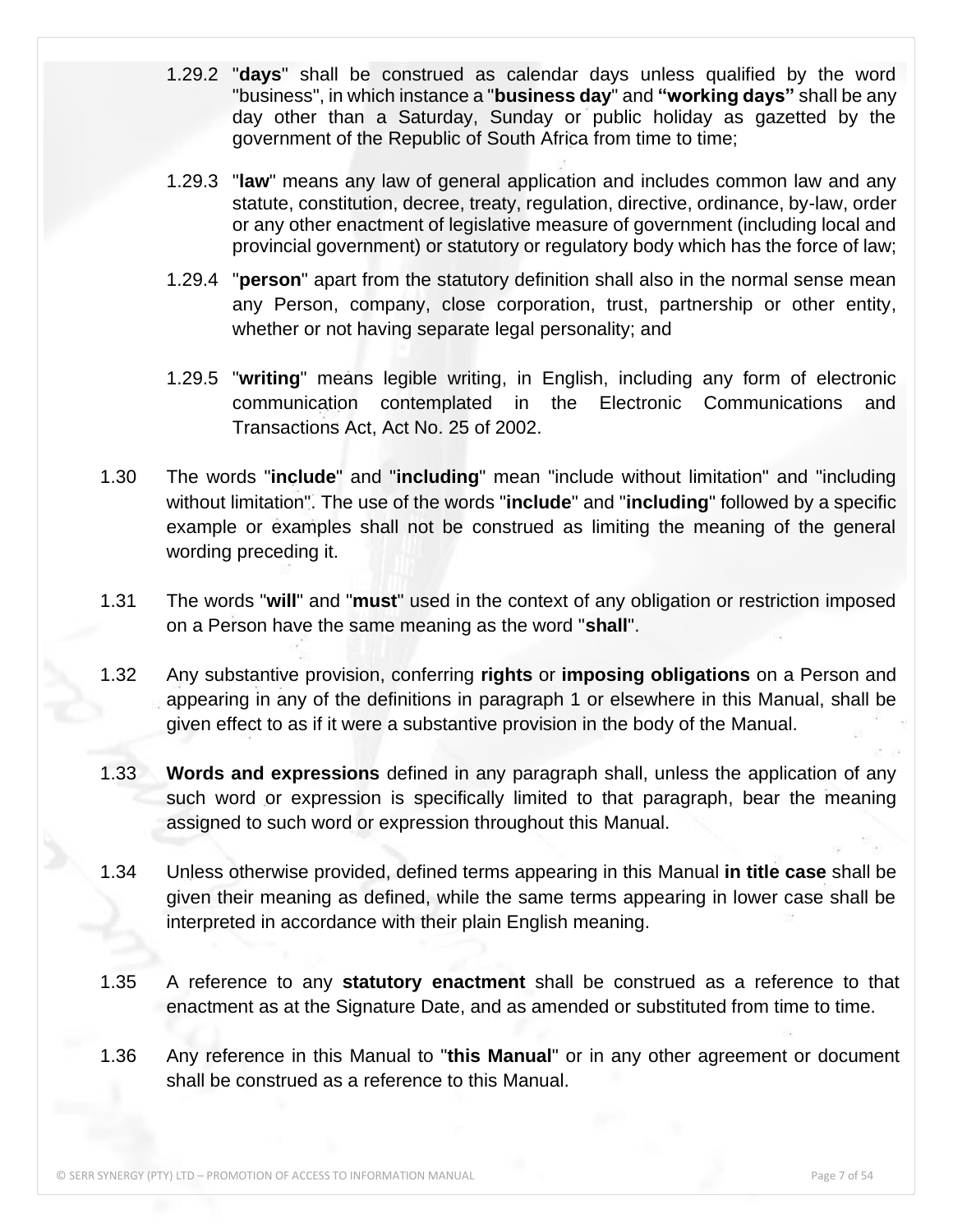- 1.37 Unless specifically otherwise provided, any **number of days** prescribed shall be determined by excluding the first and including the last day or, where the last day falls on a day that is not a business day, the next succeeding business day.
- 1.38 If the due date for performance of any obligation in terms of this Manual is a day which is not a business day, then (unless otherwise stipulated) the due date for performance of the relevant obligation shall be the immediately preceding business day.
- 1.39 Where **figures** are referred to in **numerals** and in **words,** and there is any conflict between the two, the words shall prevail, unless the context indicates a contrary intention.
- 1.40 The use of any expression in this Manual covering a **process** available under South African law shall be construed as including any equivalent or analogous proceedings under the law of any other jurisdiction.
- 1.41 In this Manual the words "**paragraph**", "**schedule**", **"annexure"** or "**appendix**" refer to a paragraph, schedule, annexure or an appendix to this Manual.

# <span id="page-7-0"></span>**2. PURPOSE OF THIS MANUAL**

Section 32 of the Constitution provides for the right of access to information held by another Person when that information is required for the exercise or protection of any right. To give effect to this Constitutional right, the Promotion of Access to Information Act (PAIA) was enacted by Parliament in 2000 and regulations promulgated by the Minister of Justice in 2001. As no right is absolute, the right of access to information held by a Public or Private Body may be limited to the extent that the limitation is reasonable and justifiable in an open and democratic society based on human dignity, equality and freedom. POPIA, on the other hand explicitly protects Personal Information. Consideration of access to information is a process of balancing of rights.

Other legislation has also impacted on the flow of information and the restriction applicable in this regard.

The Company not only wishes to comply with this legislation but also wishes to promote an internal culture and business environment compatible with these values and principles. **This Manual** will provide for procedures and policies to enhance access to information held by the Company and matters connected therewith. The policies and procedures are designed to:

- expedite any Request for access
- provide clarity regarding the Officials to be approached in this regard
- set a standard for consideration of Requests for access
- align all internal policies to information compliance in general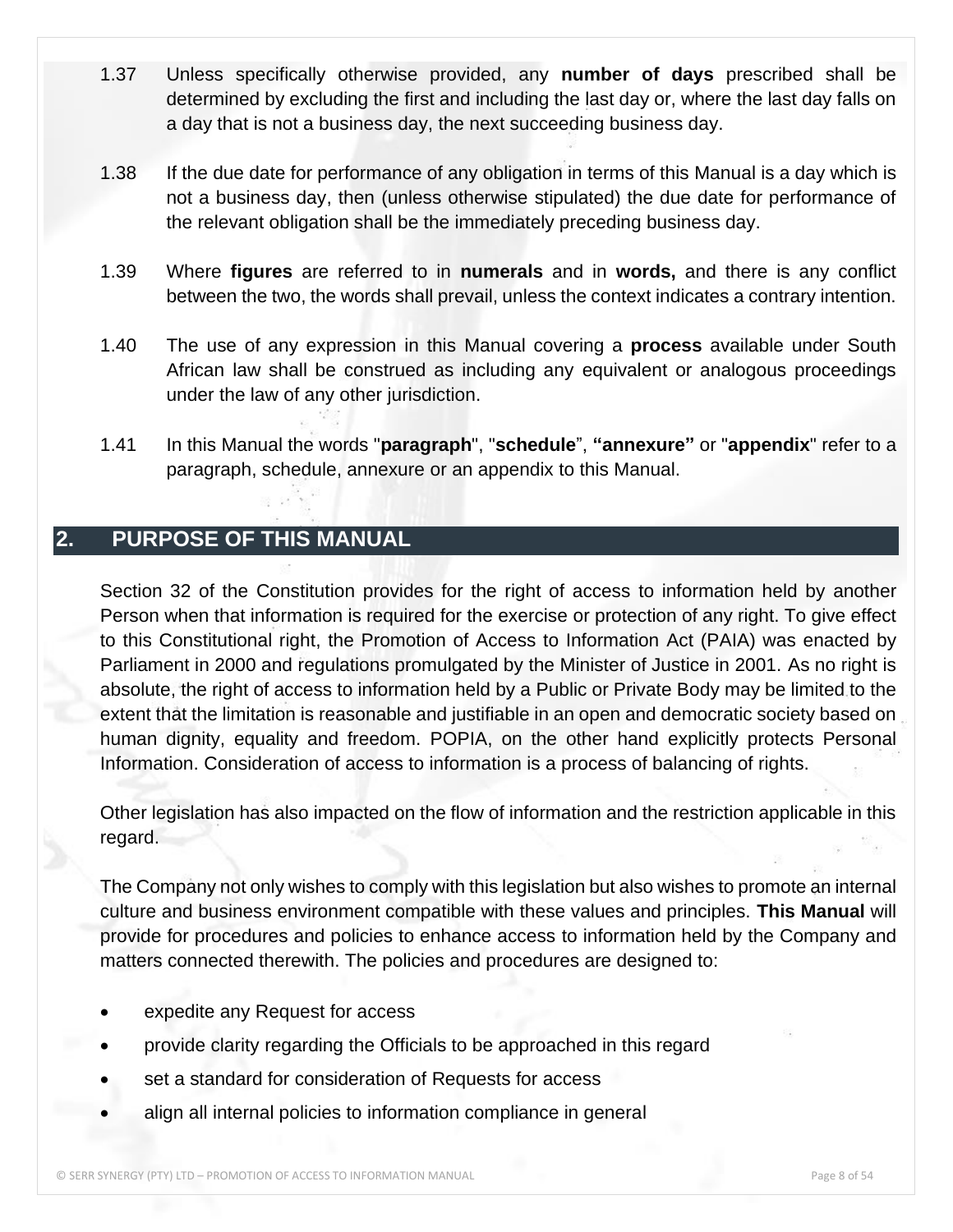ensure that mandatory protection of information provided by PAIA is complied with in conjunction with the peremptory provisions of POPIA to protect Personal Information.

**This Manual** is not an isolated or stand-alone document. The Company endeavours to align all commercial and internal Records and policies to be fully information compliant. The Manual will refer to such policies where applicable and guide any Requester through the internal processes of the Company.

The aim of **this Manual** is to deal with Requests for access to information and Records in the most cost-effective and efficient way, with due consideration of the rights of the Requester, the Company and any Third Party.

### <span id="page-8-0"></span>**3. LEGAL STATUS AND APPLICATION OF LAW:**

- 3.1 Should any provision of this Manual be in contradiction to the Act or any other legislation, then the provisions of the Act or other legislation shall apply.
- 3.2 Nothing in this Manual prevents the Company from providing access to Personal Information or Records in the possession of the Company in a manner which is materially less onerous in terms of any legislation other than provided for in this Manual or in the Act.
- 3.3 The Act and this Manual do not apply to Personal Information requested for criminal or civil proceedings.
- 3.4 The Act and this Manual apply to the exclusion of any provision or other legislation that prohibits or restricts the disclosure of a Record of the Company and that is materially inconsistent with the object or a provision of the Act or this Manual.
- 3.5 Unless specifically provided for in any commercial or other agreements, this Manual does not *per se* create any contractual relationship with any Requester or Person.
- 3.6 The Company shall be bound by the correctness of the information provided herein.
- 3.7 Failure to follow the procedures and comply with the conditions contained in this Manual may lead to the refusal of a Request for access to information.
- 3.8 When considering protection of Personal Information, the provisions of POPIA shall be applied. If other legislation provides for more extensive conditions for processing Personal Information, such other legislation shall prevail.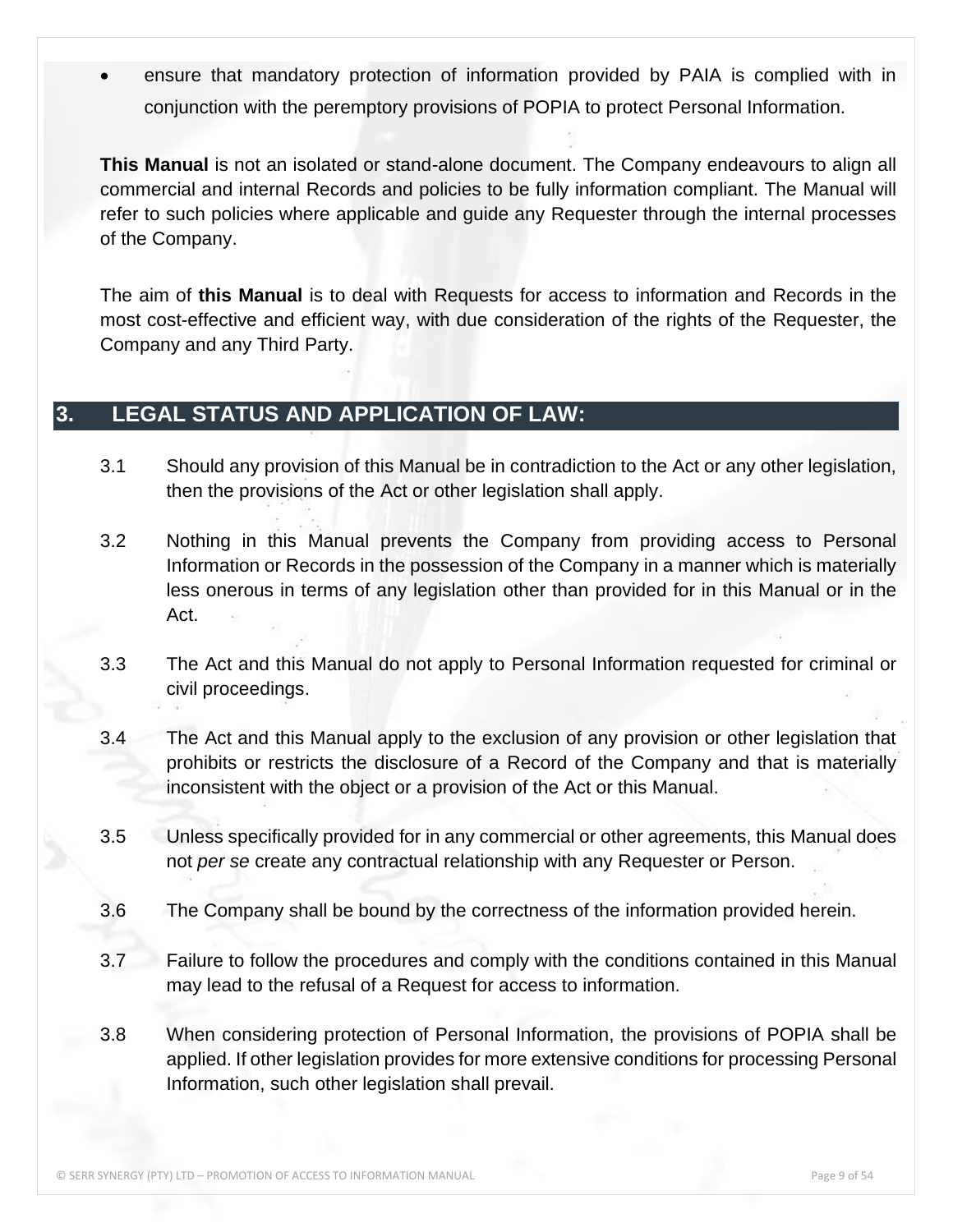- 3.9 No provision in this Manual creates a right, interest or legitimate expectation to be provided with any Record or Personal Information. Each Request for access shall be considered on merit and shall not be refused without good reason.
- 3.10 By publishing this Manual and making it available as contemplated below, the Manual is placed in the public domain and becomes a public document.

#### <span id="page-9-0"></span>**4. AVAILABILITY OF THIS MANUAL:**

This Manual shall be available:

- 4.1 on the Company's website [\(www.agm-maschinenbau.com\)](http://www.agm-maschinenbau.com/) or as a summary in the event of a lengthy Manual with adequate information to obtain a complete version if required;
- 4.2 at the Head Office or main place of business as per **Schedule A***;*
- 4.3 from the Information Officer of the Company (contact details as per **Schedule B)**:

### <span id="page-9-1"></span>**5. GUIDE AS PROVIDED FOR IN SECTION 10 OF THE ACT:**

- 5.1 The Human Rights Commission has initially compiled a Guide to the Act to assist members of the public as well as private and Public Bodies to access information and Records more effectively.
- 5.2 This Guide can be obtained from the Human Rights Commission at:

PAIA Unit The Research and Documentation Department

Postal address: Private Bag X2700 **HOUGHTON** 2041

Physical address: Braampark

Forum 3 33 Hoofd Street JOHANNESBURG 2017

Telephone: +27 11 877 3803 / 3825 Fax: +27 11 403 0625 Website: [www.sahrc.org.za](http://www.sahrc.org.za/) E-mail: [paia@sahrc.org.za](mailto:paia@sahrc.org.za)

© SERR SYNERGY (PTY) LTD – PROMOTION OF ACCESS TO INFORMATION MANUAL Page 10 of 54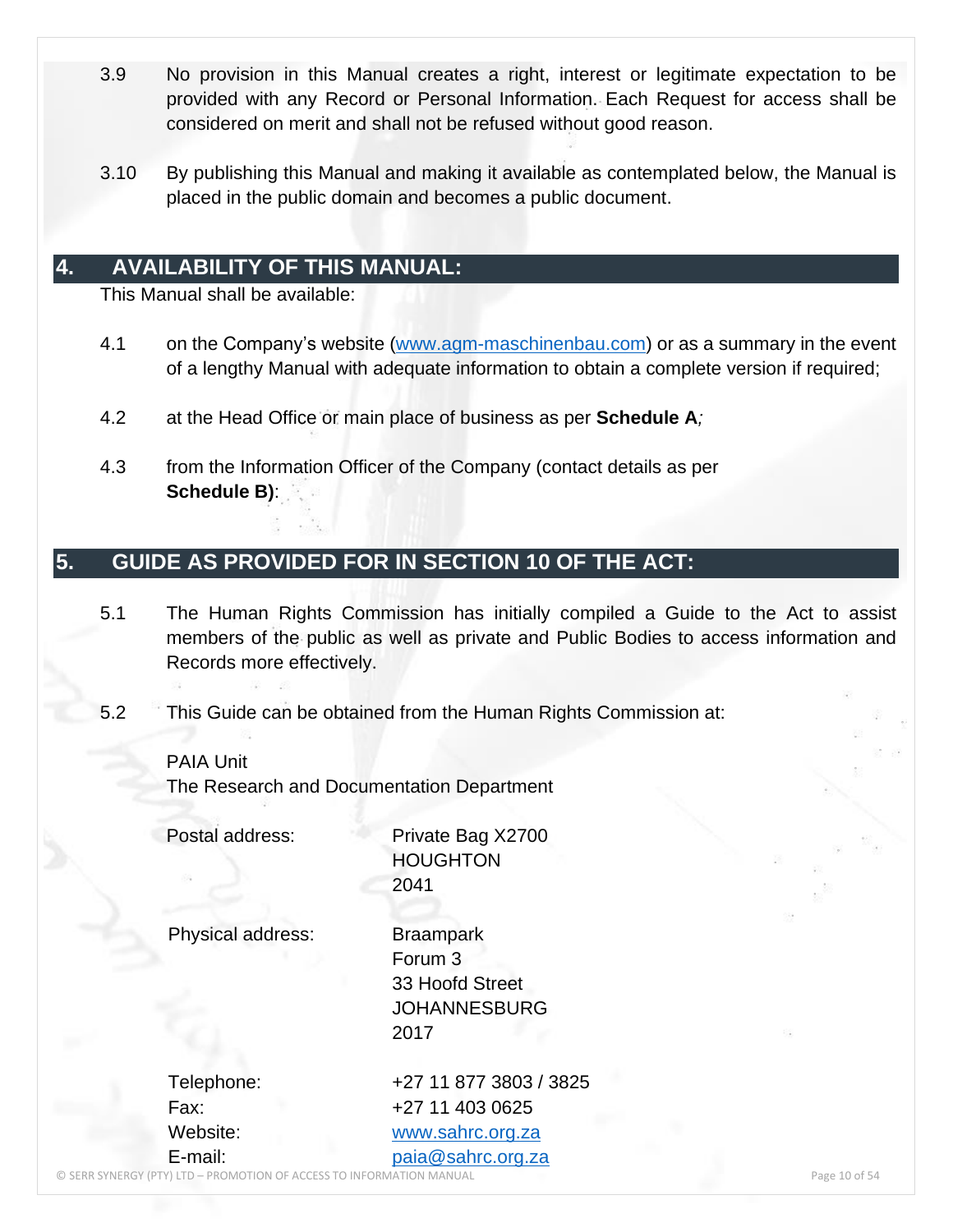5.3 The Information Regulator is also in the process of issuing guides and codes. Once available, the guides and codes can be obtained from the Information Regulator at:

Postal address: PO BOX 31533 BRAAMFONTEIN 2017

Physical address: 33 HOOFD STREET FORUM III 3 RD FLOOR BRAAMPARK JOHANNESBURG 2017

Website: www.justice.gov.za E-mail: inforeg@justice.gov.za

### <span id="page-10-0"></span>**6. DETAILS OF THE COMPANY:**

- 6.1 The details of the Company are provided in **Schedule A***.*
- 6.2 Only the details required in relation to this Manual are provided. Any other details are available from the Company Intelligence Property Commission (CIPC).
- 6.3 As required by the Act, details of the Head of the Company and the Information Officer (optional) are provided in **Schedule B**.
- 6.4 Although also available from CIPC, the details of the other directors and prescribed officers and top senior management are provided in **Schedule C***.*
- 6.5 The Company has appointed an Information Officer as per **Schedule B** to fulfil the obligations in terms of POPIA.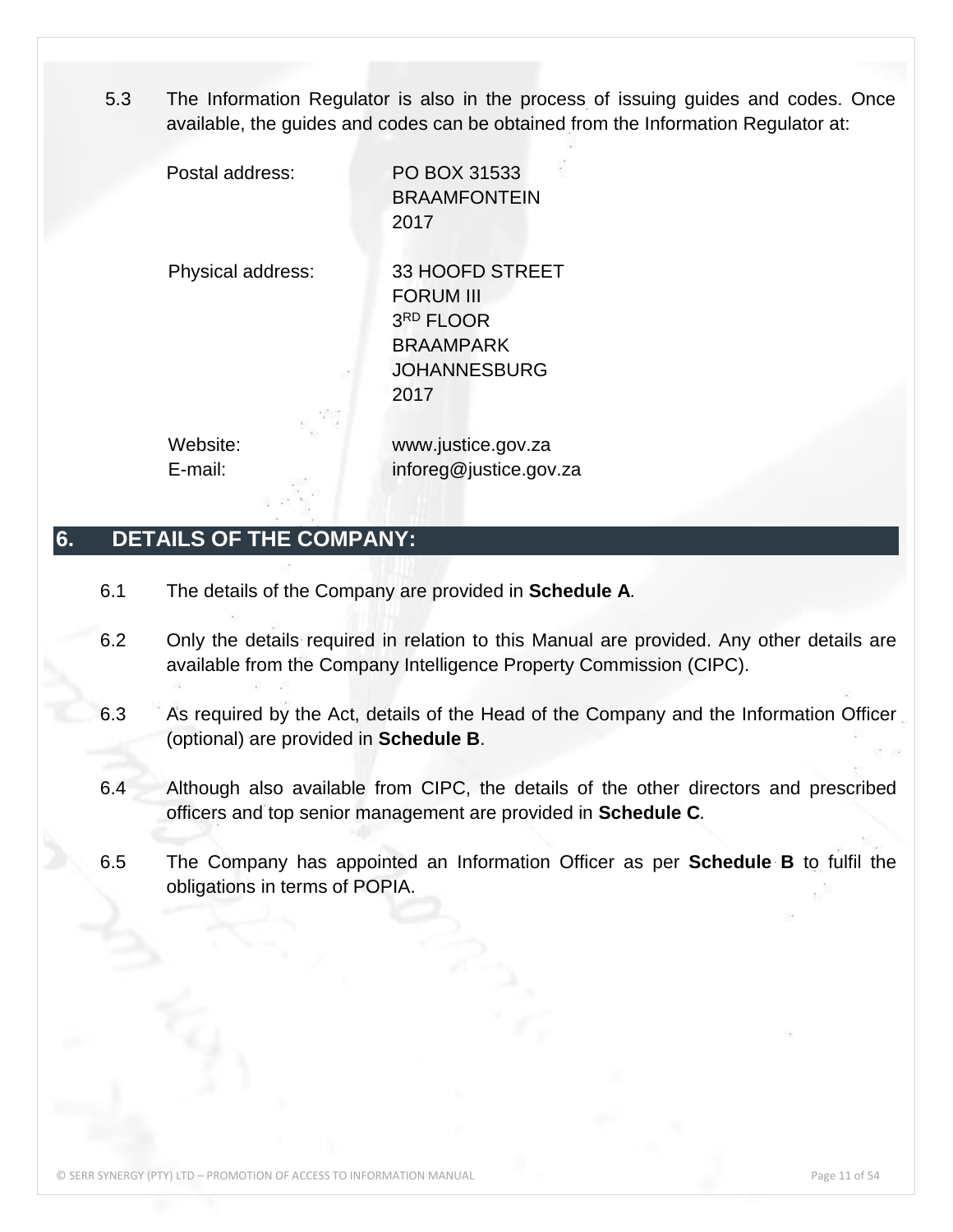### <span id="page-11-0"></span>**7. VOLUNTARY DISCLOSURE AND AUTOMATIC AVAILABILITY OF CERTAIN RECORDS:**

- 7.1 The following Records are already in the public domain or are intended to be placed in the public domain. Access to such Records can be obtained without following the steps contained in this Manual. These Records can be categorised as those which:
	- 7.1.1 the Company is compelled in terms of legislation to reveal to statutory officials so that they can perform their duties;
	- 7.1.2 can be purchased from the Company; or
	- 7.1.3 provided free of charge.
- 7.2 A more comprehensive list of these categories of information is provided in **Schedule D**. A Request for access to information and Records under this paragraph can be made to any Person contemplated in **Schedule C** and does not have to be directed to those stipulated in **Schedule B**.

### <span id="page-11-1"></span>**8. NATURE OF BUSINESS AND BUSINESS ACTIVITIES:**

The Company operates in the engineering industry and produces custom built special purpose machine tools and work holding fixtures. In order to understand the management of information, trade secrets and other information that the Company needs to protect, a more comprehensive list of business activities is provided in **Schedule E**. The Company must be affiliated with the following controlling/ regulatory/ statutory bodies:

- Manufacturing, Engineering & related Services Education and Training Authority (MERSETA)
- Metal and Engineering Industries Bargaining Council (MEIBC)
- Engineering Council of South Africa (ECSA)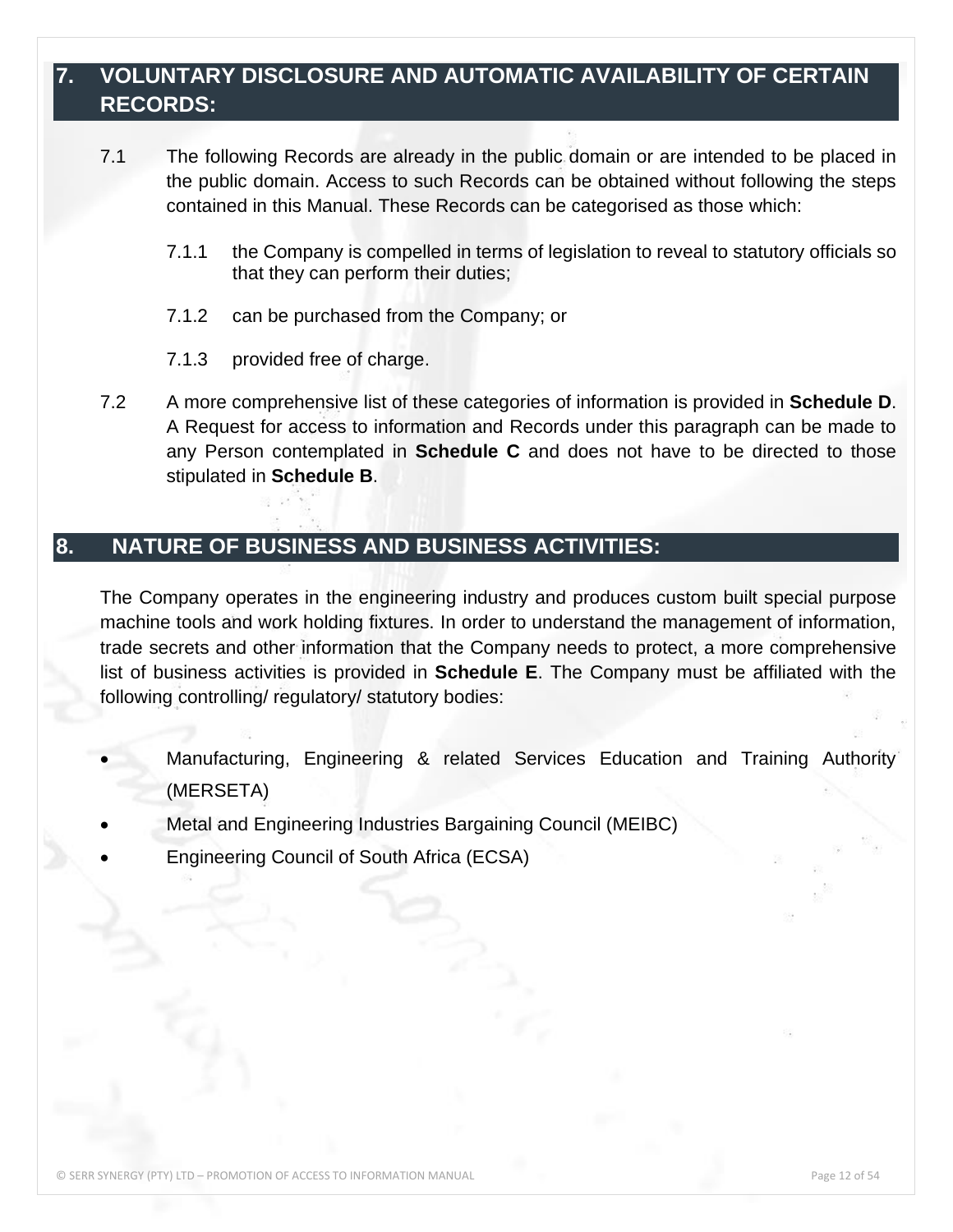### <span id="page-12-0"></span>**9. CONSTITUTING OF THE COMPANY:**

- 9.1 The Company's MOI (Memorandum of Incorporation) is available from the CIPC.
- 9.2 The Company utilises the standard MOI provided by CIPC.

#### <span id="page-12-1"></span>**10. GROUP STRUCTURES AND CONNECTED COMPANIES***:*

- 10.1 The Company is not part of any holding/subsidiary structure or any associated companies via cross directorship or shareholding at this point in time, as per **Schedule F**.
- 10.2 In the event of a holding/subsidiary relationship or an association via cross-directorship or shareholding in the future, the procedure provided for in this Manual may be used to access information of those connected or related entities. The Information Officer as per **Schedule B** would guide the Requester in this regard.

### <span id="page-12-2"></span>**11. RECORDS AVAILABLE IN TERMS OF OTHER LEGISLATION***:*

- 11.1 Given the nature of the Company and accompanying business activities, the Company is from time to time in possession of records in terms of various pieces of legislation. A list of the legislation applicable on the Company can be found in **Schedule G***.*
- 11.2 The principle is that this information is usually only available to Persons specified in such legislation. However, in order to promote access, any Request would be considered subject to the normal balancing of rights as envisaged in the purpose of this Manual above.
- 11.3 In dealing with a Request for Records held in terms of specific legislation, the Requester can exercise its rights by following the less onerous route.

### **12***.* **PROCEDURE TO MAKE A REQUEST FOR ACCESS**

- 12.1 The Requester must duly complete and sign the prescribed form as per **Annexure 1** and forward such to the Information Officer specified in **Schedule B***.* Only the Information Officer mentioned in **Schedule B** may accept requests in terms of the Act and this Manual, unless provided for otherwise. Any reference to an Official in relation to any procedure for access shall only refer to an Information Officer mentioned in **Schedule B**.
- 12.2 The Information Officer receiving a Request may refer the Request back to the Requester and insist that the prescribed form in terms of paragraph 12.1 above be used or that any additional information be provided such as the Information Officer may reasonable require to make a determination, in terms of the Act and this Manual.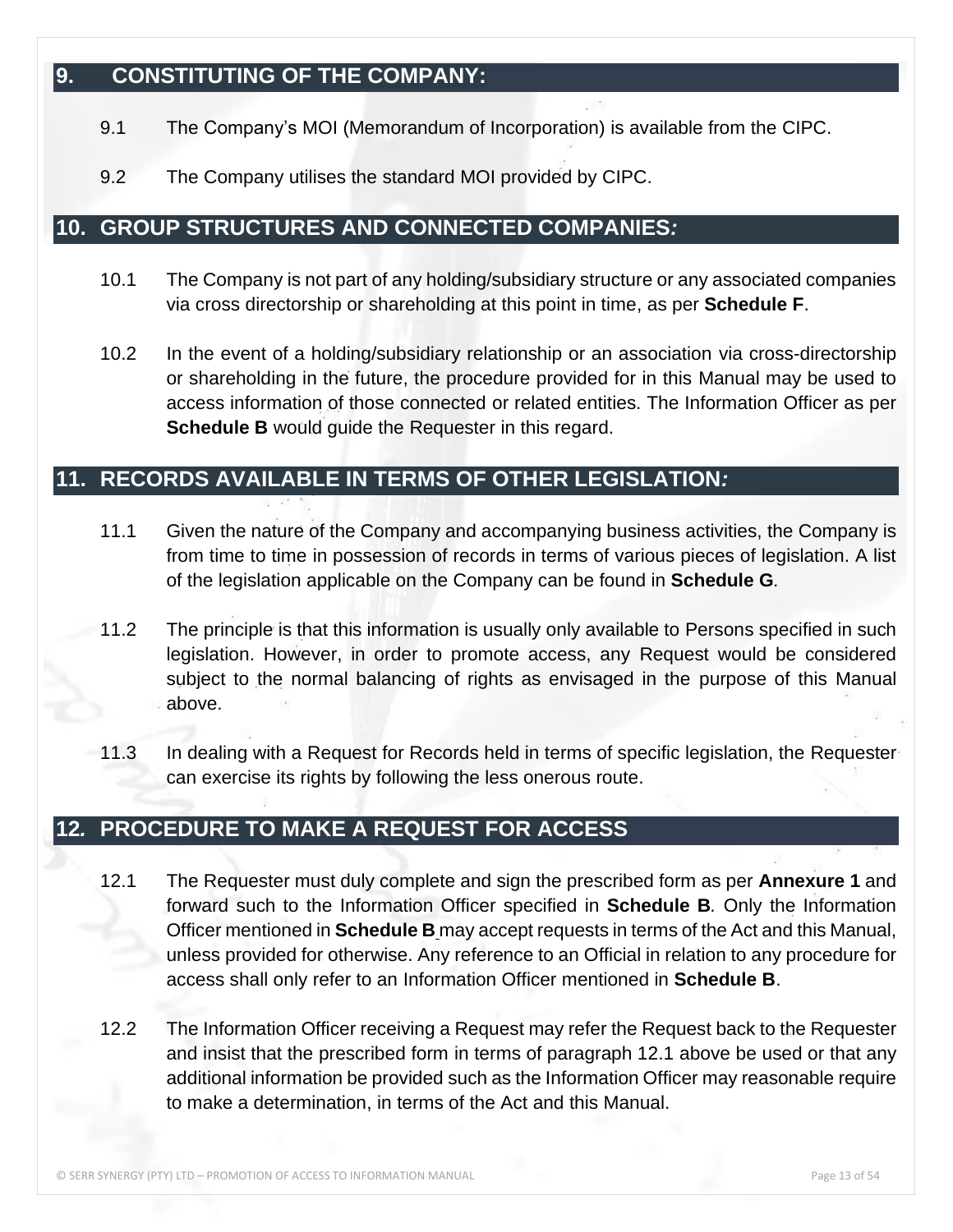- 12.3 Any Request or prescribed form referred back to the Requester shall be processed within seven (7) days of receipt of a Request.
- 12.4 If the Request is made on behalf of another Person, proof must be submitted of the capacity in which such Person makes the Request.
- 12.5 The Official shall notify the Requester as soon as practical possible, but not later than 30 days, of his/her decision to grant or refuse access. Access shall be granted in writing or in any reasonable manner as requested by the Requester.
- 12.6 If the Request for access is granted, the notice in terms of paragraph 12.5 above must state the following:
	- 12.6.1 The Access fee (if any) to be paid upon access
	- 12.6.2 The form in which access shall be given; and
	- 12.6.3 That the Requester may lodge an application with a Court to object to the Access fee to be paid or the form of access granted.
- 12.7 If the Request for access is refused, the notice in terms of paragraph 12.5 above must-
	- 12.7.1 state adequate reasons for the refusal, including the provisions of the Act and this Manual on which such refusal is based;
	- 12.7.2 exclude from any such reasons any reference to the content of the Record; and
	- 12.7.3 state that the Requester may lodge an application with a Court to object to the refusal of the Request or may apply any other remedies available to the Requester.
- 12.8 The Information Officer to whom a Request has been addressed may once extend the period of 30 days referred to in paragraph 12.5 above (referred to as the "original period") for a further period of not more than 30 days, if-
	- 12.8.1 the Request is for a large number of Records or requires a search through a large number of Records and if compliance with the original period would unreasonably interfere with the activities of the Company concerned;
	- 12.8.2 the Request requires a search for Records in, or the collection thereof from, an office of the Company not situated within the same town or city as the office of the Head of the Company and which search cannot reasonably be completed within the original period;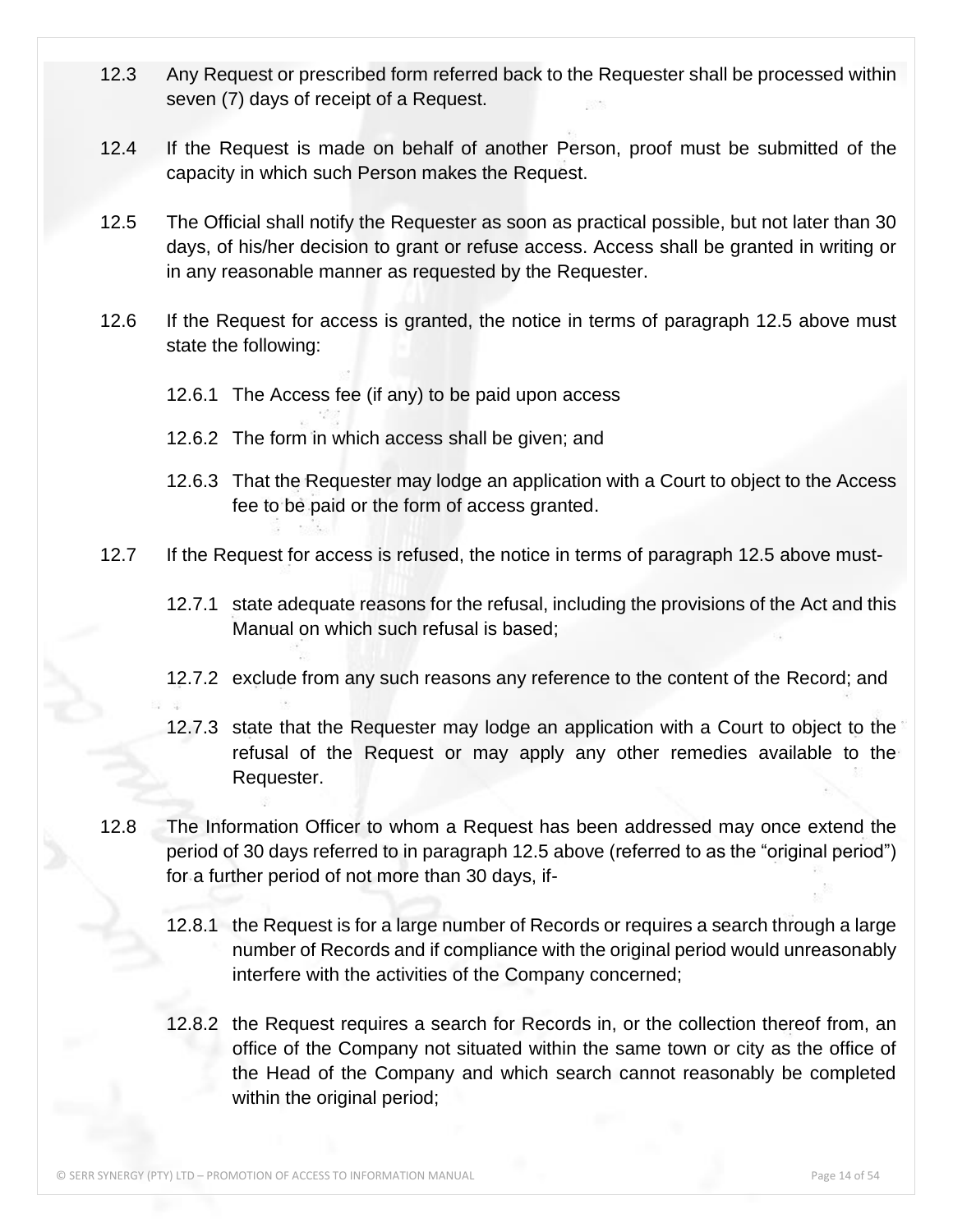- 12.8.3 consultation among divisions of the Company or with another company is necessary, or desirable to reach a decision regarding the Request and which cannot reasonably be completed within the original period;
- 12.8.4 more than one of the circumstances contemplated above exist in respect of the Request, making compliance with the original period not reasonably possible; or
- 12.8.5 the Requester consents in writing to such extension.
- 12.9 If a period is extended in terms of paragraph 12.8 above, the Official must, as soon as reasonably possible, but in any event within 30 days after the Request is received, notify the Requester of such extension, the period of the extension and the reasons for the extension.
- 12.10 The notice in terms of paragraph 12.9 above must state-
	- 12.10.1 the period of extension;
	- 12.10.2 adequate reasons for the extension, including the provisions of the Act and this Manual that are relied upon; and
	- 12.10.3 that the Requester may lodge an application with a Court against the extension.

#### 12.11 Severability

- 12.11.1 If a Request is made for access to a Record of the Company containing information which may or must be refused, every part of the Record that does not contain such information, and where such information can reasonably be deleted, shall be disclosed.
- 12.11.2 If a Request for access to a part of a Record is granted and the other part of the Record is refused, the provisions of paragraph 12.6 and paragraph 12.7 above shall apply.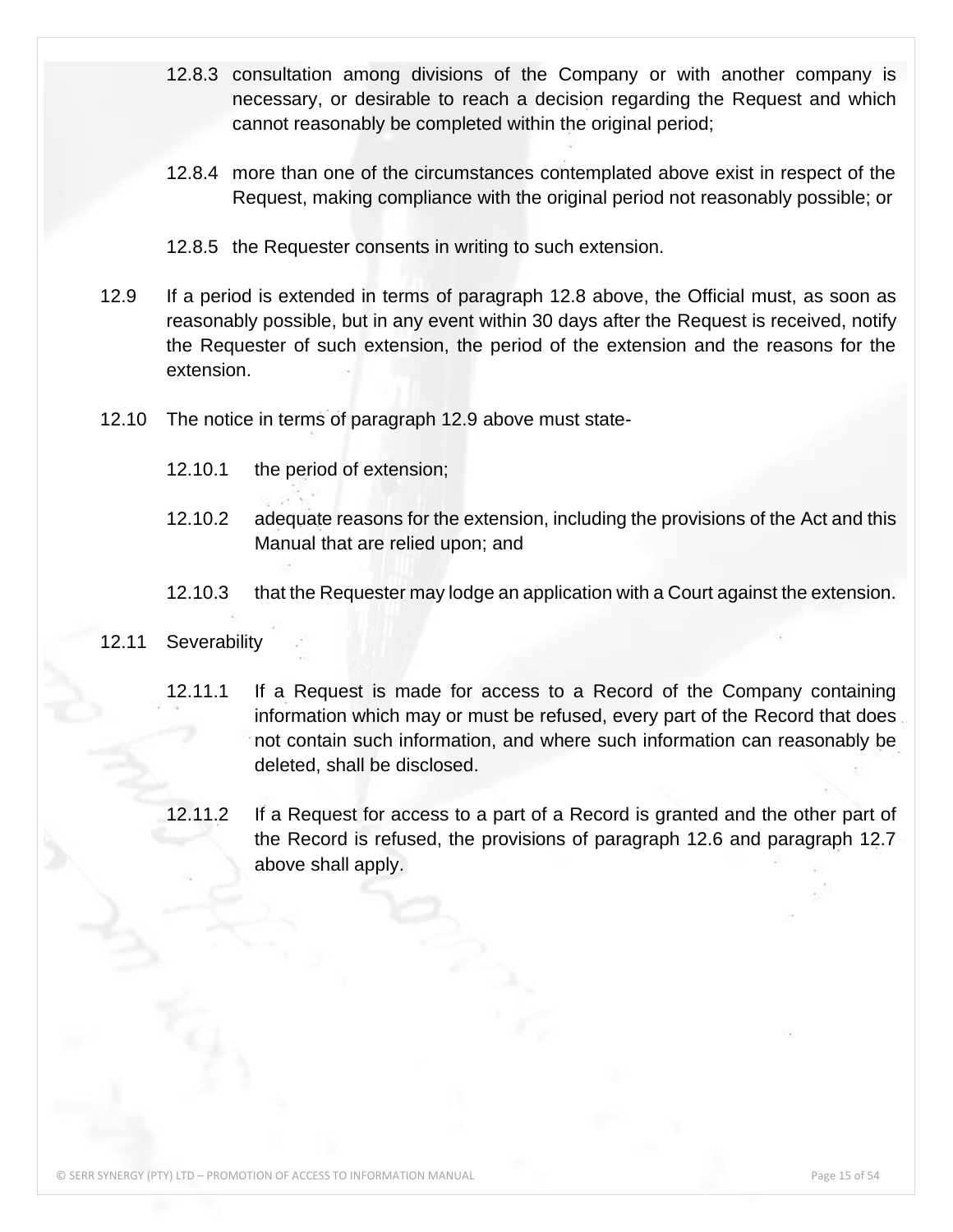#### <span id="page-15-0"></span>**13. PRESCRIBED FEES**

- 13.1 The Information Officer to whom a Request is made must by notice require the Requester to pay the prescribed fee (if any) before further processing the Request. The prescribed fees are provided in **Annexure 2.** The payment of fees shall not be applicable to a personal Requester.
- 13.2 If the search for a Record of the Company in respect of which a Request for access by a Requester other that a Personal Requester, has been made, and the preparation of the Record for disclosure, in the opinion of the Information Officer concerned, would require more than the hours prescribed for this purpose, the Information Officer shall by notice require the Requester, other than a Personal Requester, to pay a deposit which shall not be more than one third of the Access fee that would be payable if the Request is granted.
- 13.3 The notice referred to in paragraph 13.2 above must state-
	- 13.3.1 the amount of the deposit payable;
	- 13.3.2 that the Requester may lodge an application with a Court against the tender or payment of the Access fee in terms of paragraph 12.5 above, or tender or payment of a deposit in terms of paragraph 13.2 above, as the case may be.
- 13.4 If a deposit has been paid in respect of a Request for access which is refused, the Information Officer concerned must repay the deposit to the Requester.
- 13.5 The Information Officer may withhold a Record until the Requester concerned has paid the applicable fees (if any).
- 13.6 A Requester whose Request for access to a Record has been granted must pay an Access fee for reproduction and for search and preparation, respectively, and for any time reasonably required in excess of the prescribed hours to search for and prepare (including making any arrangements) the Record for disclosure.
- 13.7 Access fees prescribed for purposes of paragraph 13.6 above must provide for a reasonable Access fee for-
	- 13.7.1 the cost of making a copy of a Record, or a transcription of the content of a Record, if applicable, and the postal fee; and
	- 13.7.2 the time reasonably required to search for the Record and disclose the Record to the Requester.
	- 13.7.3 the cost of making any arrangement regarding the above search, preparation and disclosure to the Requester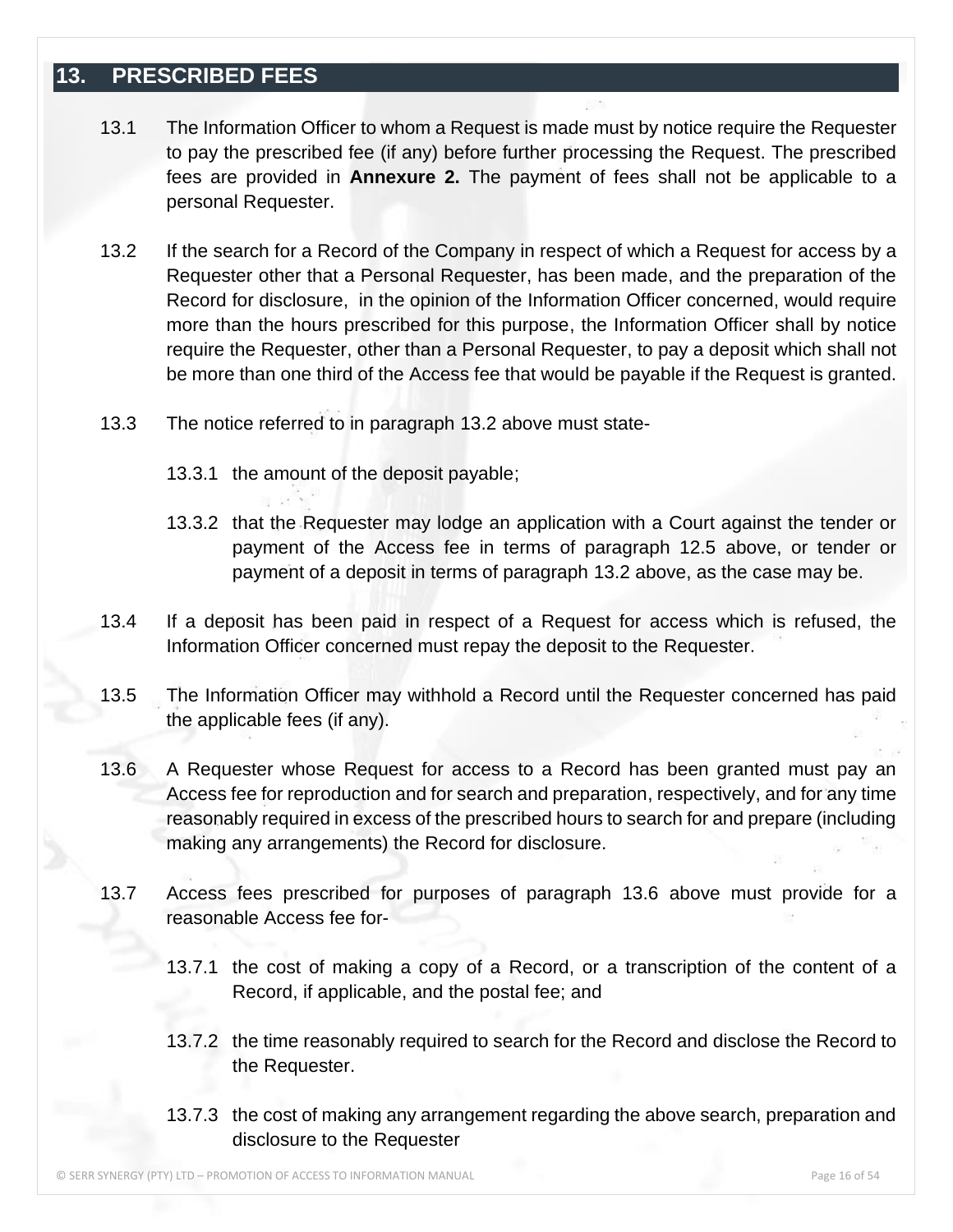13.8 The charging of fees shall always be subject to the determination and exclusion of certain categories of persons as determined by the Minister or any other *Government Gazette* notice regulating fees and reproduction for specific professions.

#### <span id="page-16-0"></span>**14. RECORDS THAT ARE LOST CANNOT BE FOUND OR DO NOT EXIST:**

- 14.1 In the event that:
	- 14.1.1 all reasonable steps have been taken to find a Record requested; and
	- 14.1.2 there are reasonable grounds for believing that the Record
		- 14.1.2.1 is in the Company's possession but cannot be found; or
		- 14.1.2.2 does not exist
	- 14.1.3 the Information Officer must, by way of affidavit or affirmation, notify the Requester that it is not possible to give access to that Record.
- 14.2 The affidavit or affirmation referred to in paragraph 14.1 above must give a full account of all steps taken to find the Record in question or to determine whether the Record exists, as the case may be, including all communications with every Person who conducted the search on behalf of the Information Officer. For purposes of this Manual, the notice in terms of paragraph 14.1 above is to be regarded as a decision to refuse a Request for access to the Record concerned.
- 14.3 If, after notice is given in terms of paragraph 14.1 above, the Record in question is found, the Requester concerned must be given access to the Record unless access is refused on a ground for refusal contemplated in this Manual or the Act.

#### <span id="page-16-1"></span>**15. REFUSAL OR DEEMED REFUSAL OF REQUEST***:*

- 15.1 If an Information Officer fail to make a decision within the 30-day period; or
- 15.2 If notice is given that the Record is lost or cannot be found or does not exist in terms of paragraph 14 above, it shall be deemed a refusal of a Request.
- 15.3 For all other instances, any written communication, be it on the prescribed form or not, refusing a Request for access shall constitute a refusal.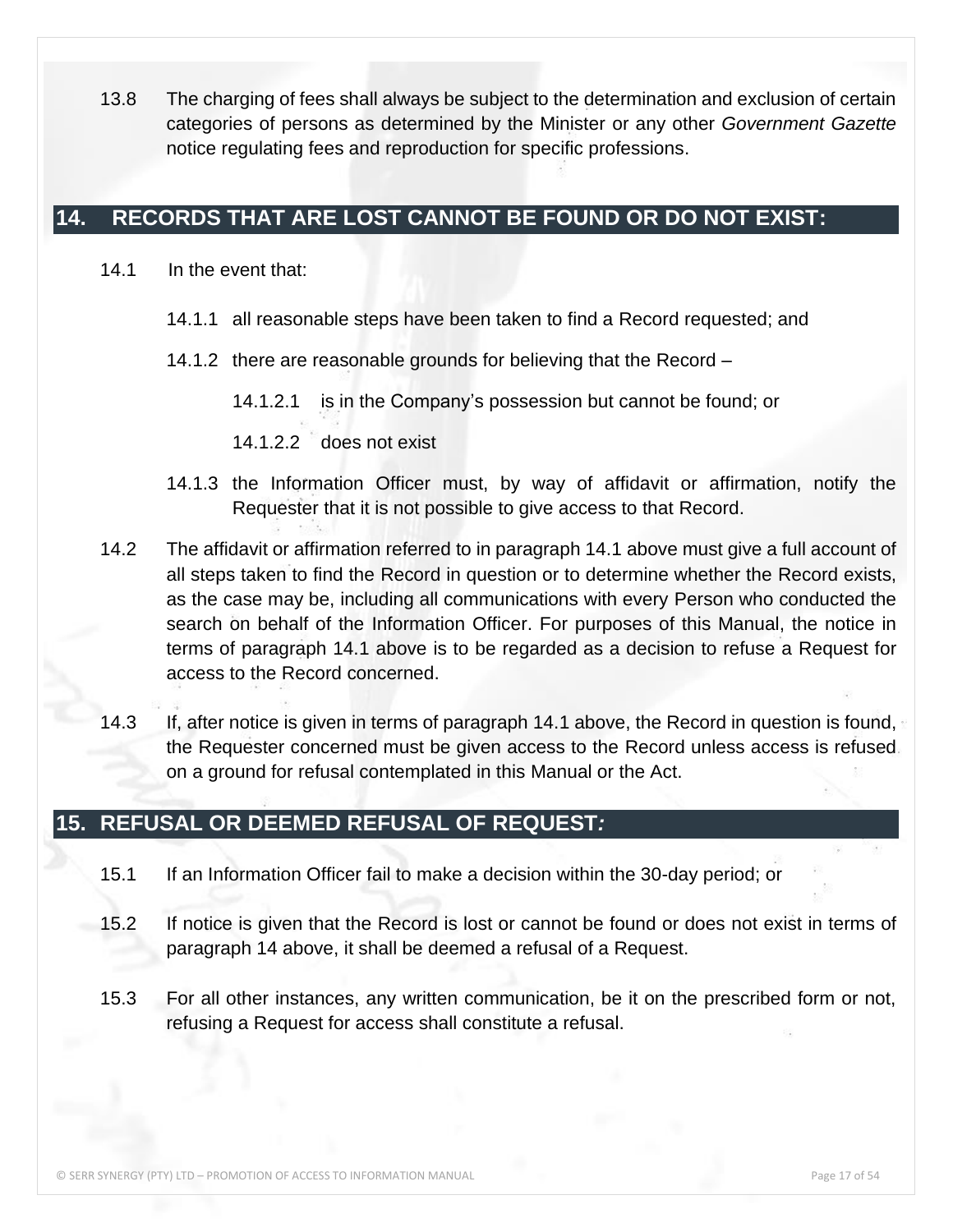### <span id="page-17-0"></span>**16. RIGHTS OF THIRD PARTIES***:*

#### 16.1 **Notice to Third Parties:**

- 16.1.1 The Information Officer considering a Request for access to a Record shall take all reasonable steps to inform a Third Party to whom or which the Record relates of the Request.
- 16.1.2 The Information Officer must inform a Third Party in terms of paragraph 16.1.1 above
	- 16.1.2.1 as soon as reasonably possible, but in any event within 21 days after that Request is received; and
	- 16.1.2.2 by the fastest means reasonably possible.
- 16.1.3 When informing a Third Party in terms of paragraph 16.1.1 above, the Official considering a Request for access to a Record must-
	- 16.1.3.1 describe the content of the Record;
	- 16.1.3.2 furnish the name of the Requester;
	- 16.1.3.3 describe the provisions of the Act and other legislation applicable to the Record as the case may be;
	- 16.1.3.4 in any case where the Official believes that the public interest rules apply, describe those provisions in terms of the Act specifying which of the circumstances in the opinion of the Information Officer might apply and state the reasons why he or she is of the opinion that the Public Interest rules might apply; and
	- 16.1.3.5 within 21 days after the Third Party is informed-
		- 16.1.3.5.1 make written or oral representations to the Information Officer why the Request for access should be refused;
		- 16.1.3.5.2 appear in person or by means of representation before the Information Officer; or
		- 16.1.3.5.3 give written consent for the disclosure of the Record to the Requester.

.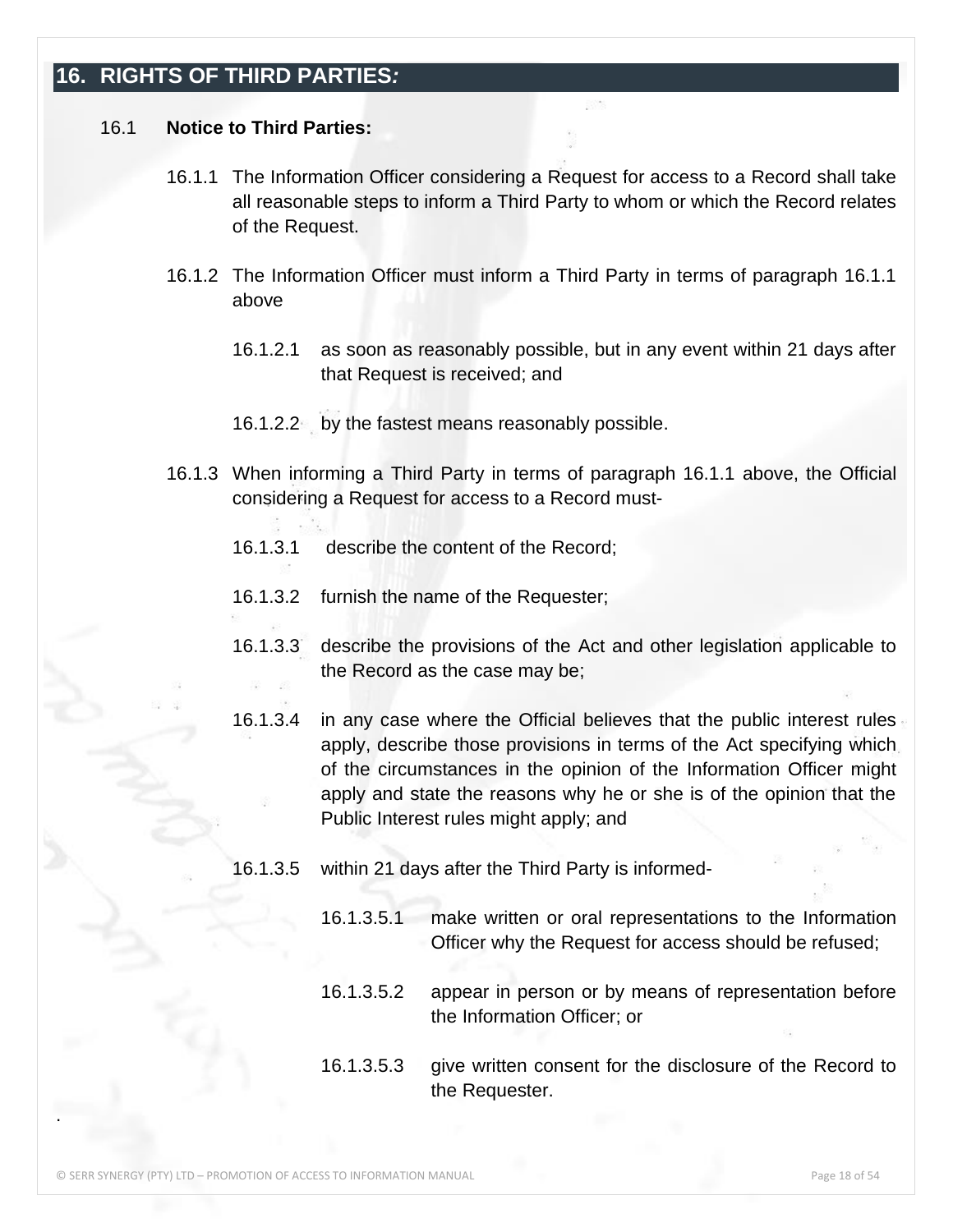#### 16.2 **Representation and consent by Third Parties:**

- 16.2.1 A Third Party that is informed in terms of paragraph 16.1 above of a Request for access, may, within 21 days after being so informed-
	- 16.2.1.1 make written or oral representations to the Information Officer concerned as to why the Request should be refused; or
	- 16.2.1.2 appear in person or by means of representation before the Information Officer; or
	- 16.2.1.3 give written consent for the disclosure of the Request to the Requester concerned.
- 16.2.2 A Third Party that obtains knowledge about a Request for access other than in terms of paragraph 16.1 above may:
	- 16.2.2.1 make written or oral representations to the Information Officer concerned as to why the Request should be refused; or
	- 16.2.2.2 insist to appear in person or by means of representation before the Information Officer; or
	- 16.2.2.3 give written consent for the disclosure of the Request to the Requester concerned.

#### 16.3 **Decision on representation for refusal and notice therof:**

- 16.3.1 The Information Officer must, as soon as reasonably possible, but in any event within 30 days after every Third Party is informed as provided for in paragraph 16.1 above:
	- 16.3.1.1 decide, after due regard to any representations made by a Third Party in terms of paragraph 16.2 above, whether to grant the Request for access; and
	- 16.3.1.2 notify the Third Party so informed and a Third Party not informed in terms of paragraph 16.1 above but which made representations in terms of paragraph 16.2 above or is located before the decision is taken, of the decision.
- 16.3.2 If, after all reasonable steps have been taken as required by paragraph 16.1 above, a Third Party is not informed of a Request, any decision whether to grant the Request for access must be made with due regard to the fact that the Third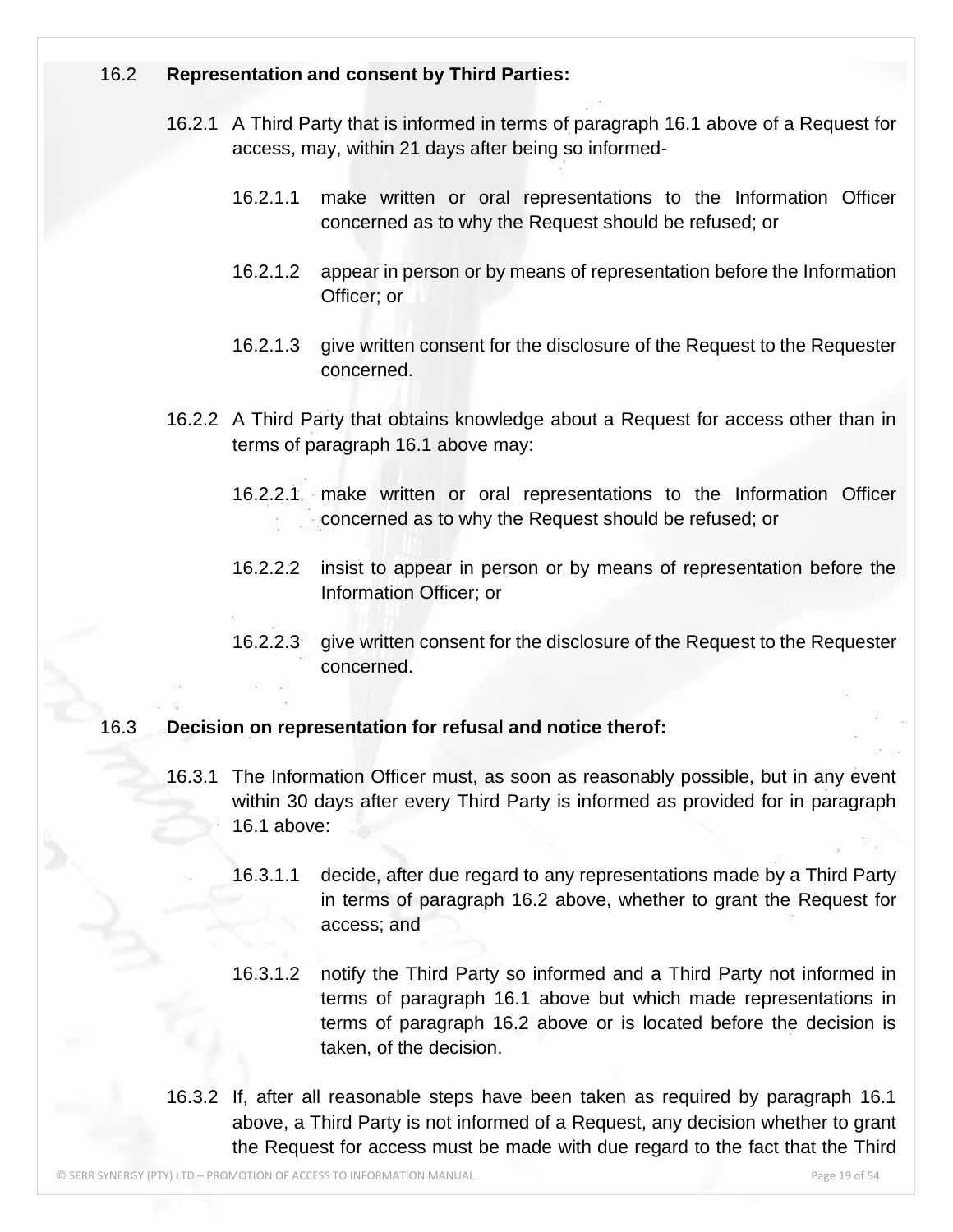Party did not have the opportunity to make representations in terms of paragraph 16.2 above as to why the Request should be refused.

- 16.3.3 If the Request is granted, the notice must state-
	- 16.3.3.1 adequate reasons for granting the Request, including the provisions of the Act, other legislation and this Manual relied upon to justify granting of the Request;
	- 16.3.3.2 that the Third Party may lodge an application with a Court against the decision of the Official within 30 days after notice is given and other remedies available have been utilised; and
	- 16.3.3.3 that the Requester shall be given access to the Record after the expiry of the applicable period contemplated in paragraph 16.3.3.2, unless an application is lodged with a Court or any other administrative remedy<sup>1</sup> is utilised within that period.
- 16.3.4 If the Information Officer decides in terms of paragraph 16.3.1 above to grant the Request for access, he or she must give the Requester access to the Record concerned after the expiry of 30 days of written notice having been given, unless an application against the decision is lodged with a Court or any other remedy is utilised within that period.

#### 16.4 **General rights of Data Subjects:**

16.4.1 A Data Subject has the right to have his, her or its Personal Information processed in accordance with the conditions for the lawful processing of Personal Information as referred to in Chapter 3 of POPIA, including the right -

| 16.4.1.1 | to be notified that - |                                                                                                                                                    |
|----------|-----------------------|----------------------------------------------------------------------------------------------------------------------------------------------------|
|          | 16.4.1.1.1            | personal Information about him, het or it is being<br>collected as provided for in terms of section 18 of                                          |
|          |                       | POPIA; or                                                                                                                                          |
|          | 16.4.1.1.2            | his, her or its Personal Information has been accessed<br>or required by an unathorised person as provided for in<br>terms of section 22 of POPIA; |

16.4.1.2 to established whether a Responsible Party holds Personal Information of that Data Subject and to request access to his, her or

© SERR SYNERGY (PTY) LTD – PROMOTION OF ACCESS TO INFORMATION MANUAL Page 20 of 54  $1$  Paragraphs 21-23: other than criminal proceedings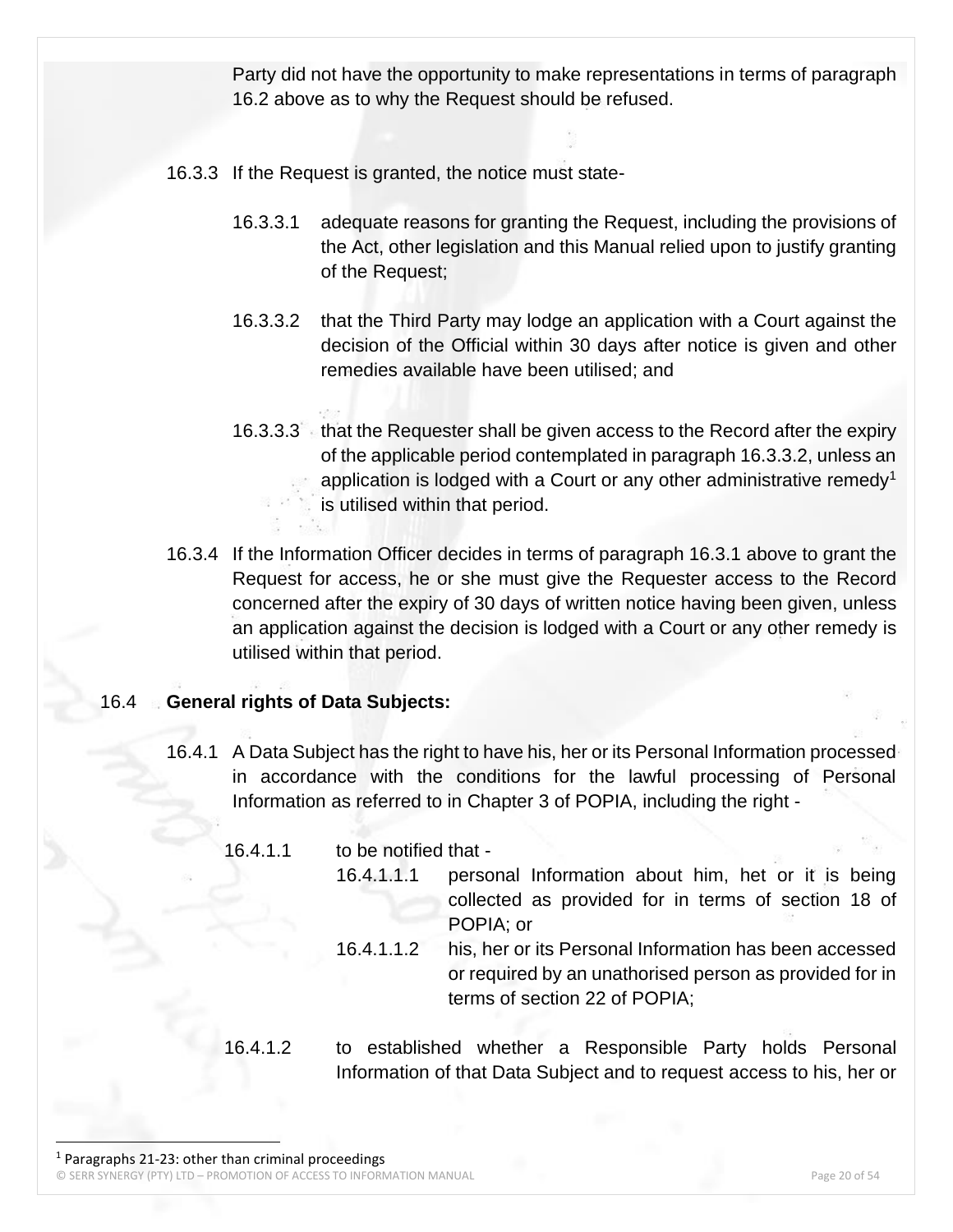its Personal Information as provided for in terms of section 23 of POPIA;

- 16.4.1.3 to request, where necessary, the correction, destruction or deletion of his, her or its Personal Information as provided for in terms of section 24 of POPIA;
- 16.4.1.4 to object, on reasonable grounds relating to his, her or its particular situation to the processing of his, her or its Personal Information as provided for in terms of section 11(3)(a) of POPIA;
- 16.4.1.5 to object to the processing of his, her or its Personal Information 16.4.1.5.1 at any time for purposes of direct marketing in terms of section 11(3)(b) of POPIA; or 16.4.1.5.2 in terms of section 69(3)(c) of POPIA
- 16.4.1.6 not to have his, her or its Personal Information processed for purposes of direct marketing by means of unsolicited electronic communications except as referred to in section 69(1) of POPIA;
- 16.4.1.7 not to be subject, under certain circumstances, to a decision which is based solely on the basis of the automated processing of his, her or its Personal Information intended to provide a profile of such personal as provided for in terms of section 71 of POPIA;
- 16.4.1.8 to submit a complaint to the Regulator regarding the alleged interference with the Protection of Personal Information of any data subject or to submit a complaint to the Information Regulator in respect of a determination of an adjudicator as provided for in terms of section 74 of POPIA; and
	- 16.4.1.9 to institute civil proceedings regarding the alleged interference with the protection of his, her, or its Personal Information as provided for in section 99 of POPIA.

### <span id="page-20-0"></span>**17. GRANTING OF ACCESS TO A RECORD IN GENERAL**

- 17.1 A Request for Personal Information shall only be processed in terms of the Act and POPIA if-
	- 17.1.1 the Data Subject consents to such processing;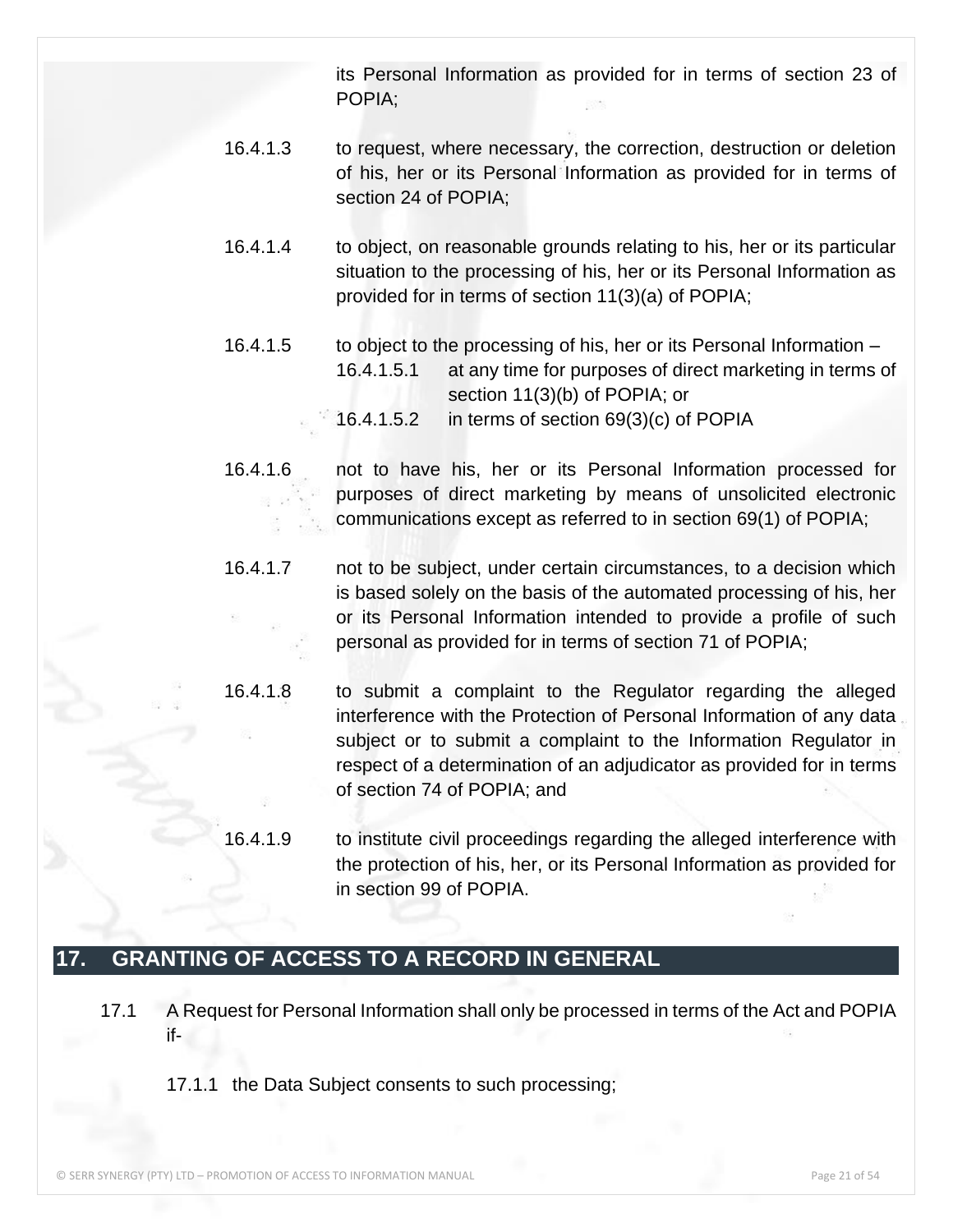- 17.1.2 processing is necessary for the conclusion or execution of a contract to which the Data Subject is a Party;
- 17.1.3 there is a legal obligation to proceed with processing;
- 17.1.4 processing is required to protect the legitimate interests of the Data Subject;
- 17.1.5 processing is necessary for a Public Body to perform a public law duty; or
- 17.1.6 processing is necessary for the pursuit of legitimate interests of the Company;
- 17.1.7 for a purely personal or household activity;
- 17.1.8 by or on behalf of a Public Body if:
	- 17.1.8.1 national security is involved; or
	- 17.1.8.2 the purpose is to prevent, detect or investigate offences or to obtain proof of offences.
- 17.1.9 Solely for the purpose of literary or artistic expression, to the extent that the right to privacy is balanced with the right to freedom of expression;
- 17.1.10 By Cabinet, its committees and the Executive Council of provinces;
- 17.1.11 When the Information Regulator grants any exemptions or authorisations in terms of Section 37 or 57 of POPIA;
- 17.1.12 Mandatory disclosure is in the public interest, such as the following:
	- 17.1.12.1 The disclosure of the Record would reveal evidence of –
	- 17.1.12.1.1 a substantial contravention of, or failure to comply with, the law; or
	- 17.1.12.1.2 imminent and serious public safety or environmental risk; and
	- 17.1.12.1.3 the public interest in the disclosure of the Record clearly outweighing the harm contemplated in the provision in question.
- 17.2 A Request for access to a Record may not be refused in terms of the Act insofar as it consists of information about the results of any product or environmental testing or other investigation supplied by, carried out by or on behalf of the Company, and when its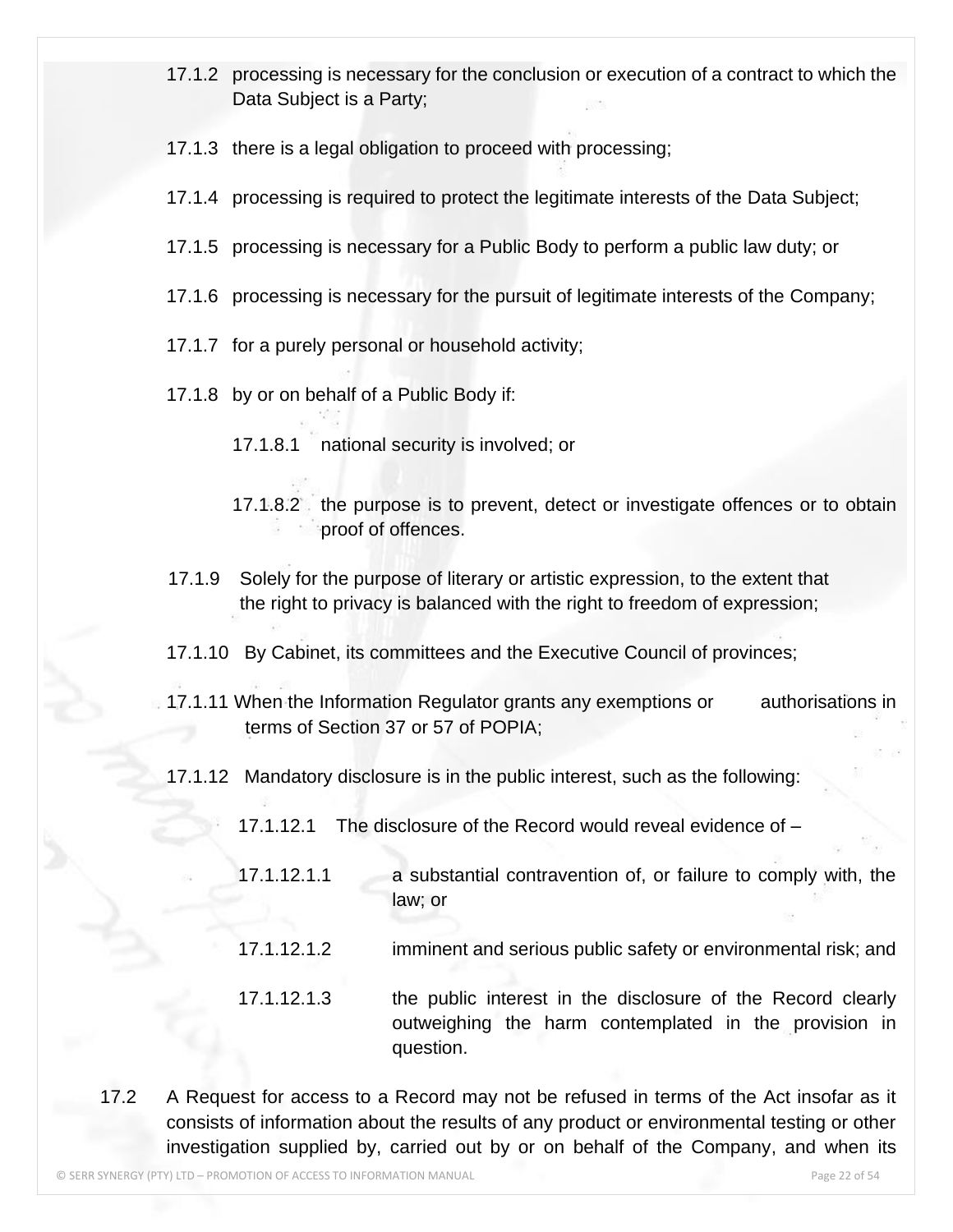disclosure would pose a serious public safety or environmental risk. The results of any product or environmental testing or other investigation do not include the results or preliminary testing or other investigation conducted for the purpose of developing methods of testing or other investigation.

### <span id="page-22-0"></span>**18. REFUSAL OF REQUEST FOR ACCESS TO A RECORD IN TERMS OF OTHER LEGISLATION IN GENERAL**

- 18.1 Certain information may be protected subject to an obligation of confidentiality by virtue of office, employment, profession or legal provision, or established by a written agreement;
- 18.2 A Request may be refused in the circumstances provided for in other legislation or as contemplated in POPIA;
- 18.3 The Act does not apply to a Record of a Public Body or Private Body if-
	- 18.3.1 that Record is requested for the purpose of criminal or civil proceedings;
	- 18.3.2 requested after the commencement of such criminal or civil proceedings, as the case may be; and
	- 18.3.3 the production of or access to that Record for the purpose referred to in paragraph 18.3.1 above is provided for in any other legislation.
- 18.4 The Company may refuse a Request for access to a Record which is in its possession without the consent of a Data Subject.
- 18.5 The processing of any Personal Information will have to be stopped or suspended in the event of an enforcement notice issued by the Information Regulator.
- 18.6 A Request for access will also be refused should the Requester not be able to establish *locus standi* in terms of the Act or convince the Company of the right the Requester wants to protect or exercise.
- 18.7 Should the Requester be a Public Body, it is only required to prove that it acts in the public interest.

### <span id="page-22-1"></span>**19. RECORDS HELD BY CONTRACTORS**

19.1 A Record in the possession or under the control of the Company and forwarded or provided to any independent provider of goods and services (referred to as "operators") is regarded as being a Record of the Company. The Company engages the following contractors/operators: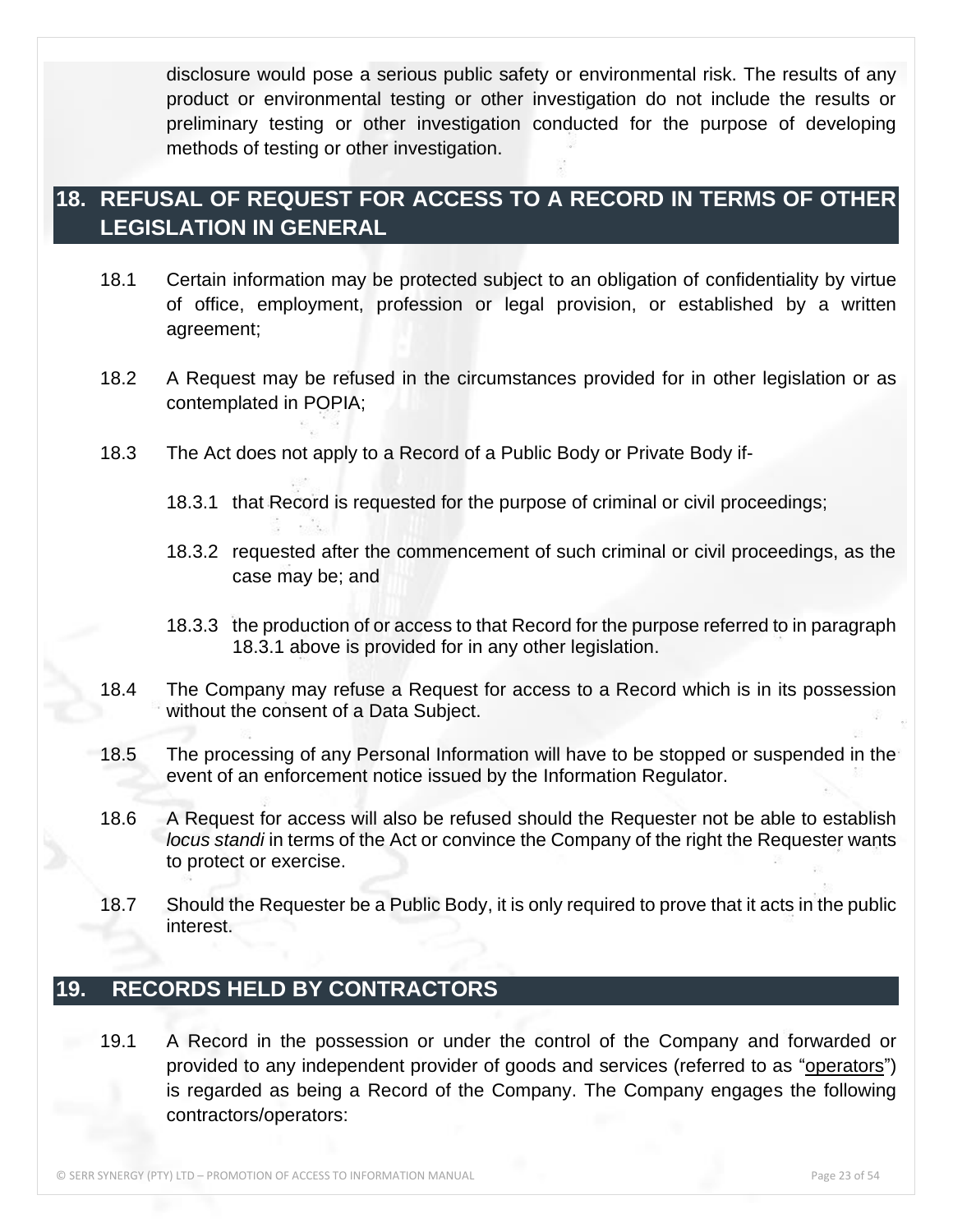19.1.1 Auditors

#### 19.1.2 IT consultants

19.2 A Request for access of any of the Company's Records in the possession of the abovementioned Operators must be directed to the Information stipulated in **Schedule B** or dealt with in terms of Supply Agreements concluded between the Company and such Operators.

### <span id="page-23-0"></span>**20. CLASSIFICATION AND CATEGORIES OF SENSITIVE AND PROTECTED RECORDS**

20.1 The following categories of Records are by virtue of their sensitivity protected by the Act and POPIA. Special rules apply and various other laws also apply to these Records. For expedience and clarity, these Records are categorised under two main groups, namely those related to natural people and those related to juristic persons such as Private Bodies:

#### 20.1.1 **Natural People**

- Personal Information in general.
- Special Personal Information.

#### 20.1.2 **Private Bodies**

- Research
- Sensitive commercial Records relating to trade secrets, etc.
- Sensitive commercial Records relating to trade secrets, etc. of other Private Bodies (Third Parties or Data Subjects)
- Records relating to the safety of individuals and protection of property
- Information protected subject to an obligation of confidentiality by virtue of office, employment, profession and privileged information or by agreement.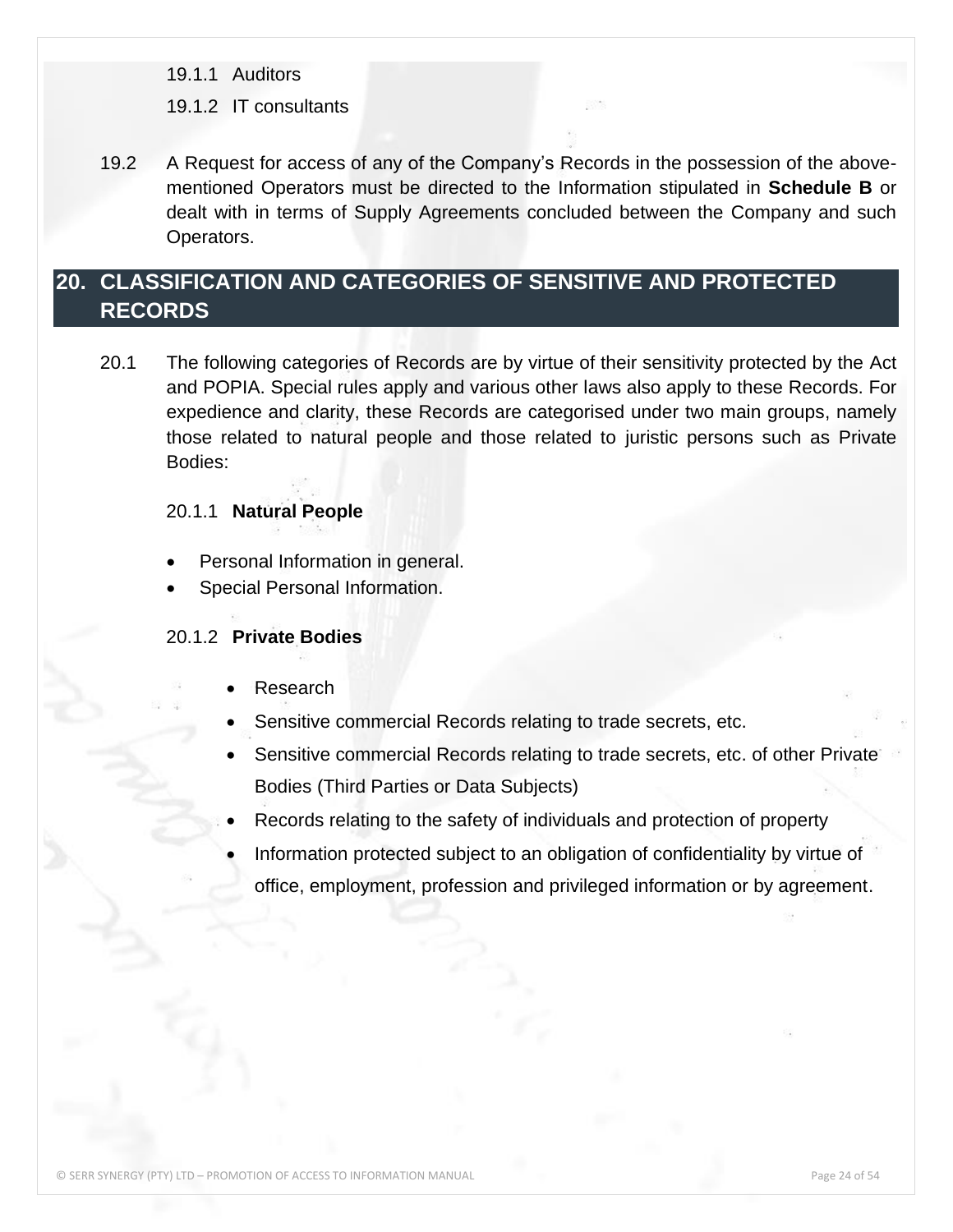| <b>1. PERSONAL INFORMATION</b>                 |                             |                   |                              |  |
|------------------------------------------------|-----------------------------|-------------------|------------------------------|--|
| <b>Definition</b>                              | <b>Types of information</b> | <b>Records</b>    | <b>Special</b><br>provisions |  |
|                                                | Race                        |                   |                              |  |
|                                                | Gender                      |                   |                              |  |
|                                                | <b>Sex</b>                  |                   |                              |  |
|                                                | Pregnancy                   |                   |                              |  |
|                                                | <b>Marital status</b>       |                   |                              |  |
|                                                | National or ethnic origin   |                   |                              |  |
|                                                | Colour                      |                   |                              |  |
|                                                | Sexual orientation          |                   |                              |  |
| Relates to an                                  | Age                         |                   |                              |  |
| identifiable<br>living, natural<br>Person and, | Physical or mental health   |                   |                              |  |
|                                                | <b>Disability</b>           |                   |                              |  |
| where<br>applicable, an                        | Religion                    |                   | • Section<br>63 of the       |  |
| identifiable                                   | Conscience                  | See               | Act                          |  |
| existing juristic<br>Person.                   | <b>Belief</b>               | <b>Schedule H</b> | • Section                    |  |
| Includes                                       | Culture                     |                   | $26$ of<br><b>POPIA</b>      |  |
| information                                    | Language                    |                   |                              |  |
| about a<br>deceased                            | Birth or death              |                   |                              |  |
| individual                                     | Education                   |                   |                              |  |
|                                                | <b>Medical history</b>      |                   |                              |  |
|                                                | <b>Financial history</b>    |                   |                              |  |
|                                                | <b>Criminal history</b>     |                   |                              |  |
|                                                | <b>Employment history</b>   |                   |                              |  |
|                                                | Biometric info              |                   |                              |  |
|                                                | ID number                   |                   |                              |  |
|                                                | Symbol                      |                   |                              |  |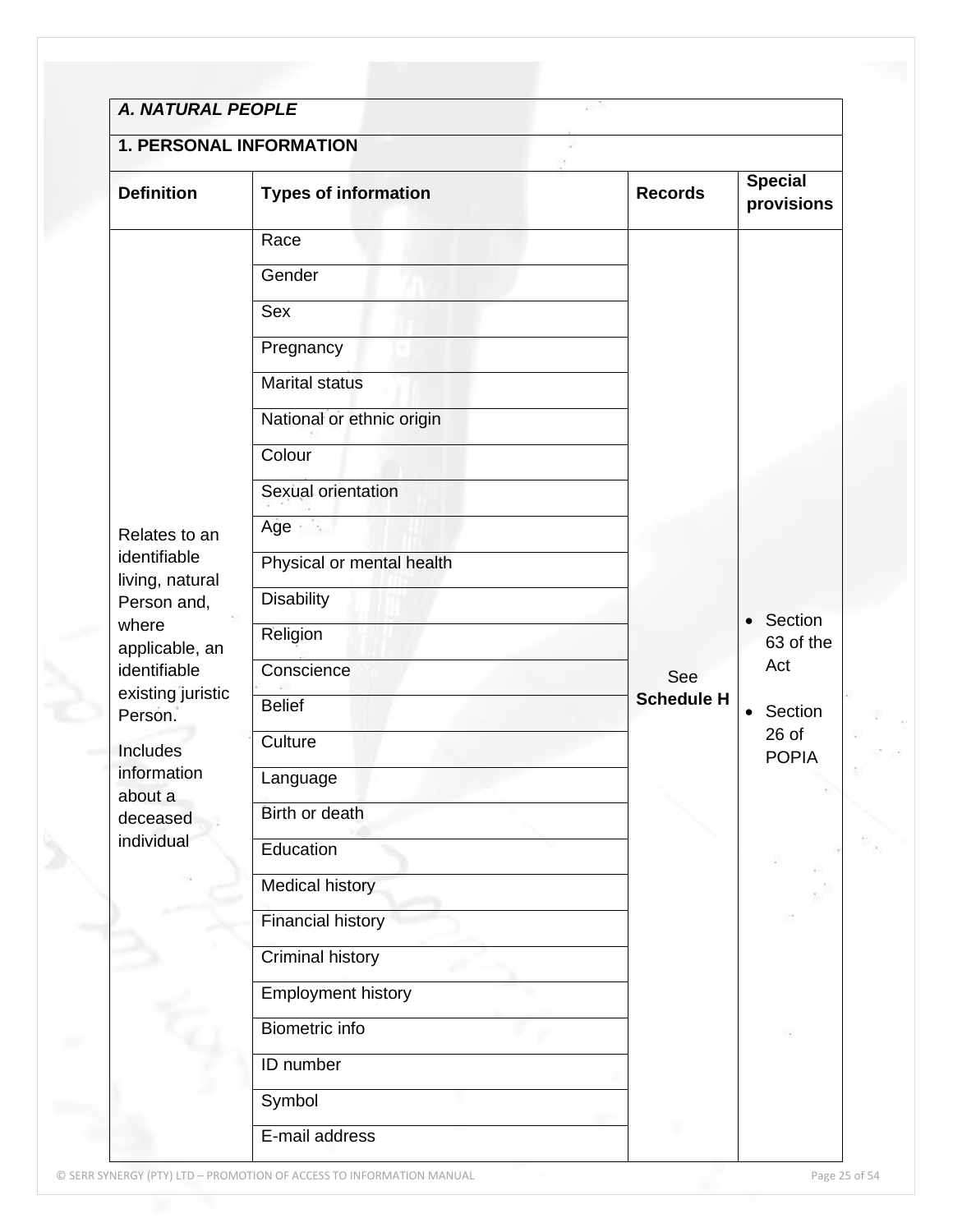| Telephone number                                |  |
|-------------------------------------------------|--|
| Private or confidential correspondence          |  |
| Personal views, opinions or preferences         |  |
| A name, if it appears together with other       |  |
| Personal Information or if disclosure of the    |  |
| name itself would reveal Personal Information   |  |
| about the Person.                               |  |
| Views or opinions of another individual about a |  |
| Person.                                         |  |

| A. NATURAL PEOPLE (continued)          |                |                               |  |  |  |
|----------------------------------------|----------------|-------------------------------|--|--|--|
| <b>2. SPECIAL PERSONAL INFORMATION</b> |                |                               |  |  |  |
| <b>Types of information</b>            | <b>Records</b> | <b>Special provisions</b>     |  |  |  |
| Religious or philosophical<br>beliefs  |                | Section 28 of POPIA           |  |  |  |
| Race or ethnic origin                  |                | Section 29 of POPIA           |  |  |  |
| Trade union membership                 |                | Section 30 of POPIA           |  |  |  |
| Political persuasion                   |                | Section 31 of POPIA           |  |  |  |
| 23 B                                   | See Schedule H | Section 32 of POPI A          |  |  |  |
| Health and sex life                    |                | Section 61 of the Act         |  |  |  |
|                                        |                | Section 63 (2) (d) of the Act |  |  |  |
| <b>Criminal behaviour</b>              |                | Section 33 of POPIA           |  |  |  |
| <b>Biometrics</b>                      |                | Section 33 of POPIA           |  |  |  |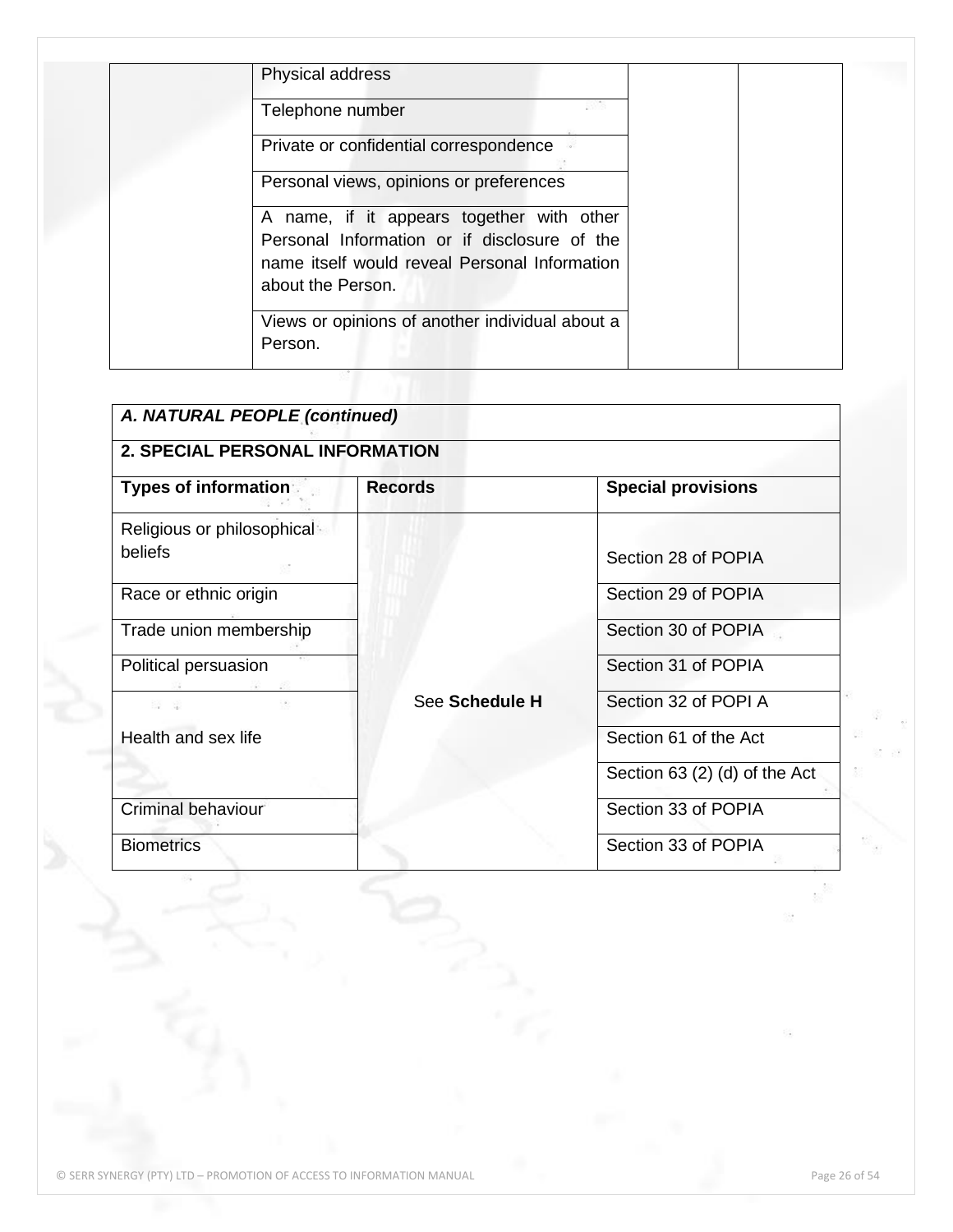| <b>Definition</b>                         | <b>Types of information</b>                                                                                                                                                                                                                         | <b>Records</b>    | <b>Special</b><br>provisions |
|-------------------------------------------|-----------------------------------------------------------------------------------------------------------------------------------------------------------------------------------------------------------------------------------------------------|-------------------|------------------------------|
| Research                                  | A Record containing information about<br>research being or to be carried out by or<br>on behalf of a Third Party or the Company<br>and the disclosure of which would be<br>likely to expose and serious<br>disadvantage-                            |                   | Section 69<br>of the Act     |
| (Category 1)                              | the Third Party;                                                                                                                                                                                                                                    | <b>Schedule I</b> |                              |
|                                           | a Person who is or will be carrying out the<br>research on behalf of the Third Party;                                                                                                                                                               |                   |                              |
|                                           | the subject matter of the research.                                                                                                                                                                                                                 |                   |                              |
|                                           | Contains trade secrets of the Company                                                                                                                                                                                                               |                   |                              |
|                                           | Contains financial, commercial, scientific<br>or technical information, other than trade<br>secrets, of the Company, the disclosure of<br>which would be likely to cause harm to the<br>commercial or financial interests of the<br>Company         |                   |                              |
| Sensitive<br>commercial                   | Contains information, the disclosure of<br>which could reasonably be expected-                                                                                                                                                                      |                   |                              |
| Records of the<br>Company<br>(Category 2) | - to put the Company at a disadvantage in<br>contractual or other negotiations; or                                                                                                                                                                  | <b>Schedule I</b> | Section 68<br>of the Act     |
|                                           | - to prejudice the Company in commercial<br>competition; or                                                                                                                                                                                         |                   |                              |
|                                           | Is a computer program, as defined in<br>section I(I) of the Copyright Act 1978 (Act<br>No. 98 of 1978), owned by the Company,<br>except insofar as it is required to give<br>access to a Record to which access is<br>granted in terms of this Act. |                   |                              |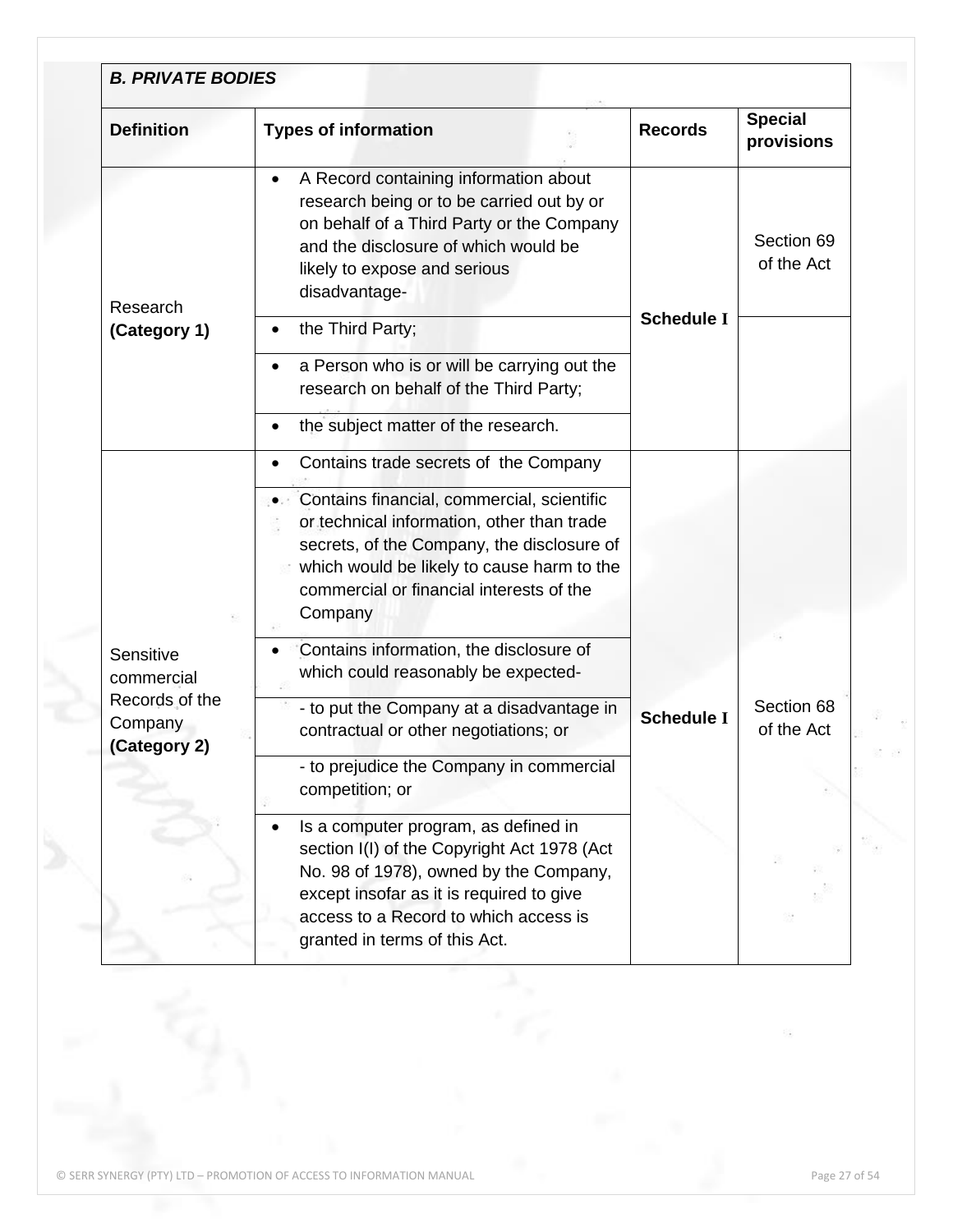| <b>B. PRIVATE BODIES</b>                          |                                                                                                                                                                                                                                                        | (continued)       |                              |  |
|---------------------------------------------------|--------------------------------------------------------------------------------------------------------------------------------------------------------------------------------------------------------------------------------------------------------|-------------------|------------------------------|--|
| <b>Definition</b>                                 | <b>Types of information</b>                                                                                                                                                                                                                            | <b>Records</b>    | <b>Special</b><br>provisions |  |
|                                                   | Trade secrets of a Third Party or Data<br>$\bullet$<br>Subject;                                                                                                                                                                                        |                   |                              |  |
| Sensitive<br>commercial<br>Records relating       | Financial,<br>commercial,<br>scientific<br>or<br>technical information, other than trade<br>secrets, of a Third Party, the disclosure of<br>which would be likely to cause harm to the<br>commercial or financial interests of that<br>Third Party; or |                   | Section 64 of                |  |
| to other Private<br><b>Bodies (Category</b><br>3) | Information supplied in confidence by a<br>Third Party, the disclosure of which could<br>reasonably be expected-                                                                                                                                       | <b>Schedule I</b> | the Act                      |  |
|                                                   | - to put that Third Party at a disadvantage<br>in contractual or other negotiations; or                                                                                                                                                                |                   |                              |  |
|                                                   | - To prejudice that Third<br>Party<br>in<br>commercial competition.                                                                                                                                                                                    |                   |                              |  |
|                                                   | Records of the Company if its disclosure<br>$\bullet$<br>could reasonably be expected to endanger<br>the life or physical safety of an individual.                                                                                                     |                   |                              |  |
|                                                   | A Record of the Company if its disclosure<br>would be likely to prejudice or impair the<br>security of-                                                                                                                                                |                   |                              |  |
|                                                   | - a building, structure or system, including,<br>not limited to, a computer<br>but<br>or<br>communication system;                                                                                                                                      |                   |                              |  |
| Records relating<br>to the safety of              | - a means of transport; or                                                                                                                                                                                                                             |                   |                              |  |
| individuals an<br>protection of                   | - any other property; or                                                                                                                                                                                                                               | <b>Schedule I</b> | Section 66 of<br>the Act     |  |
| property<br>(Category 4)                          | - methods, systems, plans or procedures<br>for the protection of-                                                                                                                                                                                      |                   |                              |  |
|                                                   | - an individual in accordance with a witness<br>protection scheme;                                                                                                                                                                                     |                   |                              |  |
|                                                   | - the safety of the public, or any part of the<br>public; or                                                                                                                                                                                           |                   |                              |  |
|                                                   | - the security of property contemplated in                                                                                                                                                                                                             |                   |                              |  |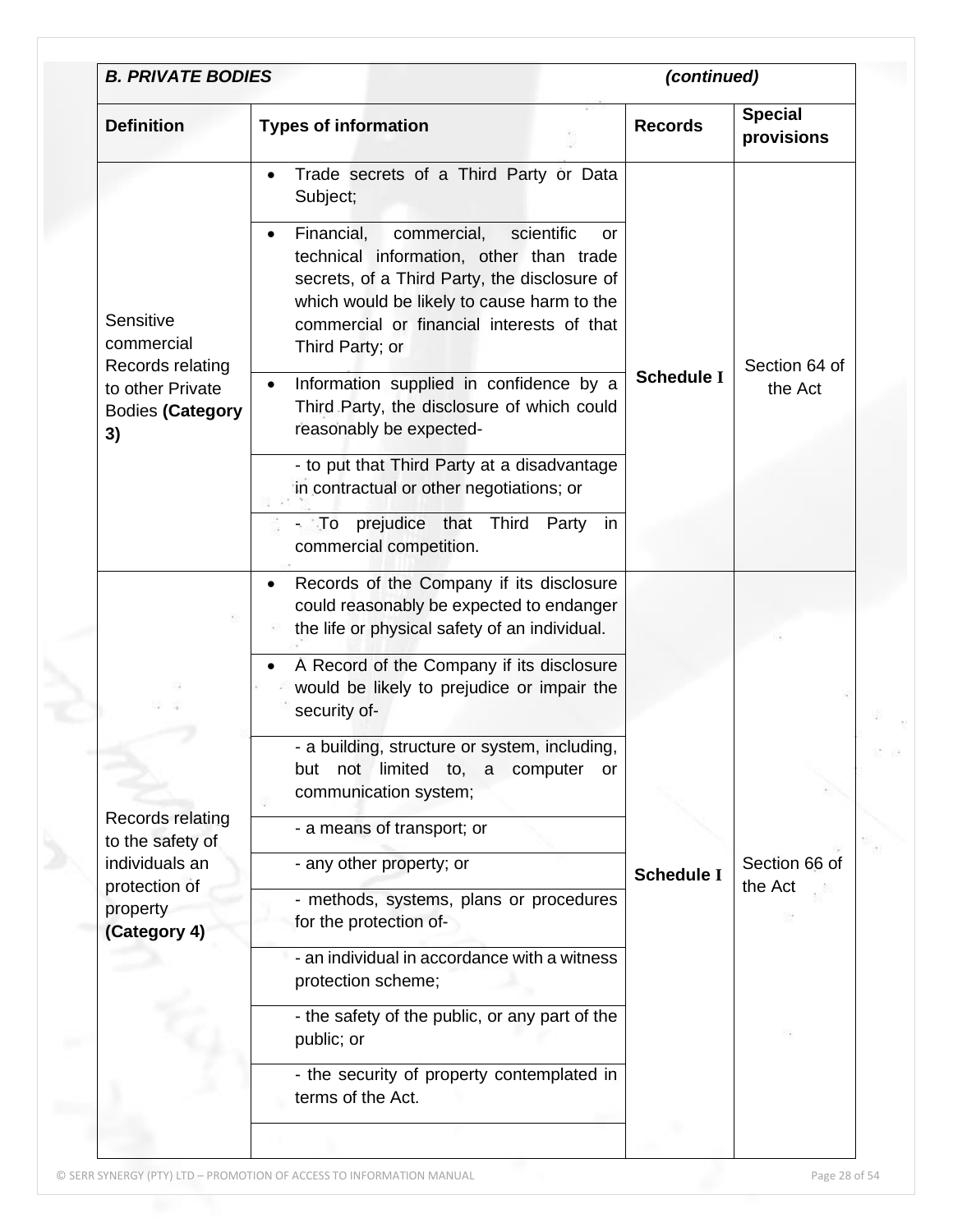| <b>B. PRIVATE BODIES</b>                                                                                                                                                                | (continued)                                                                   |                   |                                                                                                                                              |
|-----------------------------------------------------------------------------------------------------------------------------------------------------------------------------------------|-------------------------------------------------------------------------------|-------------------|----------------------------------------------------------------------------------------------------------------------------------------------|
| <b>Definition</b>                                                                                                                                                                       | <b>Types of information</b>                                                   | <b>Records</b>    | <b>Special</b><br>provisions                                                                                                                 |
| Information protected<br>subject to an obligation of<br>confidentiality by virtue of<br>office, employment,<br>profession and privileged<br>information or by agreement<br>(Category 5) | Privileged information<br>After commencement of<br>criminal/civil proceedings | <b>Schedule I</b> | Section 67 of the<br>Act<br>Sections 5, 6 and 7<br>of the Act<br>Contractual law<br>Common<br>law<br>Attorney/client<br><b>Companies Act</b> |
|                                                                                                                                                                                         |                                                                               |                   | <b>POPI</b>                                                                                                                                  |

### <span id="page-28-0"></span>**21. FAIRNESS AND PREVENTION OF DISPUTES:**

- 21.1 The Act does not provide for an appeal procedure for Private Bodies in the event of refusal of access or any remedy for an aggrieved Requester other than an application to a Court.
- 21.2 Due to the time delay when approaching a Court and to adhere to the principles and values of the Constitution and the Act and the purpose of this Manual, the Company adopted the following mechanisms as an alternative to Court proceedings in order to expedite access and to avoid unnecessary disputes.
- 21.3 Any alternative to Court proceedings introduced in paragraphs 22 and 23 below shall not detract in any way from an aggrieved Party's right to lodge an application as contemplated in the Act.

### <span id="page-28-1"></span>**22. EXPERT OPINION***:*

- 22.1 An Information Officer stipulated in **Schedule B** may refer any Request in terms of the Act and this Manual to an expert to-
	- 22.1.1 consider the matter as provided for below and express an opinion and give advice to the Official concerned;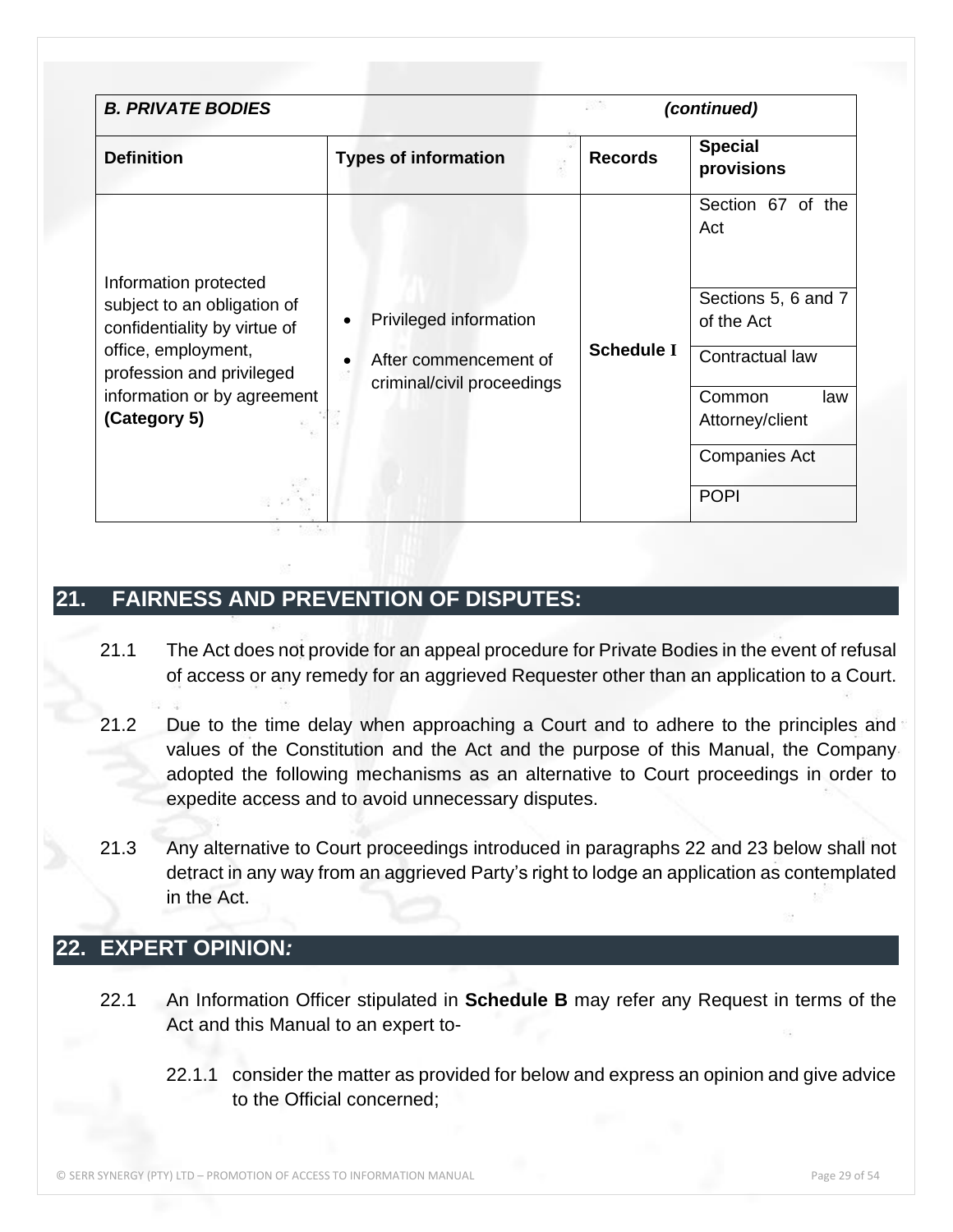- 22.1.2 make a final determination if the Information Officer considers himself/herself compromised or not in a position to consider the matter objectively and fairly; or
- 22.1.3 act as an appeals authority in the event of refusal by the Information Officer, and if an aggrieved Party has expressed dissatisfaction or lodged an application for reconsideration of the Request.
- 22.2 Whenever any Person is required to act "*as an expert and not as an arbitrator*" in terms of this Manual, then-
	- 22.2.1 the determination of the expert shall be final insofar as any internal remedies of an administrative nature are concerned;
	- 22.2.2 subject to any express provision to the contrary, the expert shall determine the liability for his or its charges, which shall be paid by the Company;
	- 22.2.3 the expert shall be entitled to determine such methods and processes as he or it may, in his or its sole discretion, deem appropriate in the circumstances, provided that the expert may not adopt any process which is manifestly biased, unfair or unreasonable;
	- 22.2.4 the expert shall consult with the relevant parties (provided that the extent of the expert's consultation shall be in his or its sole discretion) prior to rendering a determination; and
	- 22.2.5 having regard to the sensitivity of any confidential information, the expert shall be entitled to take advice from any Person considered by him or it to have expert knowledge with reference to the matter in question.
	- 22.2.6 the provisions of POAJ shall be act as a guideline.
- 22.3 The period of 30 days shall apply irrespective of the use of an expert in terms of this paragraph.

### <span id="page-29-0"></span>**23. ARBITRATION***:*

- 23.1 Without detracting from the statutory right of a Requester to lodge a Court application, the Company and the Requester or any other aggrieved Party may, besides the procedure provided for in terms of paragraph 22 above, agree to resolve the dispute by means of arbitration.
- 23.2 Any dispute arising from or in connection with this Manual or the subject matter of this Manual, including, without limitation, any dispute concerning the following may be resolved by alternative means: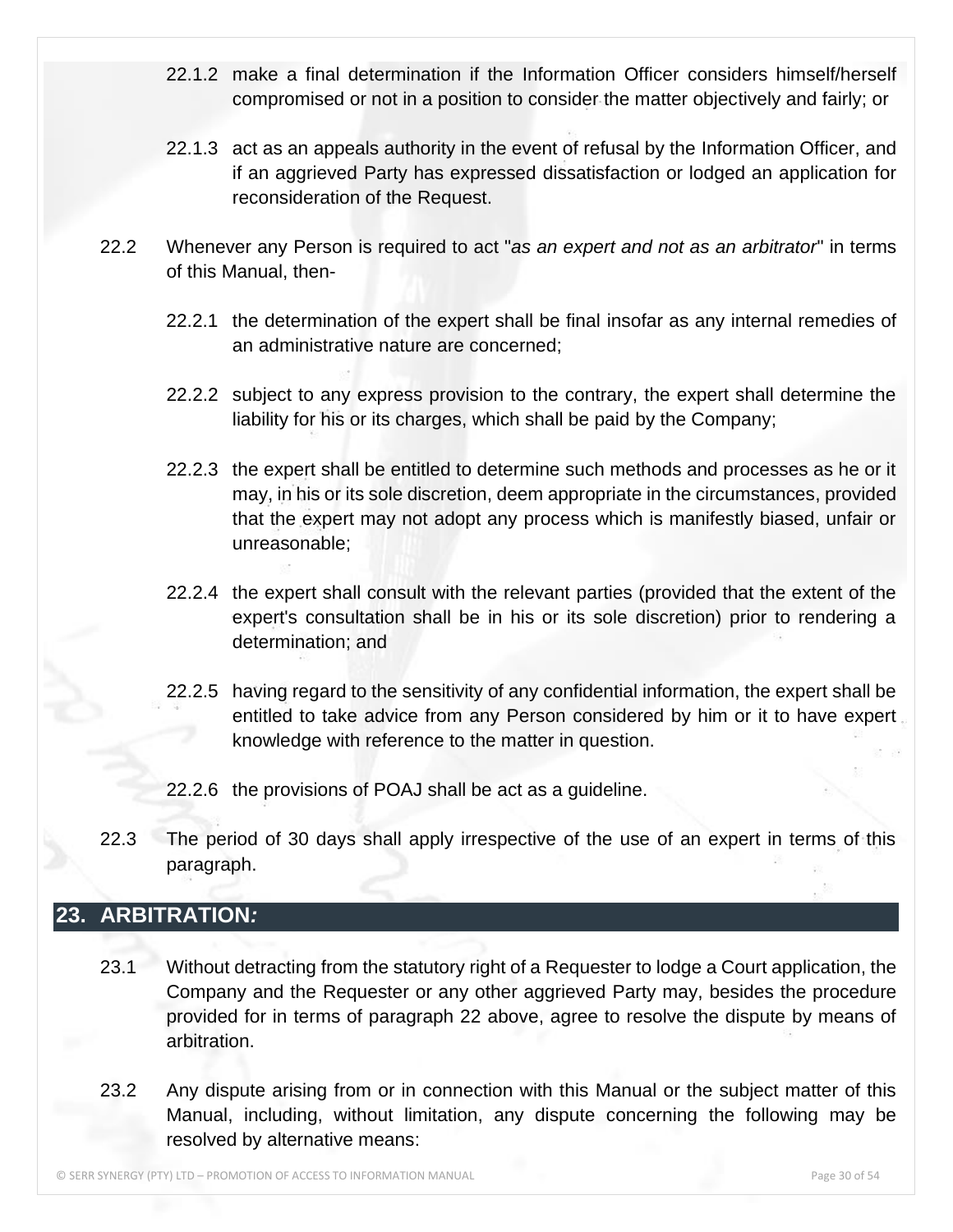- 23.2.1 The interpretation and effect of the Act, legislation and this Manual;
- 23.2.2 The Parties' respective rights or obligations under the Act or this Manual.

#### 23.3 **Appointment of Arbitrator**

- 23.3.1 The Parties shall agree on the arbitrator who shall be an attorney or advocate on the panel of arbitrators of the Arbitration Foundation of Southern Africa (**AFSA**). If agreement is not reached within 15 business days after any Party calls in writing for such agreement, the arbitrator shall in the interim be an attorney or advocate nominated by the Registrar of AFSA.
- 23.3.2 The Request to nominate an arbitrator shall be made in writing, outlining the claim and any counterclaim of which the Party concerned is aware and, if desired, suggesting suitable nominees for appointment as arbitrator. A copy shall be furnished to the other Party who may, within 10 days, submit written comments on the Request to the addressee of the Request, with a copy to the first Party.

#### 23.4 **Venue and period for completion of Arbitration**

The arbitration shall be held in the town or city or the magisterial district of the main place of business of the Company, and the Parties shall endeavour to ensure that such arbitration is completed within 60 days after notice requiring the claim to be referred to arbitration is given.

#### 23.5 **Arbitration Act – Rules**

The arbitration shall be governed by the Arbitration Act, 1965, or any replacement Act, and shall take place in accordance with the Commercial Arbitration Rules of AFSA.

#### 23.6 **Application to court for urgent interim relief**

Nothing contained in paragraph 23 above, shall prohibit a Party from approaching any Court for urgent interim relief pending resolution of the dispute by arbitration.

#### <span id="page-30-0"></span>**24. APPLICATIONS TO COURT***:*

- 24.1 In terms of the Act, a Requester or a Third party which is aggrieved by a decision of an Information Officer in relation to any matter relating to a Request for access, may:
- 24.2 by way of an application;
- 24.3 within 30 days;

© SERR SYNERGY (PTY) LTD – PROMOTION OF ACCESS TO INFORMATION MANUAL Page 31 of 54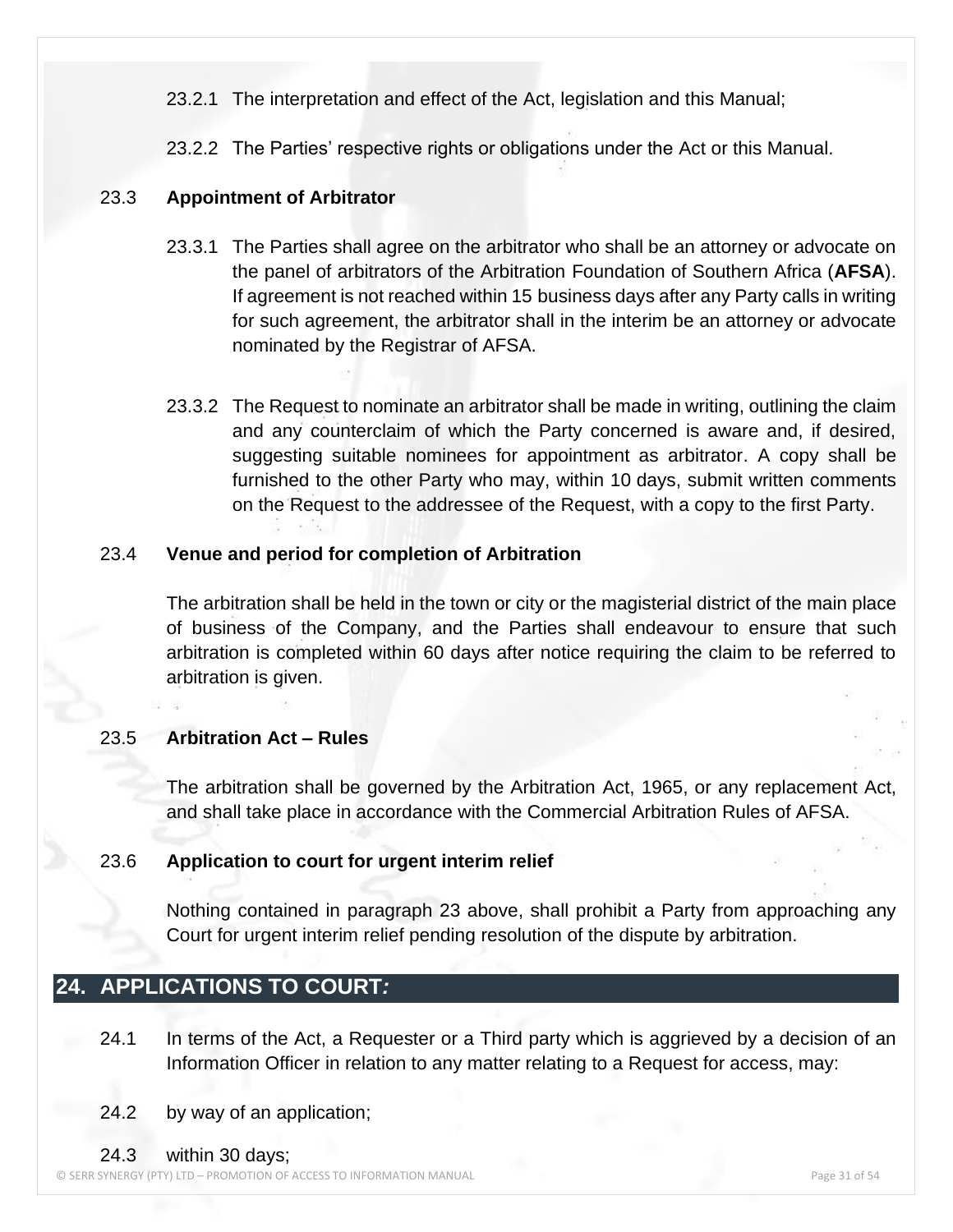- 24.4 apply to a Court for appropriate relief; and
- 24.5 for the purpose of receiving and being served with any Court notices, the Company nominates the persons as per **Schedule B** as the authorised Officials of the Company, and the physical address appearing in either **Schedule A or B** as the *domicilia citandi et executandi* for giving notice in terms of this paragraph.

### <span id="page-31-0"></span>**25. OTHER REMEDIES***:*

An aggrieved Party can also resort to the following remedies in an attempt to have a grievance addressed:

- 25.1 Report the matter to the Information Regulator who has extensive powers in terms of PAIA and POPIA to investigate and, amongst others, issue compliance notices, etc.
- 25.2 If the matter falls within the ambit of the Consumer Protection Act, report the matter to the National Consumer Tribunal whose details are available at **www.thenct.org.za.**
- 25.3 If any offence has been committed in terms of destroying, damaging, altering, concealing of falsifying of Records in terms of Section 90 of the Act or any contravention of Regulation 9 of the Regulations relating to the Manual or neglecting regular updates, or any other offences in terms of POPI, the matter may be reported to the Information Regulator or the South African Police Service or both.

### **ACCEPTANCE BY THE COMPANY BY VIRTUE OF THE FOLLOWING DULY AUTHORISED OFFICIAL:**

MERYL GRAU **FULL NAMES OF OFFICIAL**

**DIRECTOR DESIGNATION AND/OR POSITION**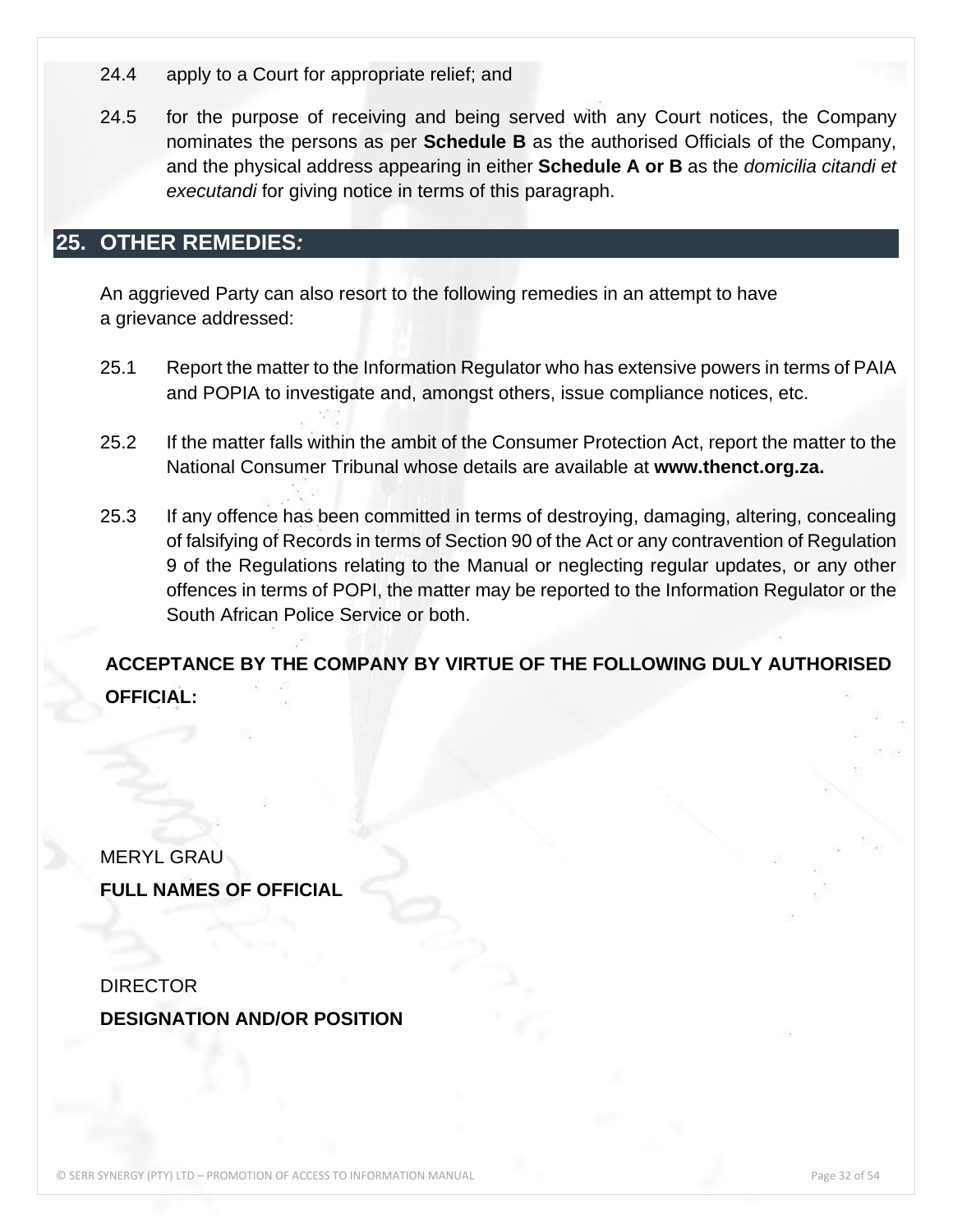### **SCHEDULE A**

# **DETAILS OF PRIVATE BODY (COMPANY)**

**MAIN PLACE OF BUSINESS** : 42 SONNEBLOM ROAD

<span id="page-32-0"></span>**REGISTERED NAME** : AGM MASCHINENBAU (PTY) LTD

**TRADING AS TRADING AS**  $\cdot$  AGM MASCHINENBAU

SUNWARD PARK **BOKSBURG** 1459

**TELEPHONE NUMBER** : 011 913 2525

**E-MAIL ADDRESS** :[meryl@agm-machinery.com](mailto:meryl@agm-machinery.com)

**WEBSITE ADDRESS** :[www.agm-maschinenbau.com](http://www.agm-maschinenbau.com/)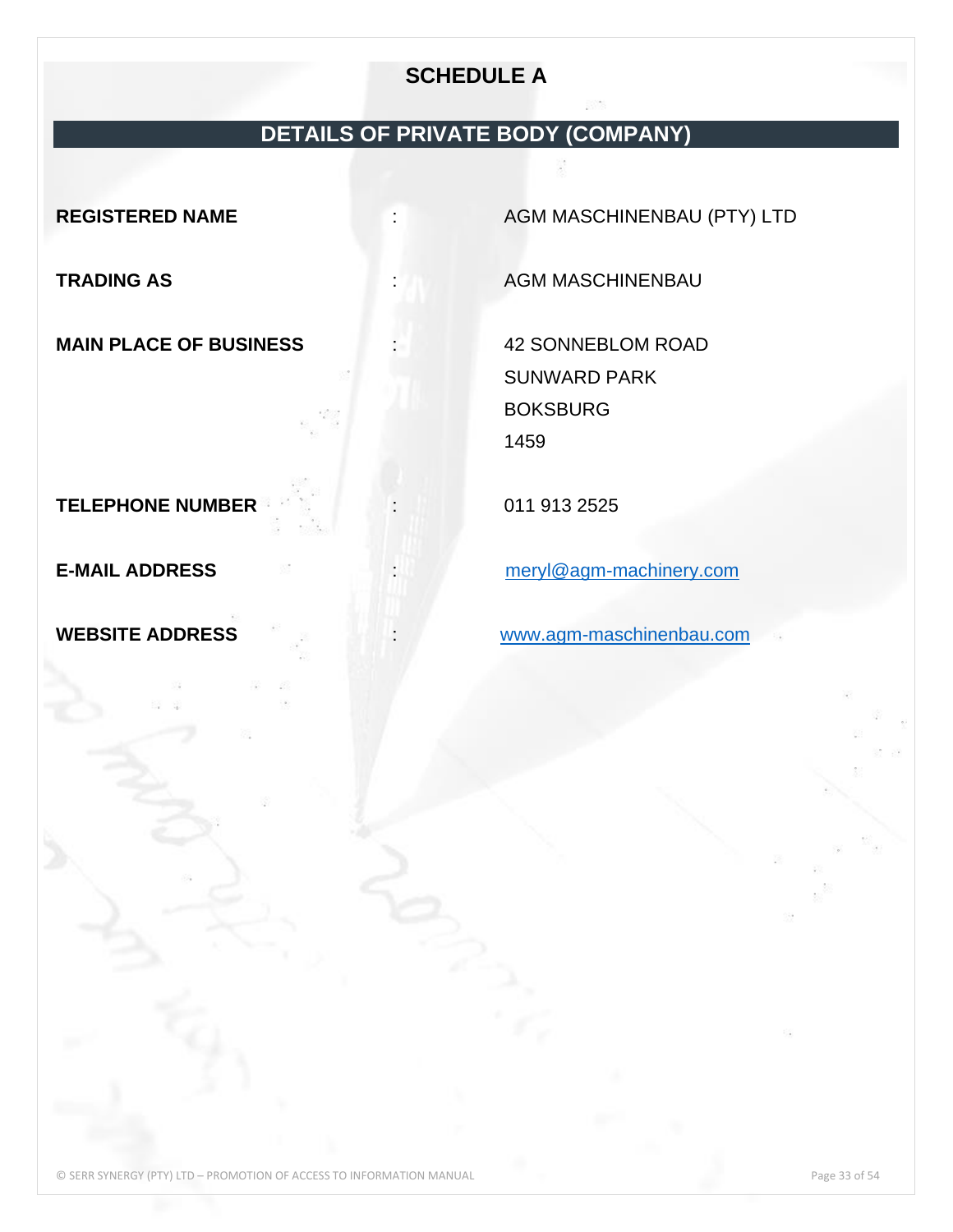### **SCHEDULE B**

# **HEAD OF THE PRIVATE BODY (COMPANY)**

**POSTAL ADDRESS POSTAL ADDRESS 1999** 

**TELEPHONE NUMBER** : 011 913 2525

**INFORMATION OFFICER:**

**POSTAL ADDRESS** : PO BOX 18887

#### **TELEPHONE NUMBER** : 011 913 2525

<span id="page-33-0"></span>**NAME** : MERYL GRAU

**POSITION** : DIRECTOR

**PHYSICAL ADDRESS** : 42 SONNEBLOM ROAD SUNWARD PARK BOKSBURG 1459

> SUNWARD PARK 1470

**E-MAIL E-MAIL E-MAIL E-MAIL E-MAIL E-MAIL E-MAIL E-MAIL E-MAIL E-MAIL E-MAIL E-MAIL E-MAIL E-MAIL E-MAIL E-MAIL E-MAIL E-MAIL E-MAIL E-MAIL E-MAIL E-MAIL E-MAIL E-MAIL E-MAI** 

**NAME** : MERYL GRAU

**POSITION** : DIRECTOR

**PHYSICAL ADDRESS** : 42 SONNEBLOM ROAD SUNWARD PARK **BOKSBURG** 1459

> SUNWARD PARK 1470

**E-MAIL** : [meryl@agm-machinery.com](mailto:meryl@agm-machinery.com)

| Is Information Officer also appointed as such officer in terms of POPIA? | <b>YES</b> |
|--------------------------------------------------------------------------|------------|
| Is Information Officer also the designated appointee in terms of         |            |

Consumer Protection Act? **YES**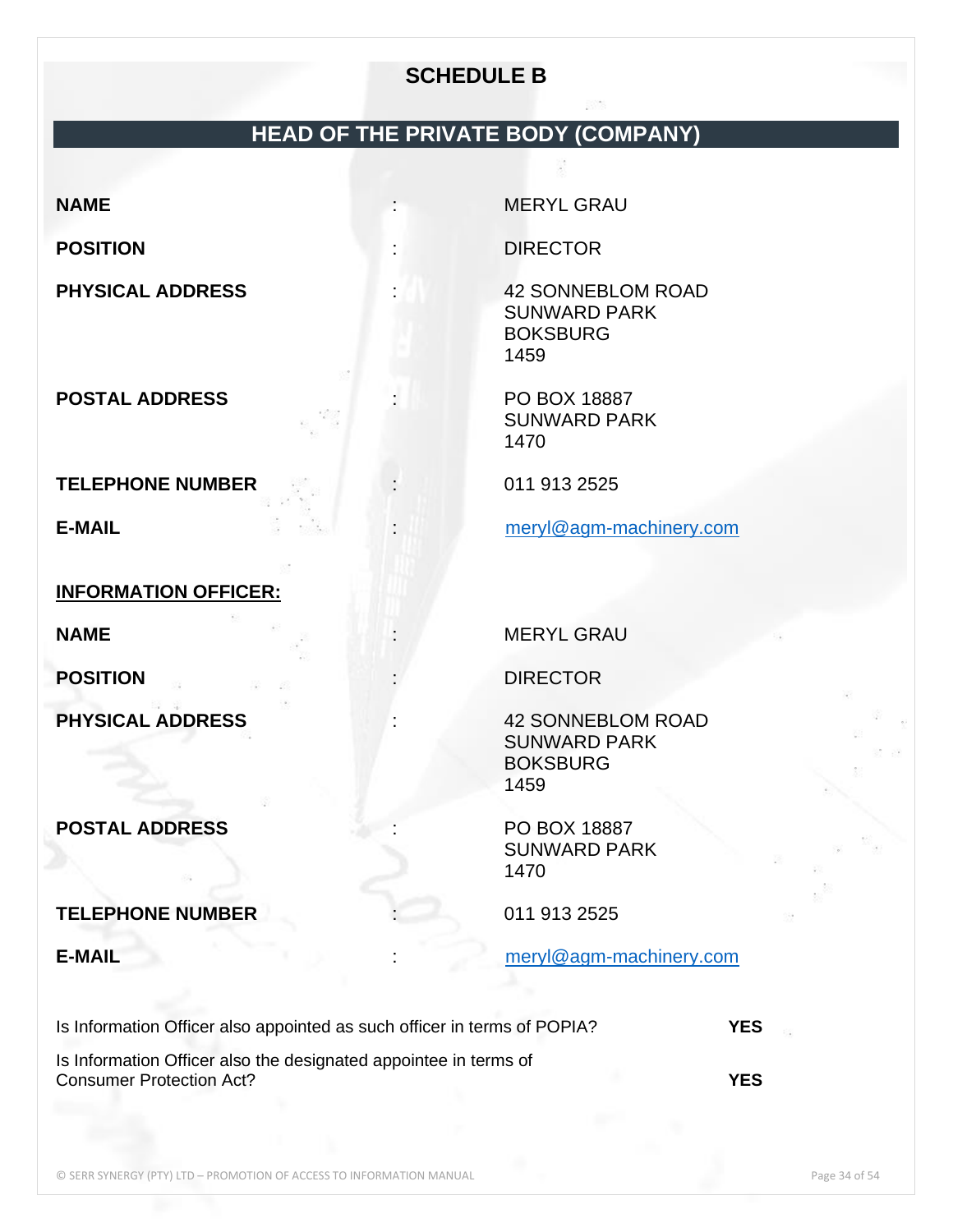# **SCHEDULE C**

### <span id="page-34-0"></span>**OTHER DIRECTORS AND PRESCRIBED OFFICERS OF THE PRIVATE BODY (COMPANY)**

**NO OTHER DIRECTORS OR PRESCRIBED OFFICERS**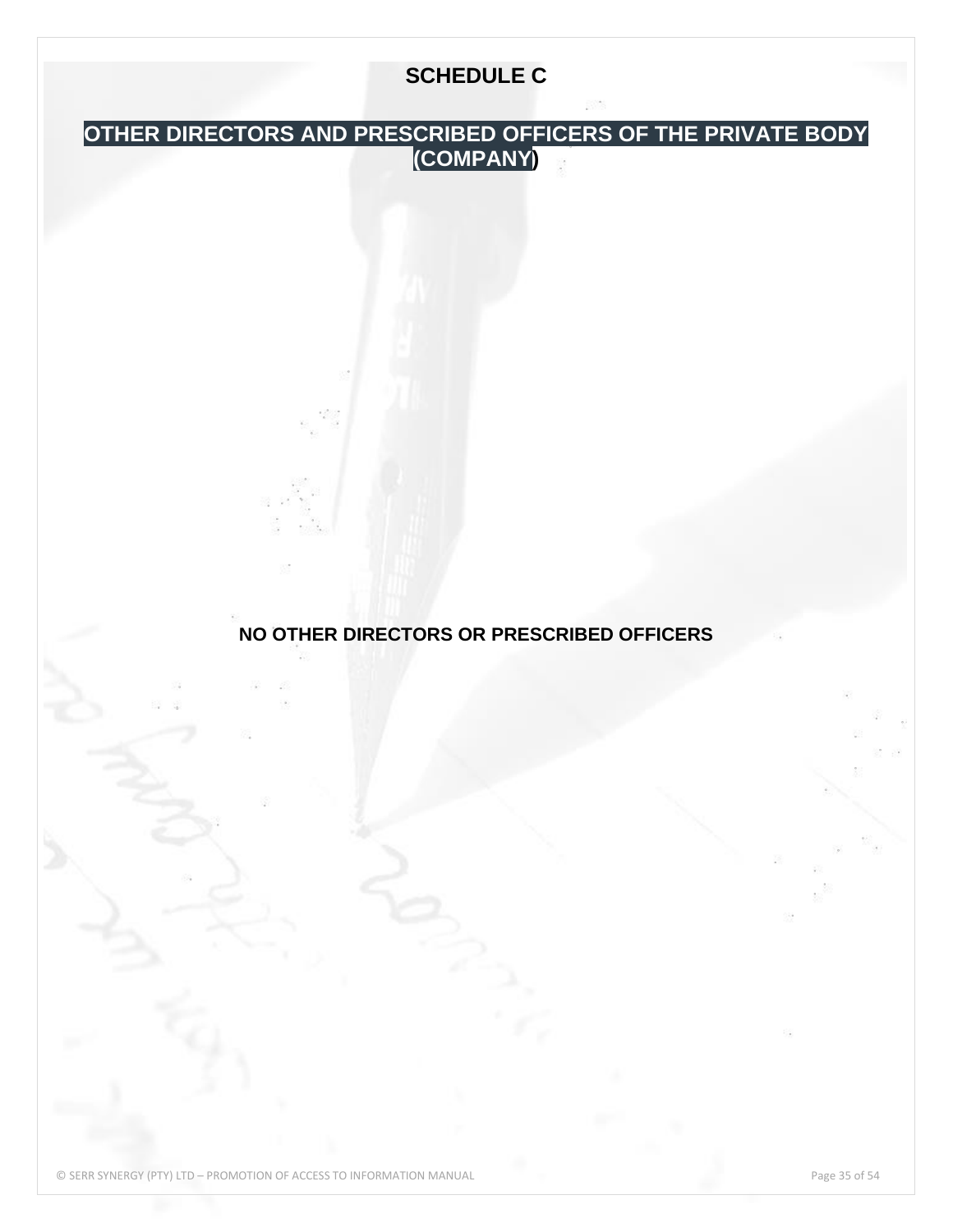### **SCHEDULE D**

# <span id="page-35-0"></span>**AUTOMATICALLY AVAILABLE RECORDS AND ACCESS TO SUCH RECORDS:**

**(Section 52 of the Promotion of Access to Information Act, 2000 (Act 2 of 2000)) [Regulation 9A]**

# **THE PRIVATE BODY (COMPANY)**

<span id="page-35-1"></span>

| <b>DESCRIPTION OF CATEGORY OF RECORDS</b><br><b>AUTOMATICALLY AVAILABLE IN TERMS OF SECTION</b><br>52 (1) (a) OF THE PROMOTION OF ACCESS TO<br><b>INFORMATION ACT, 2000</b> | <b>MANNER OF ACCESS TO RECORDS (e.g.</b><br>website) (SECTION 52 (1) (b)) |
|-----------------------------------------------------------------------------------------------------------------------------------------------------------------------------|---------------------------------------------------------------------------|
| FOR INSPECTION IN TERMS OF SECTION 52 (1)(a)(iii):                                                                                                                          |                                                                           |
| Labour Contracts of Employment                                                                                                                                              | Inspection by Labour Inspector                                            |
| Letters of Employment<br>$\bullet$<br>Pay slips                                                                                                                             | Inspection by Bargaining Council<br>$\bullet$<br>Agents                   |
| Occupational Health & Safety Assessments & Reports                                                                                                                          | Inspection by Public Health Inspectors<br>$\bullet$                       |
| FOR PURCHASING IN TERMS OF SECTION 52 (1)(a)(ii):                                                                                                                           |                                                                           |
|                                                                                                                                                                             |                                                                           |
| FOR COPYING IN TERMS OF SECTION 52 (1)(a)(ii):                                                                                                                              |                                                                           |
| AVAILABLE FREE OF CHARGE IN TERMS OF SECTION 52 (1)(a)(iii):                                                                                                                |                                                                           |
| <b>Business Cards</b>                                                                                                                                                       |                                                                           |
| <b>Business Profile - Facebook</b><br>$\bullet$                                                                                                                             | Electronic by means of e-mail Request,                                    |
| <b>Client General Newsletters</b><br>$\bullet$                                                                                                                              | website                                                                   |
| <b>Company Profile</b><br>$\bullet$                                                                                                                                         |                                                                           |
| Leaflets - Marketing<br>$\bullet$                                                                                                                                           |                                                                           |
| Newspaper Adverts<br>$\bullet$                                                                                                                                              |                                                                           |
| Newspaper Articles and Columns                                                                                                                                              |                                                                           |
| <b>Product Brochures</b>                                                                                                                                                    | Hard copies from employees,                                               |
| <b>Product Pamphlets</b>                                                                                                                                                    | marketing staff                                                           |
| Quotations                                                                                                                                                                  |                                                                           |
| Website                                                                                                                                                                     |                                                                           |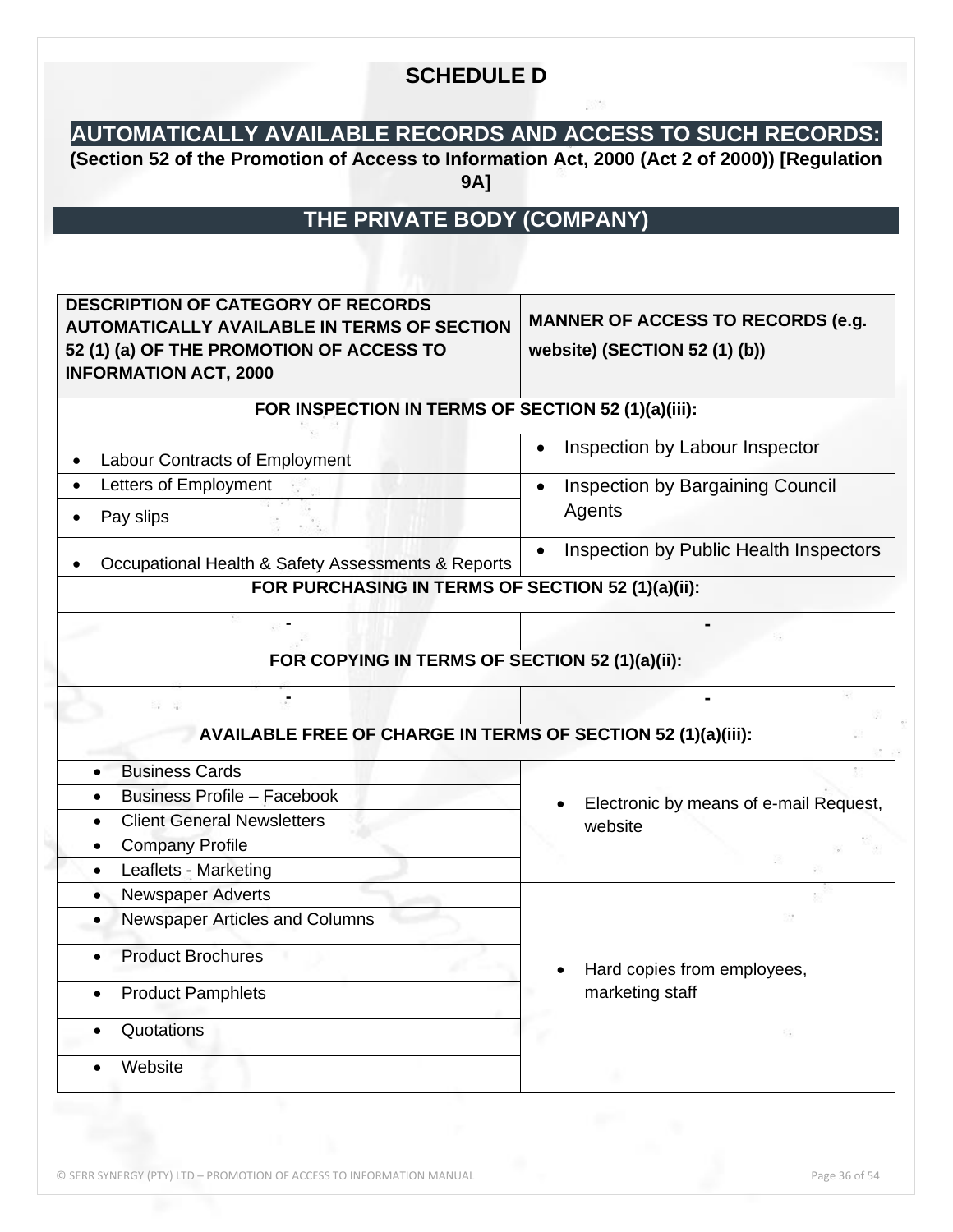# **SCHEDULE E**

# **BUSINESS ACTIVITIES OF THE PRIVATE BODY (COMPANY)**

#### **ENGINEERING INDUSTRY**

- AGM Maschinenbau (Pty) Ltd operates in the engineering industry and produces custom built special purpose machine tools and work holding fixtures mainly for the metal working industry.
- The Company is the sole agents for SCHUNK clamping and gripping systems in South Africa.

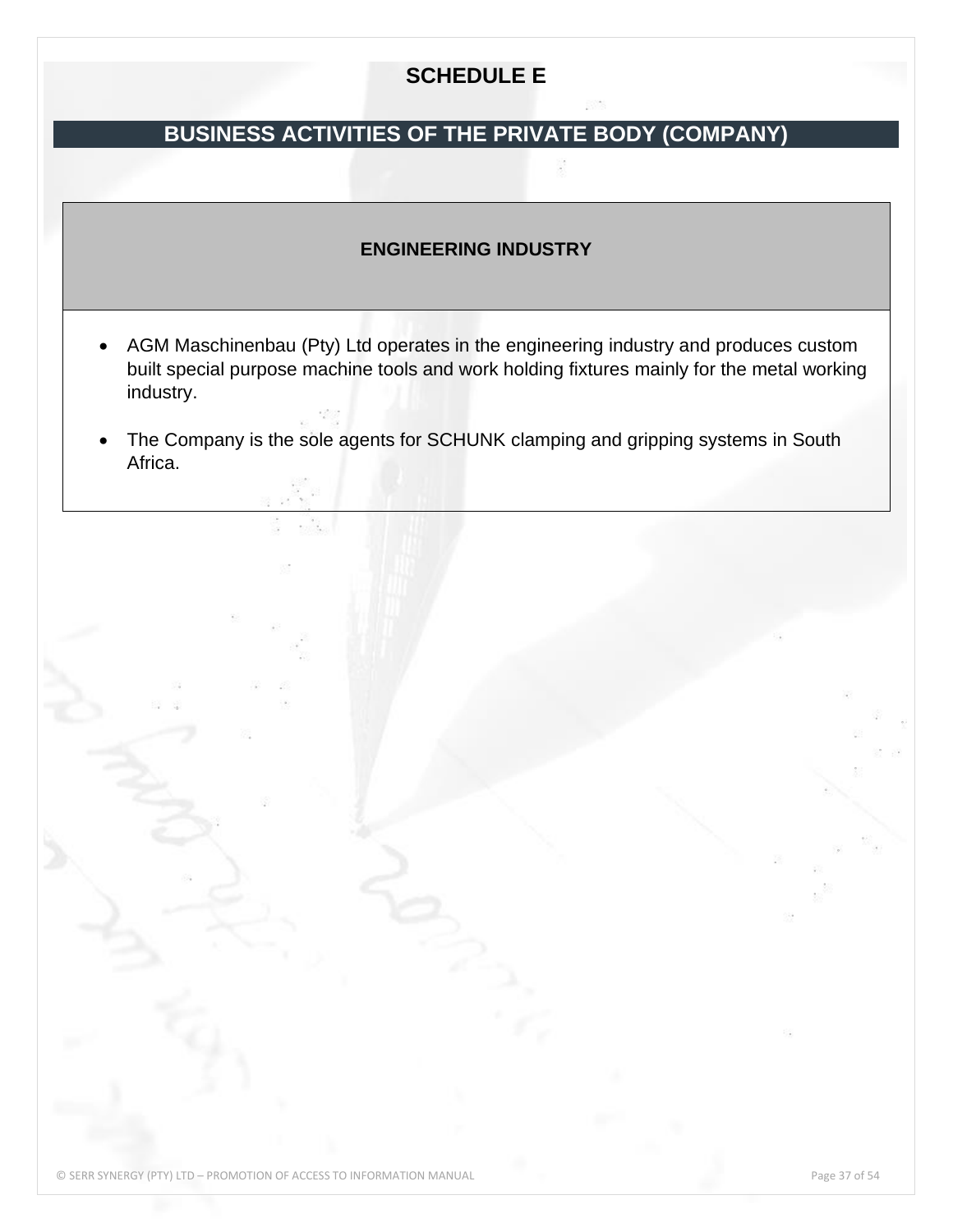# **SCHEDULE F**

# <span id="page-37-0"></span>**GROUP STRUCTURE(S) AND CONNECTED COMPANIES OF THE PRIVATE BODY (COMPANY)**

- AGM Maschinenbau (Pty) Ltd is not involved in any holding / subsidiary relationship.
- Cross directorship or shareholding does not exist in respect of any other entities.

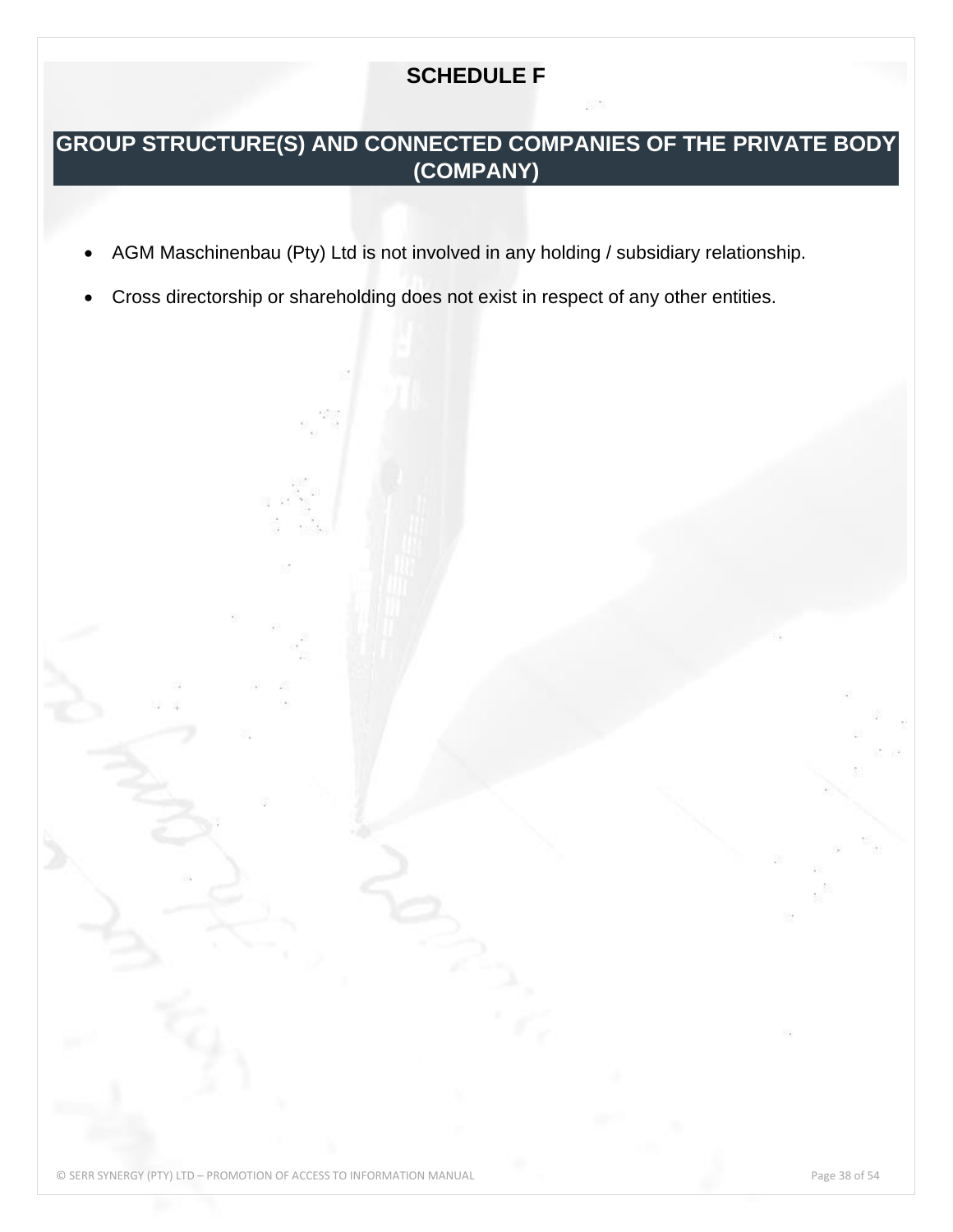### **SCHEDULE G**

### <span id="page-38-0"></span>**LEGISLATION APPLICABLE TO THE PRIVATE BODY (COMPANY)**

1. Apart from POPIA and PAIA, the following legislation also applies to the company in respect of the protection of Personal Information and Records:

- 1.1 Auditing Professions Act 26 of 2005
- 1.2 Basic Conditions of Employment Act 75 of 1997
- 1.3 Close Corporation Act 69 of 2008
- 1.4 Companies Act 71 of 2008
- 1.5 Consumer Protection Act 68 of 2008
- 1.6 Electronic Communications and Transaction Act 25 of 2002
- 1.7 Employment Equity Act 55 of 1998
- 1.8 Engineering Profession Act 46 of 2000
- 1.9 Financial Advisory and Intermediary Services Act 37 of 2002
- 1.10 Financial Institutions (Protection of Funds) Act 28 of 2001
- 1.11 Financial Intelligence Centre Act 38 of 2001 as amended in 2008
- 1.12 Financial Services Ombud Schemes Act 37 of 2004
- 1.13 Income Tax Act 58 of 1962
- 1.14 Labour Relations Act 66 of 1995
- 1.15 National Credit Act 34 of 2005
- 1.16 Non-Profit Organisation Act 71 of 1997
- 1.17 Promotion of Equality and Prevention of Unfair Discrimination Act 4 of 2000
- 1.18 Stock Exchanges Control Act 1 of 1985 and the rules and listings, requirements of the JSE Securities Exchange authorised in terms thereof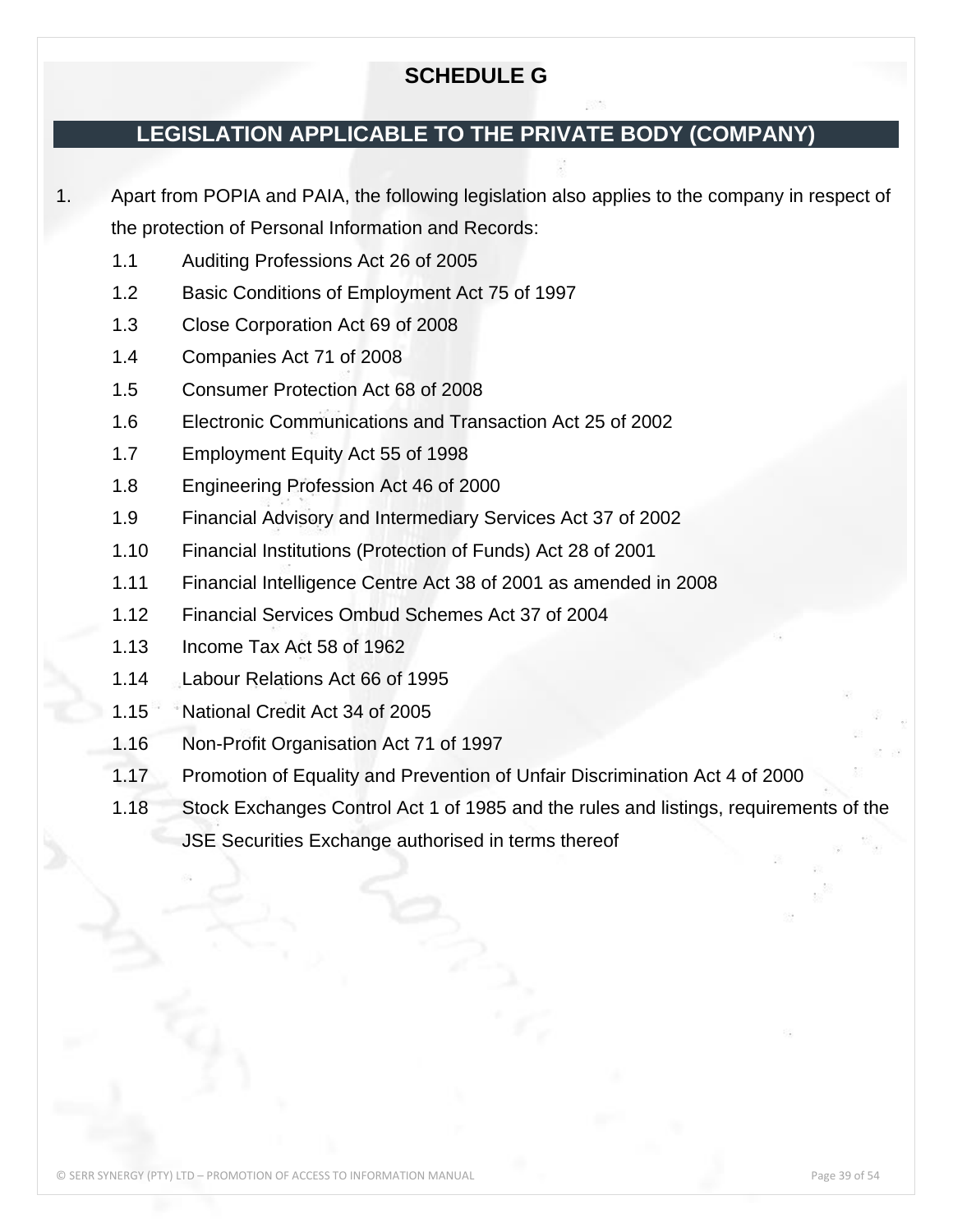# **SCHEDULE H**

# <span id="page-39-0"></span>**LIST OF RECORDS OF NATURAL PEOPLE OF THE PRIVATE BODY (COMPANY)**

| <b>PERSONAL INFORMATION</b>                 | <b>SPECIAL PERSONAL INFORMATION</b> |
|---------------------------------------------|-------------------------------------|
| <b>Attendance Register</b>                  |                                     |
| <b>Employment Contracts</b>                 |                                     |
| IRP 5 and IT 3 Certificates                 |                                     |
| Letters of Appointment                      |                                     |
| Leave Applications                          |                                     |
| Payroll                                     |                                     |
| <b>Salary Slips and Wage Records</b>        |                                     |
| UIF, PAYE and SDL Returns                   |                                     |
| <b>Workmen's Compensation Documentation</b> |                                     |
| <b>Share Certificates</b>                   |                                     |
| <b>Standard MOI</b>                         |                                     |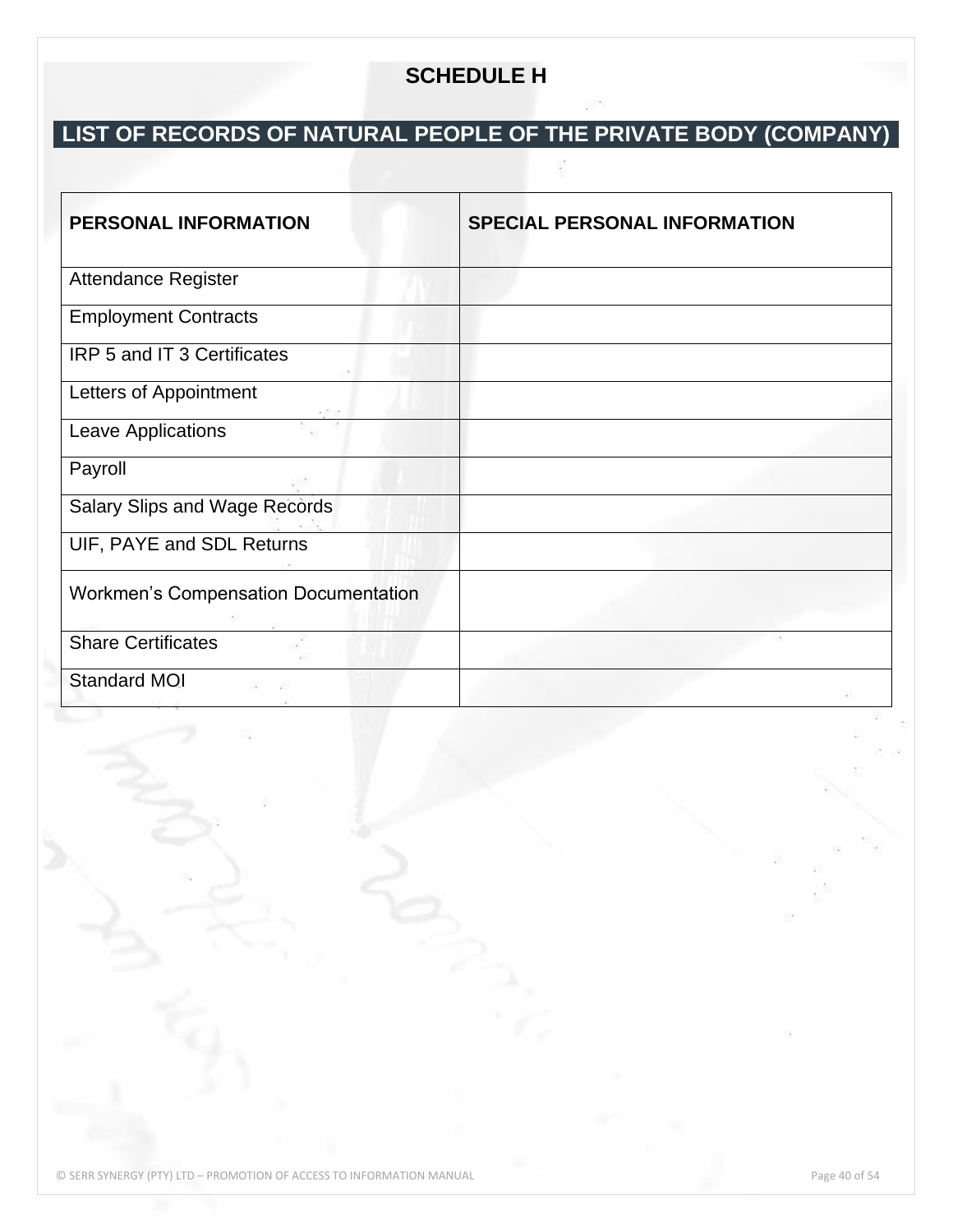### **SCHEDULE I**

#### <span id="page-40-0"></span>**CLASSIFICATION AND CATEGORIES FOR PROTECTION OF THE PRIVATE BODY (COMPANY)**

#### **– Paragraph 20**

#### **1. AA – Automatically Available:**

Records available in the public domain or intended to be placed in the public domain.

- **2. Personal Information:** means an identifiable, living or deceased, natural person, and where applicable, an identifiable, existing juristic Person including, but not limited to pregnancy, age etc.
- **3. Special Personal Information:** means Religious or Philosophical beliefs, Race or Ethnic origin, Trade Union Membership, Political persuasion, Health and sex life, Criminal Behavior
- **4. Category 1:** A Record containing information about research being or to be carried out by or on behalf of a Third Party or the Company.
- **5. Category 2:** Sensitive commercial Records of the Company, Contains trade secrets of the Company etc.
- **6. Category 3:** Sensitive commercial Records relating to other Private Bodies. Trade secrets of a Third Party or Data Subject.
- **7. Category 4:** Records relating to the safety of individuals an protection of property
- **8. Category 5:** Information protected subject to an obligation of confidentiality by virtue of office, employment, profession and privileged information or by agreement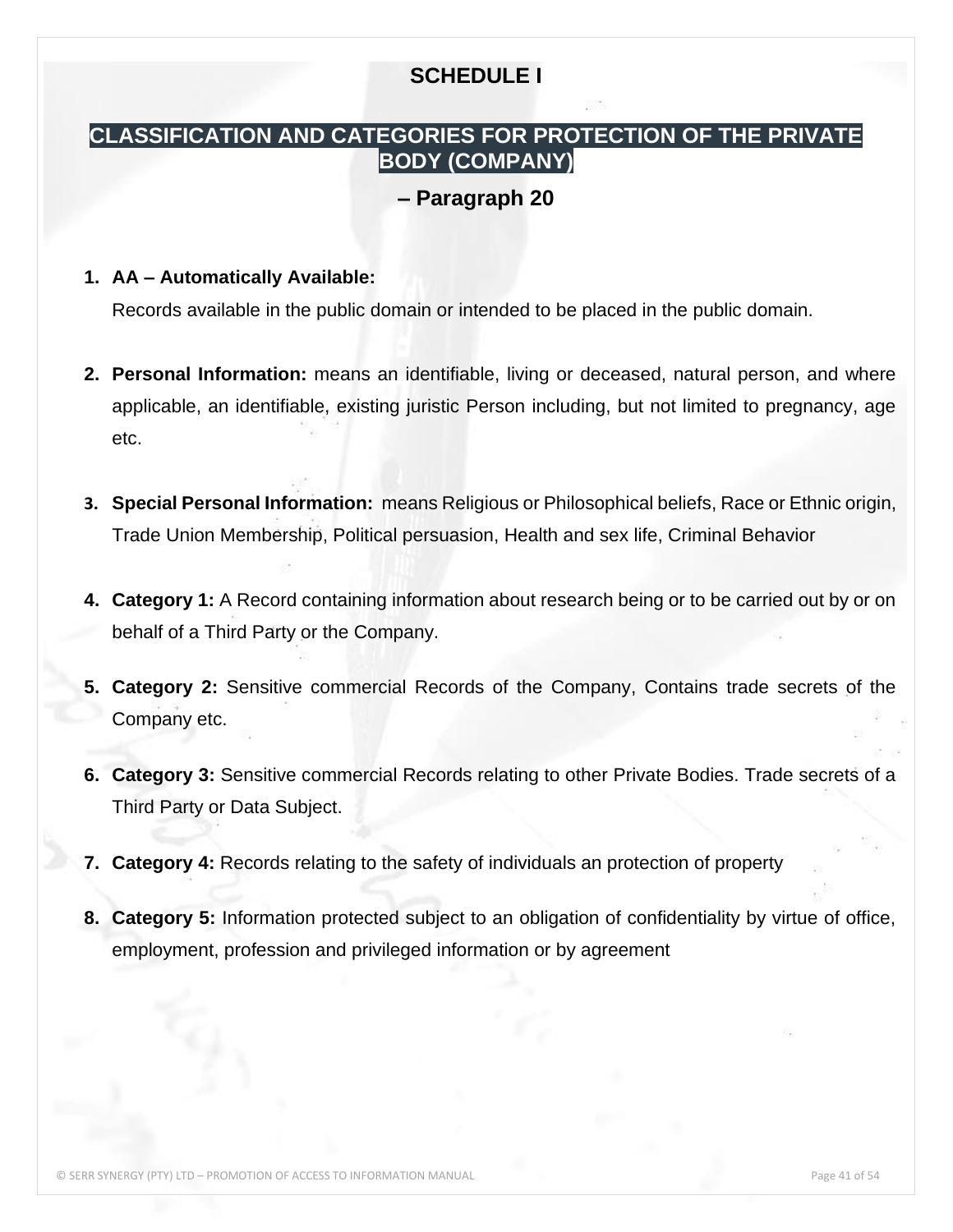|                                                       | <b>AA</b> | <b>PERSONAL</b><br><b>INFO</b> | <b>SPECIAL</b><br><b>PERSONAL</b><br><b>INFO</b> | <b>CAT</b><br>1 | <b>CAT</b><br>$\overline{2}$ | <b>CAT</b><br>$\overline{\mathbf{3}}$ | <b>CAT</b><br>$\overline{\mathbf{4}}$ | <b>CAT</b><br>$5\phantom{1}$ |
|-------------------------------------------------------|-----------|--------------------------------|--------------------------------------------------|-----------------|------------------------------|---------------------------------------|---------------------------------------|------------------------------|
| <b>ACCOUNTING/FINANCIAL RECORDS:</b>                  |           |                                |                                                  |                 |                              |                                       |                                       |                              |
| Annual financial<br>statements                        |           |                                |                                                  |                 | X                            |                                       |                                       |                              |
| General ledger                                        |           |                                |                                                  |                 | $\boldsymbol{\mathsf{X}}$    |                                       |                                       |                              |
| Subsidiary ledgers<br>(receivables, payables<br>etc.) |           |                                |                                                  |                 | X                            | X                                     |                                       |                              |
| Bank statements,                                      |           |                                |                                                  |                 | X                            |                                       |                                       |                              |
| Cheque books &<br>cheques                             |           |                                |                                                  |                 |                              |                                       |                                       |                              |
| Customer and supplier<br>statements                   |           |                                |                                                  |                 | X                            | X                                     |                                       |                              |
| Invoices (general)                                    | X         |                                |                                                  |                 | X                            | X                                     |                                       |                              |
| Deposit slips                                         | -         |                                |                                                  |                 | -                            |                                       |                                       |                              |
| Cash books                                            |           |                                |                                                  |                 | X                            |                                       |                                       |                              |
| Petty cash books                                      | -         |                                |                                                  |                 | $\blacksquare$               |                                       |                                       |                              |
| Fixed asset register                                  | 猕         |                                |                                                  |                 | X                            |                                       |                                       | 18                           |
| Tax returns and<br>assessments                        |           |                                |                                                  |                 | $\pmb{\mathsf{X}}$           |                                       |                                       |                              |
| VAT returns                                           |           |                                |                                                  |                 | X                            |                                       |                                       |                              |
| Lease or installments<br>sale agreements              |           |                                |                                                  |                 | $\blacksquare$               |                                       |                                       |                              |
| <b>Budgets plans</b>                                  |           |                                |                                                  |                 |                              |                                       |                                       |                              |
| <b>Business plans</b>                                 |           |                                |                                                  |                 | $\blacksquare$               | -                                     |                                       |                              |
| Insurance records                                     |           |                                |                                                  |                 | $\boldsymbol{\mathsf{X}}$    |                                       |                                       |                              |
| Credit agreements                                     |           |                                |                                                  |                 | $\blacksquare$               |                                       |                                       |                              |
| Capital expenditure                                   |           |                                |                                                  |                 | н                            |                                       |                                       |                              |
| Invoices with T & C's                                 |           |                                |                                                  |                 |                              |                                       |                                       |                              |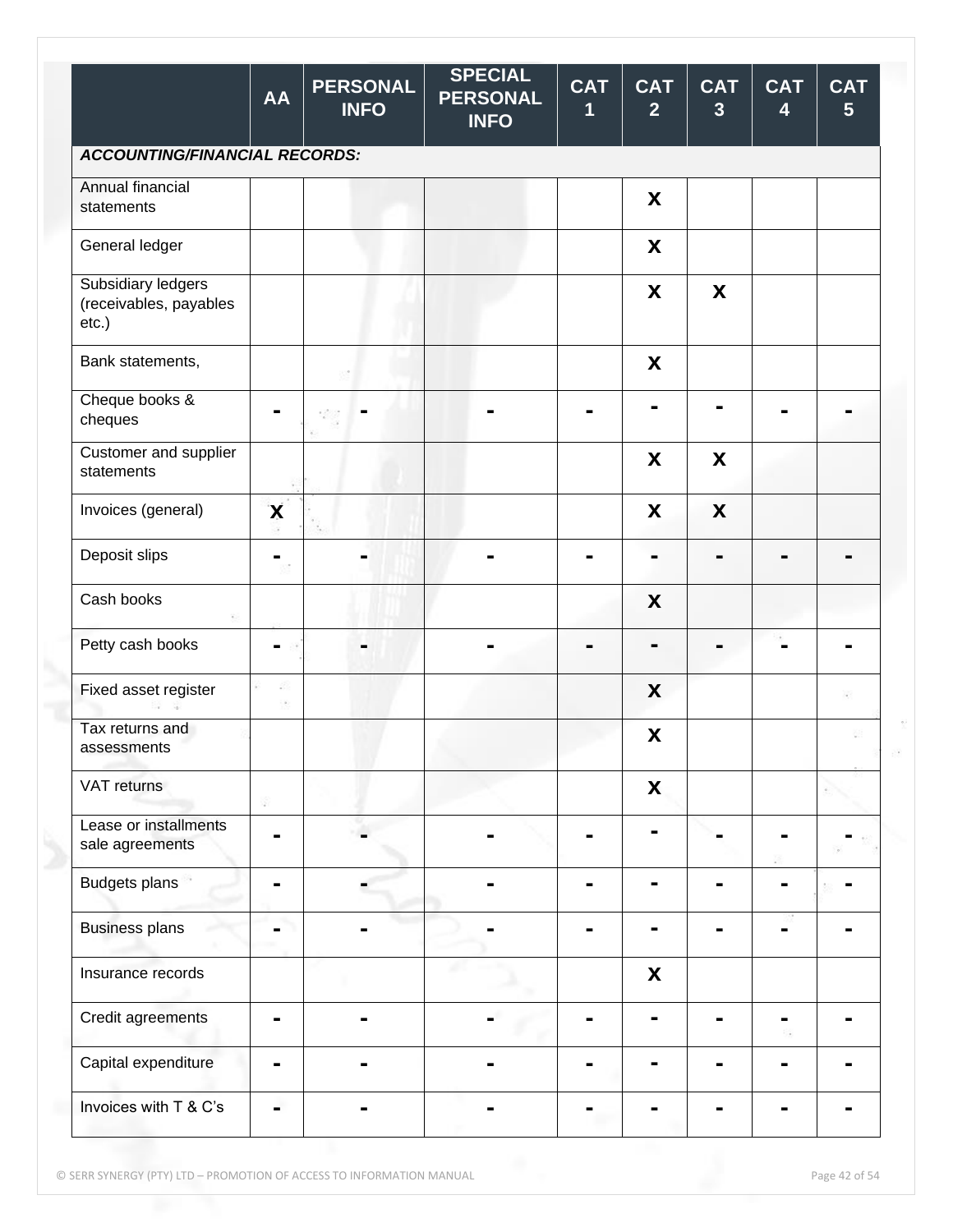| Quotations                                | X              |                           |    | X                         | X |   |         |
|-------------------------------------------|----------------|---------------------------|----|---------------------------|---|---|---------|
| Receipts                                  | $\blacksquare$ |                           |    |                           |   |   |         |
| Confirmation of<br><b>Banking details</b> |                |                           |    | $\boldsymbol{\mathsf{X}}$ |   |   |         |
| Cash Flow Projections                     | $\blacksquare$ |                           |    |                           |   |   |         |
| Other                                     |                |                           |    |                           |   |   |         |
| <b>STAFF/EMPLOYEE RECORDS:</b>            |                |                           |    |                           |   |   |         |
| Training manuals                          | $\blacksquare$ |                           |    |                           |   |   |         |
| Salary scales                             | ۰              |                           |    |                           |   |   |         |
| <b>Employment Equity</b><br>Plans         |                |                           |    |                           |   |   |         |
| Attendance Register                       | 52.            | X                         |    |                           |   |   |         |
| <b>Disciplinary Records</b>               | -              |                           |    |                           |   |   |         |
| Employee Information<br>Records           | ۰              |                           |    |                           |   |   |         |
| Employee Loans                            | -              | ۰                         | Ξ. |                           |   | ۰ |         |
| Employment<br>Applications                | ۰              |                           |    |                           |   |   | --<br>ĸ |
| <b>Employment Contracts</b>               |                | X                         |    |                           |   |   | X       |
| <b>Employment Equity</b><br>Reports       | -              |                           |    |                           |   |   |         |
| Group Life                                |                |                           |    |                           |   |   |         |
| IRP 5 and IT 3<br>Certificates            |                | $\boldsymbol{\mathsf{X}}$ |    | $\boldsymbol{\mathsf{X}}$ |   |   |         |
| Letters of Appointment                    |                | $\pmb{\mathsf{X}}$        |    |                           |   | 级 | X       |
| Leave Applications                        |                | $\mathbf x$               |    |                           |   |   |         |
| Maternity Leave Policy                    | $\blacksquare$ |                           |    |                           |   |   |         |
| Payroll                                   |                | $\boldsymbol{\mathsf{X}}$ |    |                           |   |   | X       |
| <b>Personnel Files</b>                    |                |                           |    |                           |   |   |         |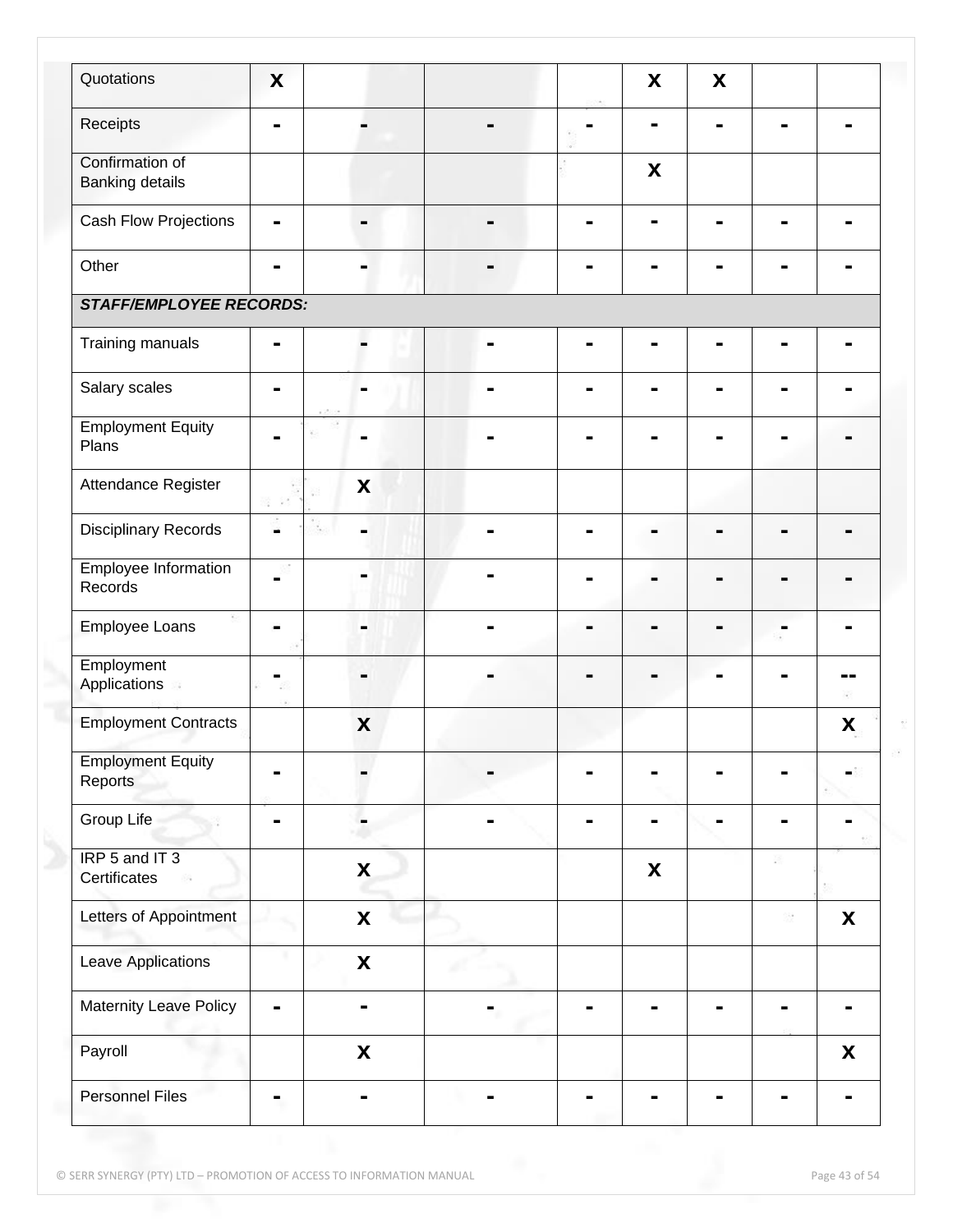| Policies and                 |                |                           |   |   |                |   |
|------------------------------|----------------|---------------------------|---|---|----------------|---|
| Procedures                   |                |                           |   |   |                |   |
|                              |                |                           |   |   |                |   |
| Recruitment and              | -              |                           |   |   |                |   |
| Appointments                 |                |                           |   |   |                |   |
| Salary and Wage              |                |                           |   |   |                |   |
| Registers                    |                |                           |   |   |                |   |
| <b>Salary Slips and Wage</b> |                |                           |   |   |                |   |
| Records                      |                | X                         |   |   |                | X |
| Scholarships and             |                |                           |   |   |                |   |
| <b>Bursaries</b>             |                |                           |   |   |                |   |
|                              |                |                           |   |   |                |   |
| Staff Records after          |                |                           |   |   |                |   |
| Employment                   |                |                           |   |   |                |   |
| <b>Study Assistance</b>      |                |                           |   |   |                |   |
| <b>Schemes</b>               |                |                           |   |   | н              |   |
|                              |                |                           |   |   |                |   |
| <b>Time Records</b>          |                |                           |   |   | $\blacksquare$ |   |
|                              |                |                           |   |   |                |   |
| Labour Inspection            |                |                           |   |   |                |   |
| Reports                      |                |                           |   |   |                |   |
| <b>Training and</b>          |                |                           |   |   |                |   |
| Development                  |                |                           |   |   |                |   |
| UIF, PAYE and SDL            |                |                           |   |   |                |   |
| Returns                      |                | X                         |   | X |                | X |
|                              |                |                           |   |   |                |   |
| Workmen's                    |                |                           |   |   |                |   |
| Compensation                 |                | $\boldsymbol{\mathsf{x}}$ |   | X |                |   |
| Documentation                |                |                           |   |   |                |   |
| <b>OHS Reports</b>           |                |                           |   |   |                |   |
|                              |                |                           |   |   |                |   |
| <b>OHS Assessments</b>       |                |                           |   |   |                |   |
|                              |                |                           |   |   |                |   |
| <b>OHS Minutes</b>           | $\blacksquare$ |                           | - |   | ۰              |   |
|                              |                |                           |   |   |                |   |
| <b>Annual Training</b>       |                |                           |   |   |                |   |
| Reports                      |                |                           | ۰ |   |                |   |
|                              |                |                           |   |   |                |   |
| Workplace Skills Plan        |                |                           |   |   |                |   |
|                              |                |                           |   |   |                |   |
| <b>CCMA/Labour</b>           |                |                           |   | - | $\blacksquare$ |   |
| Court/Bargaining<br>Council  |                |                           |   |   |                |   |
| Awards/Disputes              |                |                           |   |   |                |   |
|                              |                |                           |   |   |                |   |
| <b>Medical Records</b>       | -              |                           |   |   |                |   |
|                              |                |                           |   |   |                |   |
| Safety Incident              |                |                           |   |   |                |   |
| Reports                      |                |                           |   |   |                |   |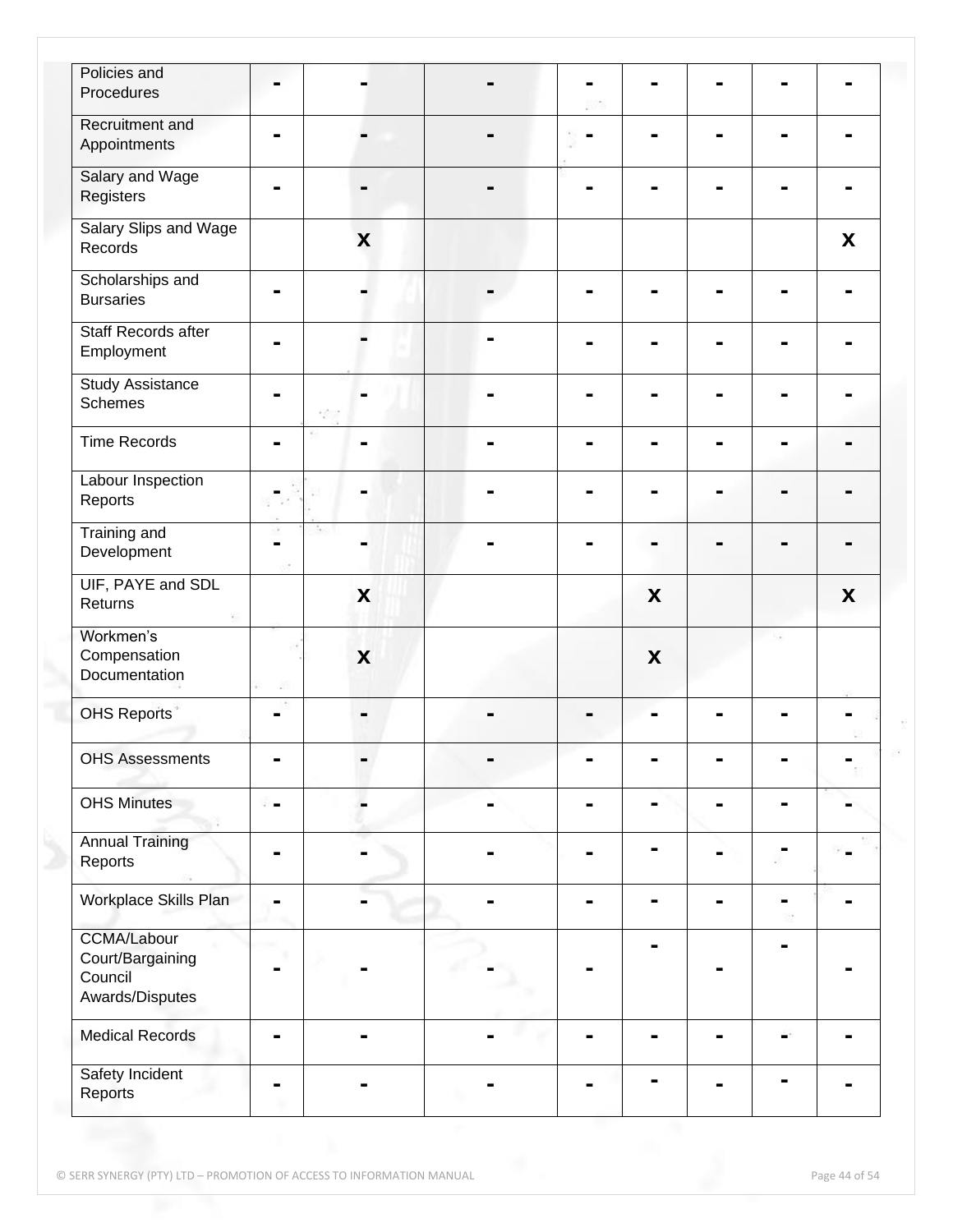| Confidentiality                             |                |     |   |   |  |  |
|---------------------------------------------|----------------|-----|---|---|--|--|
| Agreements                                  |                |     |   |   |  |  |
| <b>Resignation Letters</b>                  | ь              |     |   |   |  |  |
| Temporary                                   |                |     |   |   |  |  |
| <b>Employment Records</b>                   |                |     |   |   |  |  |
| Other                                       |                |     | - |   |  |  |
| <b>INSURANCE RECORDS:</b>                   |                |     |   |   |  |  |
| Claim records                               |                |     |   |   |  |  |
| Details of coverage,<br>limits and insurers |                |     |   | X |  |  |
| Insurance policies                          |                | 320 |   | X |  |  |
| Other                                       | ۰              |     |   |   |  |  |
| <b>INTELLECTUAL PROPERTY:</b>               |                |     |   |   |  |  |
| License agreements                          | ۰              |     |   |   |  |  |
| Secrecy agreements                          |                |     |   |   |  |  |
| Research and<br>development<br>agreements   |                |     |   |   |  |  |
| Consulting agreements                       |                |     |   |   |  |  |
| Use agreements                              |                |     |   |   |  |  |
| Joint venture<br>agreements                 |                |     |   |   |  |  |
| Join development<br>agreements              |                |     |   |   |  |  |
| Royalty agreements                          | ۰              |     |   |   |  |  |
| Franchise agreements                        | -              |     |   |   |  |  |
| Warranties                                  | $\blacksquare$ |     |   |   |  |  |
| Settlement<br>Agreements                    |                |     |   |   |  |  |
| <b>Litigation Records</b>                   | ۰              |     |   |   |  |  |
| Service Agreements                          | -              |     |   |   |  |  |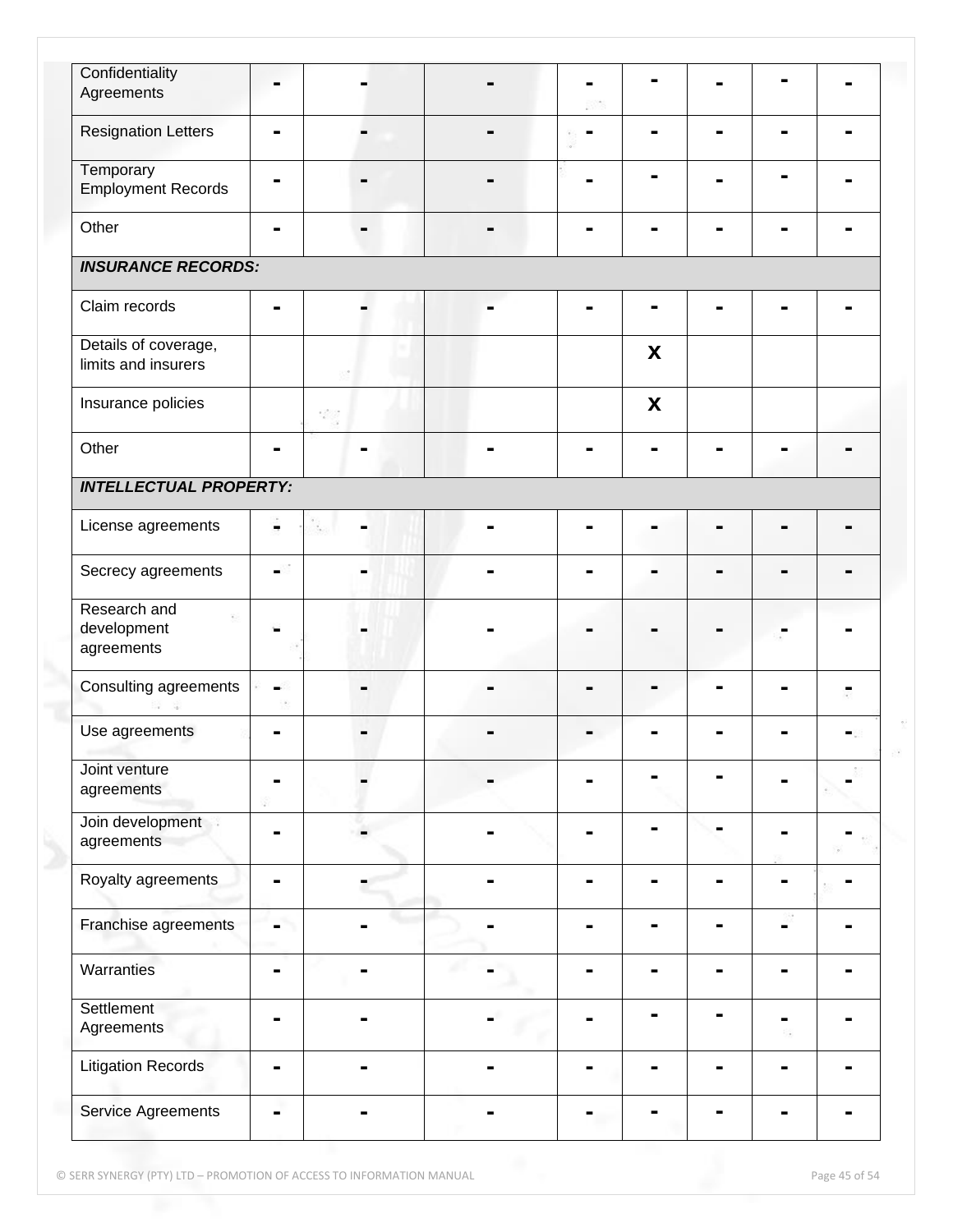| <b>Supplier Agreements</b>                       |                           |                |   | $\boldsymbol{\mathsf{X}}$ |                |                |   |
|--------------------------------------------------|---------------------------|----------------|---|---------------------------|----------------|----------------|---|
| Merchant Agreements                              | $\blacksquare$            |                | - |                           | $\blacksquare$ | $\blacksquare$ | - |
| <b>Export Agreements</b>                         | $\blacksquare$            | $\blacksquare$ |   |                           | ۰              | ۰              |   |
| Import Agreements                                | $\blacksquare$            |                |   |                           |                |                |   |
| Other                                            |                           |                |   |                           |                |                |   |
| <b>MARKETING RECORDS:</b>                        |                           |                |   |                           |                |                |   |
| <b>Business Cards</b>                            | X                         |                |   |                           |                |                |   |
| Business Profile -<br>Facebook/World Wide<br>Web | $\boldsymbol{\mathsf{X}}$ | 382            |   |                           |                |                |   |
| <b>Client General</b><br>Newsletters             |                           |                |   |                           |                |                |   |
| <b>Company Profile</b>                           | Ξ.                        |                |   |                           |                | -              |   |
| Leaflets                                         | -                         |                |   |                           |                |                |   |
| News Paper Adverts                               | $\blacksquare$            |                |   |                           |                |                |   |
| <b>News Paper Articles</b><br>and Columns        | ۰                         | ۰              |   |                           |                |                |   |
| <b>Product Brochures</b>                         | -                         |                |   |                           |                |                |   |
| <b>Product Pamphlets</b>                         |                           |                |   |                           |                |                |   |
| Vouchers                                         | $\blacksquare$            |                |   |                           |                |                |   |
| Promotional<br>Competitions                      |                           |                |   |                           |                |                |   |
| Labeling                                         | Ξ.                        |                |   |                           |                |                |   |
| <b>Mail Shots</b>                                |                           |                |   |                           |                |                |   |
| Prospectus                                       | Ξ.                        |                |   |                           |                |                |   |
| Other                                            | $\blacksquare$            |                |   |                           |                |                |   |
| <b>TRADE SECRETS:</b>                            |                           |                |   |                           |                |                |   |
| <b>Training Needs</b>                            | $\blacksquare$            |                |   |                           |                |                |   |
| <b>Training Modules</b>                          |                           |                |   |                           |                |                |   |

© SERR SYNERGY (PTY) LTD – PROMOTION OF ACCESS TO INFORMATION MANUAL Page 46 of 54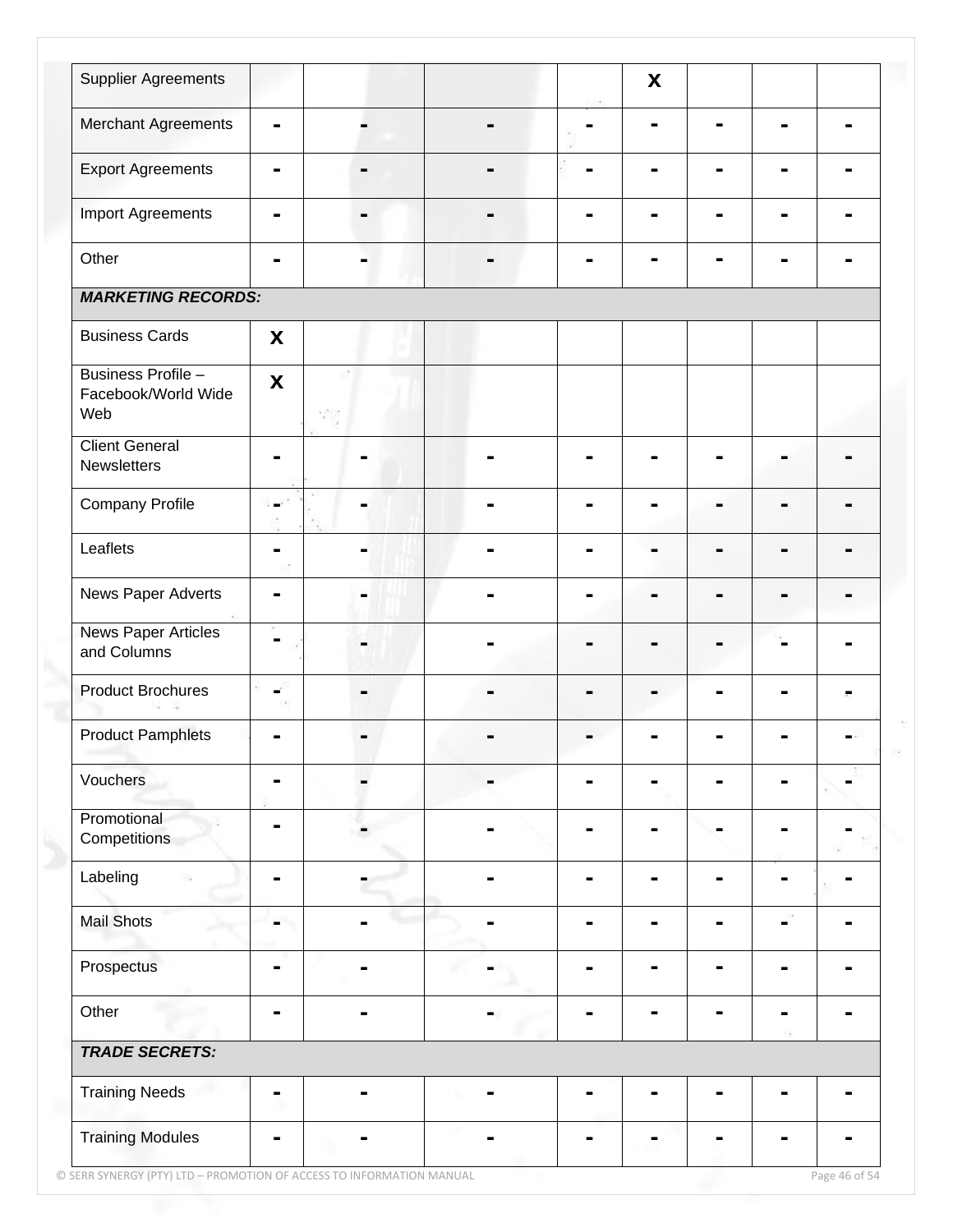| <b>Training Minutes</b>                             |                |                |                |    |                |                |                |
|-----------------------------------------------------|----------------|----------------|----------------|----|----------------|----------------|----------------|
| <b>Price Schedules</b>                              |                |                |                | X  |                |                |                |
| <b>Quality Controls</b>                             | $\blacksquare$ |                |                |    |                | ۰              |                |
| Product specification                               |                |                |                |    |                |                |                |
| Employee<br>Confidentiality<br>agreements           |                |                |                |    |                |                |                |
| Customer<br>Confidentiality<br>Agreements           |                |                |                |    |                |                |                |
| Agreements with<br>clients/providers                |                |                |                |    |                |                |                |
| Remuneration<br>Tables/Schedules                    |                |                |                |    |                |                |                |
| Unique procedures                                   | -              |                |                |    |                | ۰              |                |
| Research records<br>obtained or generated<br>itself | -              |                |                |    |                |                |                |
| Other                                               | ۰              |                |                |    |                |                |                |
| RECORDS REFLECTING SPECIAL PERSONAL INFORMATION:    |                |                |                |    |                |                |                |
| Religious or<br>philosophical beliefs               |                |                |                |    |                |                |                |
| Race or Ethnic origin                               |                |                |                |    |                |                |                |
| <b>Trade Union</b><br>Membership                    |                |                |                | ۰  |                |                |                |
| Political persuasion                                | ь              |                |                |    |                |                |                |
| Health                                              |                |                |                |    |                |                |                |
| Sex life                                            | -              |                |                |    |                | ۰              |                |
| Criminal behaviour                                  | $\blacksquare$ | $\blacksquare$ | $\blacksquare$ | Ξ. | $\blacksquare$ | $\blacksquare$ | $\blacksquare$ |
| <b>Biometrics</b>                                   | ۰              |                | ۰              |    |                | $\blacksquare$ |                |
|                                                     |                |                |                |    |                |                |                |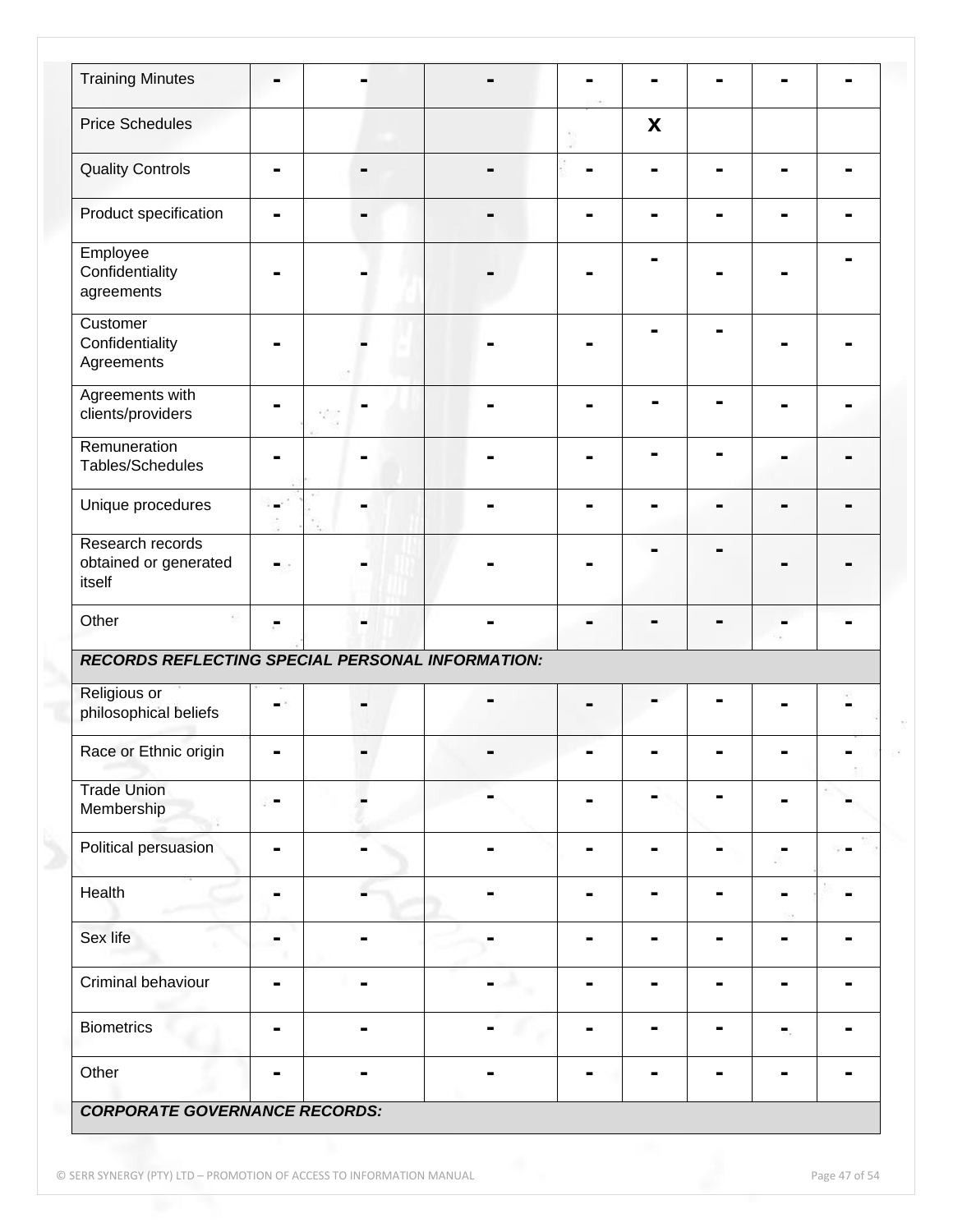| <b>Directors Agreements</b>             | - |   |  |   |  |  |
|-----------------------------------------|---|---|--|---|--|--|
| <b>Share Certificates</b>               |   | X |  |   |  |  |
| <b>Directors Resolutions</b>            |   |   |  |   |  |  |
| <b>Minutes of Directors</b><br>meetings |   |   |  |   |  |  |
| Shareholder<br>Agreements               |   |   |  |   |  |  |
| Standard MOI                            |   | Χ |  | X |  |  |
| Special drafted MOI                     |   |   |  |   |  |  |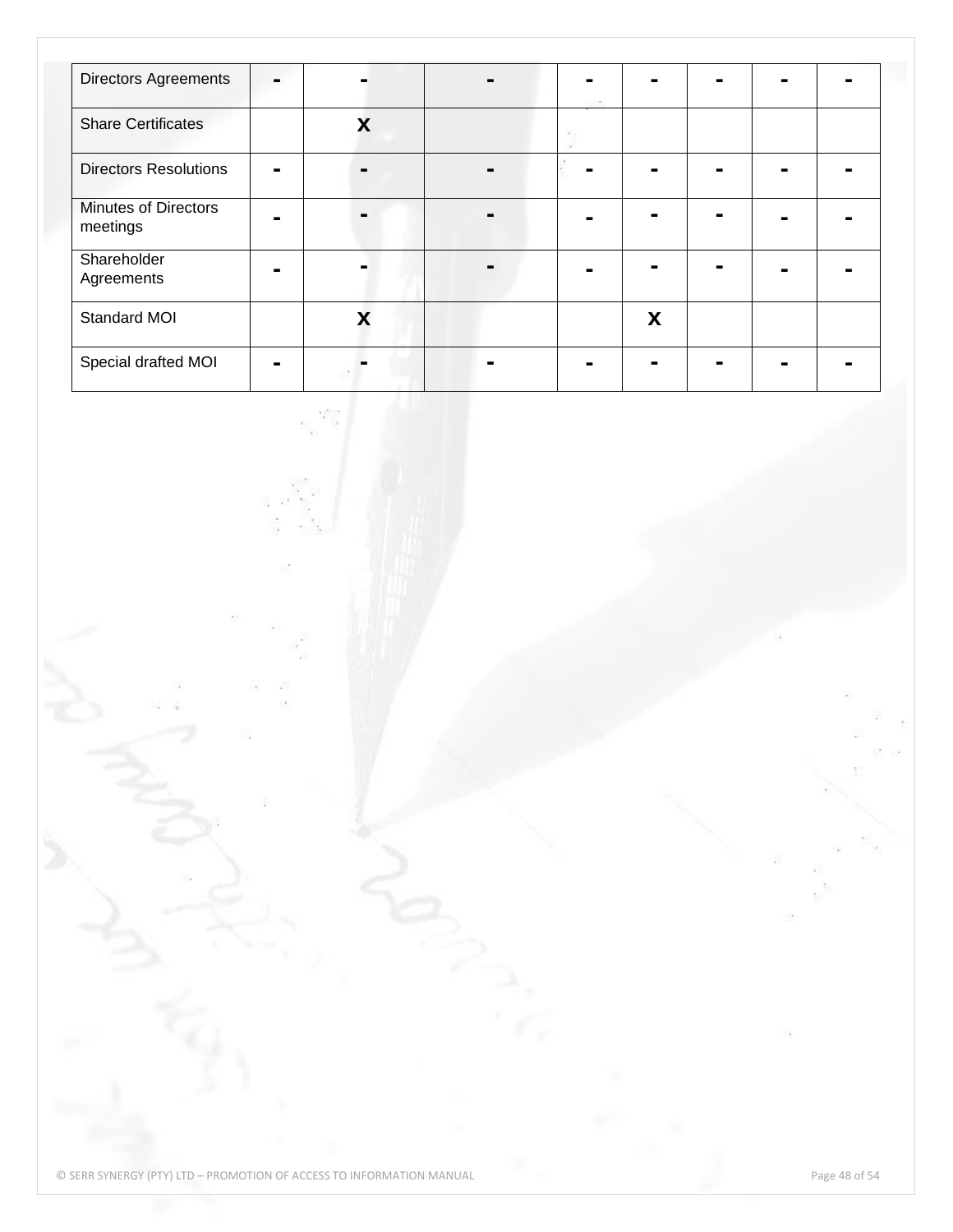### **ANNEXURE 1**

### <span id="page-48-0"></span>**REQUEST FOR ACCESS TO RECORD OF PRIVATE BODY (COMPANY)**

*[Section 53(1) of the Promotion of Access to Information Act, 2000*

#### *(Act No. 2 of 2000)] [Regulation 10]*

#### **A. Particulars of Private Body**

The Head:

#### **B. Particulars of Person requesting access to the Record**

(a) The particulars of the Person who Requests access to the Record must be given below.

(b) The address and/or fax number or e-mail address in the Republic to which the information is to be sent must be given.

(c) Proof of the capacity in which the Request is made, if applicable, must be attached.

\_\_\_\_\_\_\_\_\_\_\_\_\_\_\_\_\_\_\_\_\_\_\_\_\_\_\_\_\_\_\_\_\_\_\_\_\_\_\_\_\_\_\_\_\_\_\_\_\_\_\_\_\_\_\_\_\_\_\_\_\_\_\_\_\_\_\_\_\_\_

\_\_\_\_\_\_\_\_\_\_\_\_\_\_\_\_\_\_\_\_\_\_\_\_\_\_\_\_\_\_\_\_\_\_\_\_\_\_\_\_\_\_\_\_\_\_\_\_\_\_\_\_\_\_\_\_\_\_\_\_\_\_\_\_\_\_\_\_\_\_

\_\_\_\_\_\_\_\_\_\_\_\_\_\_\_\_\_\_\_\_\_\_\_\_\_\_\_\_\_\_\_\_\_\_\_\_\_\_\_\_\_\_\_\_\_\_\_\_\_\_\_\_\_\_\_\_\_\_\_\_\_\_\_\_\_\_\_\_\_\_

| Identity number: ___________                                             |  |  |
|--------------------------------------------------------------------------|--|--|
| Postal address:                                                          |  |  |
|                                                                          |  |  |
| Telephone number: E-mail address:                                        |  |  |
| Capacity in which Request is made when made on behalf of another Person: |  |  |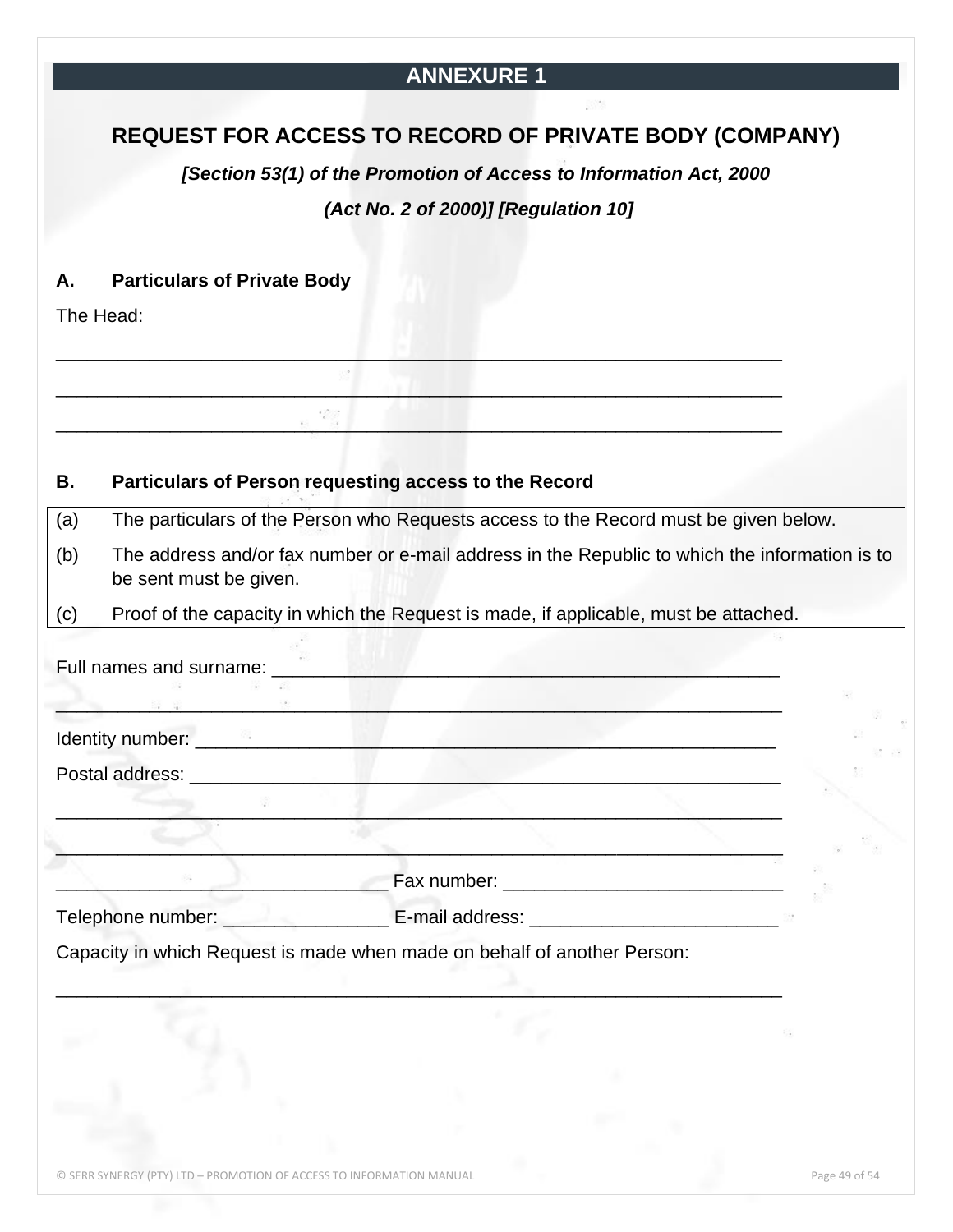# **C. Particulars of Person on whose behalf Request is made**

| Person. | This section must be completed ONLY if a Request for information is made on behalf of another<br>the contract of the state of the contract of the contract of the contract of |  |
|---------|-------------------------------------------------------------------------------------------------------------------------------------------------------------------------------|--|
|         |                                                                                                                                                                               |  |
|         |                                                                                                                                                                               |  |
| D.      | <b>Particulars of Record</b>                                                                                                                                                  |  |
| (a)     | Provide full particulars of the Record to which access is requested, including the reference<br>number if it is known to you, to enable the Record to be located.             |  |
| (b)     | If the provided space is inadequate, please continue on a separate folio and attach it to this<br>form. The Requester must sign all additional folios.                        |  |
| 1.      | Description of Record or relevant part of the Record: __________________________                                                                                              |  |
|         |                                                                                                                                                                               |  |
|         |                                                                                                                                                                               |  |
|         |                                                                                                                                                                               |  |
| 2.      | Reference number, if available:                                                                                                                                               |  |
| 3.      | Any further particulars of Record:                                                                                                                                            |  |
|         |                                                                                                                                                                               |  |
|         |                                                                                                                                                                               |  |
|         |                                                                                                                                                                               |  |
|         |                                                                                                                                                                               |  |
|         |                                                                                                                                                                               |  |
|         |                                                                                                                                                                               |  |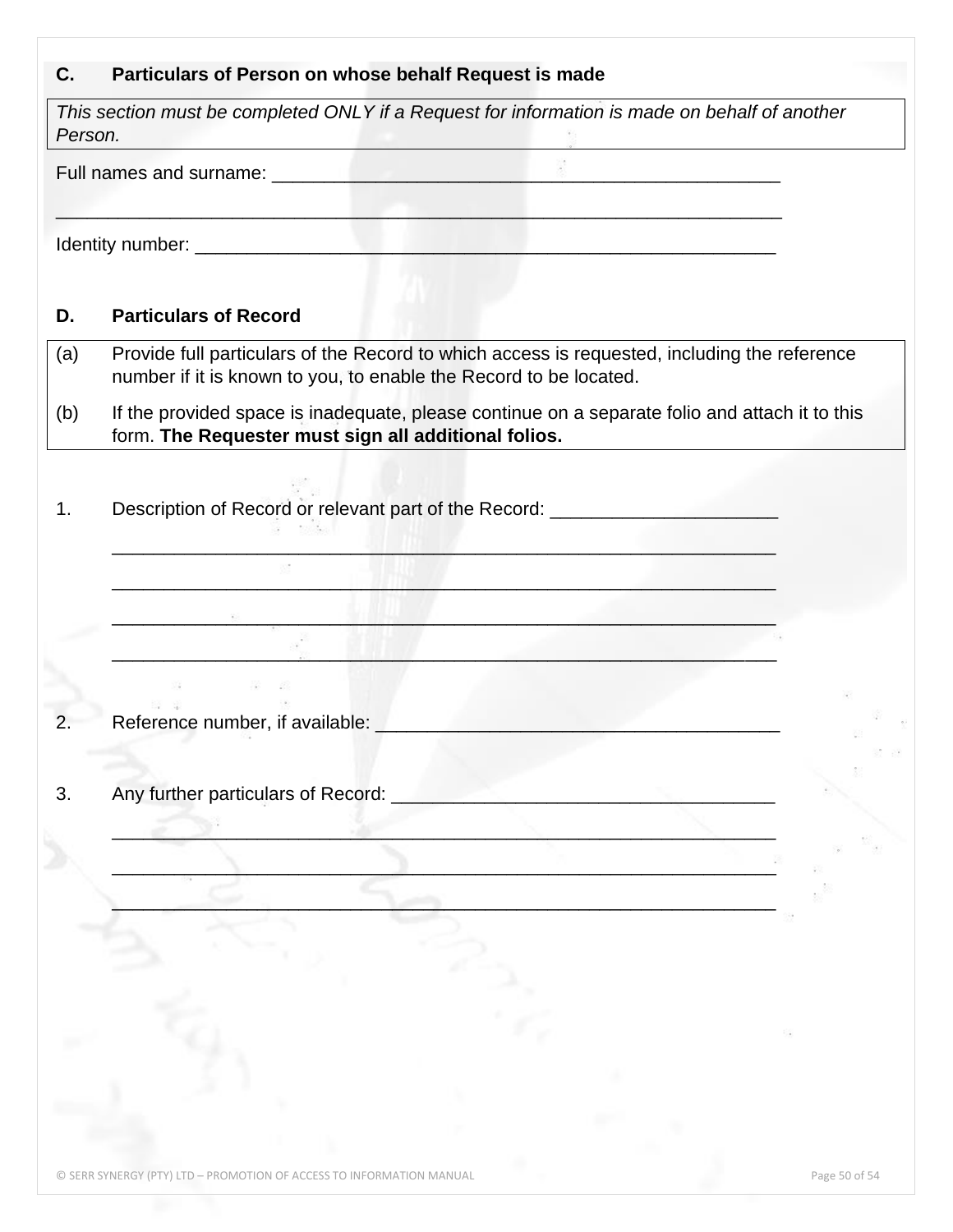- *(a) A Request for access to a Record, other than a Record containing Personal Information about yourself, will be processed only after a request fee has been paid.*
- *(b) You will be notified of the amount required to be paid as the request fee.*
- *(c) The fee payable for access to a Record depends on the form in which access is required and the reasonable time required to search for and prepare a Record.*
- *(d) If you qualify for exemption of the payment of any fee, please state the reason for exemption.*

\_\_\_\_\_\_\_\_\_\_\_\_\_\_\_\_\_\_\_\_\_\_\_\_\_\_\_\_\_\_\_\_\_\_\_\_\_\_\_\_\_\_\_\_\_\_\_\_\_\_\_\_\_\_\_\_\_\_\_\_\_\_\_\_\_\_\_\_\_\_

\_\_\_\_\_\_\_\_\_\_\_\_\_\_\_\_\_\_\_\_\_\_\_\_\_\_\_\_\_\_\_\_\_\_\_\_\_\_\_\_\_\_\_\_\_\_\_\_\_\_\_\_\_\_\_\_\_\_\_\_\_\_\_\_\_\_\_\_\_\_

Reason for exemption from payment of fees:

#### **F. Form of access to Record**

*If you are prevented by a disability to read, view or listen to the Record in the form of access provided for in 1 to 4 hereunder, state your disability and indicate in which form the Record is required.*

| Disability: _______________                                  | Form in which Record is required:                                                                |
|--------------------------------------------------------------|--------------------------------------------------------------------------------------------------|
|                                                              |                                                                                                  |
|                                                              |                                                                                                  |
|                                                              |                                                                                                  |
|                                                              |                                                                                                  |
|                                                              |                                                                                                  |
| <b>NOTES:</b>                                                |                                                                                                  |
| a)<br>Record is available.                                   | Compliance with your Request in the specified form may depend on the form in which the           |
| b)<br>be informed if access will be granted in another form. | Access in the form requested may be refused in certain circumstances. In such cases you will     |
| C)<br>access is requested.                                   | The fee payable for access to the Record, if any, will be determined partly by the form in which |
|                                                              |                                                                                                  |
| Mark the appropriate box with a $X$                          |                                                                                                  |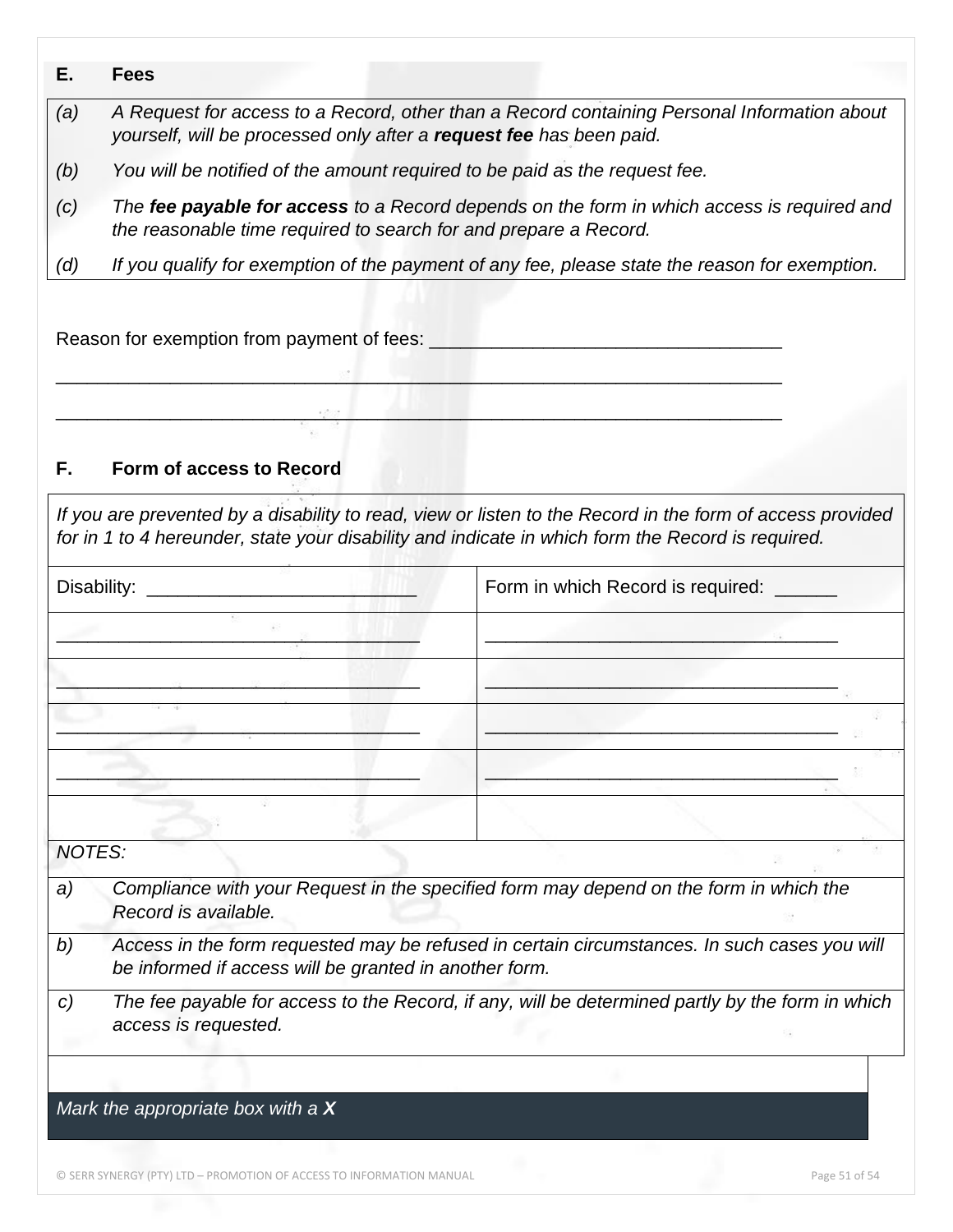| 1. |                                                | If the Record is in written or printed form:                                                                                                               |  |  |                                                                                                 |            |           |  |
|----|------------------------------------------------|------------------------------------------------------------------------------------------------------------------------------------------------------------|--|--|-------------------------------------------------------------------------------------------------|------------|-----------|--|
|    | Copy of Record*<br><b>Inspection of Record</b> |                                                                                                                                                            |  |  |                                                                                                 |            |           |  |
| 2. |                                                | If the Record consists of visual images (this includes photographs, slides, video<br>recordings, computer-generated images, sketches, etc.):               |  |  |                                                                                                 |            |           |  |
|    | View the images                                | Copy of the images*                                                                                                                                        |  |  | Transcription of the images*                                                                    |            |           |  |
| 3. | reproduced in sound:                           | If the Record consists of recorded words or information which can be                                                                                       |  |  |                                                                                                 |            |           |  |
|    |                                                | Listen to the soundtrack (audio cassette)                                                                                                                  |  |  | Transcription of soundtrack* (written or<br>printed document)                                   |            |           |  |
| 4. |                                                | If the Record is held on computer or in an electronic of machine-readable                                                                                  |  |  |                                                                                                 |            | format:   |  |
|    | Printed copy of<br>Record*                     | Printed copy of<br>information derived<br>from the Record*                                                                                                 |  |  | Copy in computer-readable<br>form <sup>*</sup> (stiffy or compact disc)                         |            |           |  |
| *  |                                                | If you requested a copy or transcription of a Record (above), do you<br>wish the copy or transcription to be posted to you?                                |  |  |                                                                                                 | <b>YES</b> | <b>NO</b> |  |
|    | Postage is payable                             |                                                                                                                                                            |  |  |                                                                                                 |            |           |  |
| G. |                                                | Particulars of right to be exercised or protected                                                                                                          |  |  |                                                                                                 |            |           |  |
|    |                                                | If the provided space is inadequate, please continue on a separate folio and attach it to this form. The<br>Requester must sign all the additional folios. |  |  |                                                                                                 |            |           |  |
|    |                                                |                                                                                                                                                            |  |  |                                                                                                 |            |           |  |
| 1. |                                                | Indicate which right is to be exercised or protected: __________________________                                                                           |  |  |                                                                                                 |            |           |  |
|    |                                                |                                                                                                                                                            |  |  |                                                                                                 |            |           |  |
|    |                                                |                                                                                                                                                            |  |  | the contract of the contract of the contract of the contract of the contract of the contract of |            |           |  |
|    |                                                |                                                                                                                                                            |  |  |                                                                                                 |            |           |  |
|    |                                                |                                                                                                                                                            |  |  |                                                                                                 |            |           |  |
|    |                                                |                                                                                                                                                            |  |  |                                                                                                 |            |           |  |
|    |                                                | Explain why the Record requested is required for the exercise or protection of the                                                                         |  |  |                                                                                                 |            |           |  |
|    |                                                |                                                                                                                                                            |  |  |                                                                                                 |            |           |  |
| 2. |                                                |                                                                                                                                                            |  |  |                                                                                                 |            |           |  |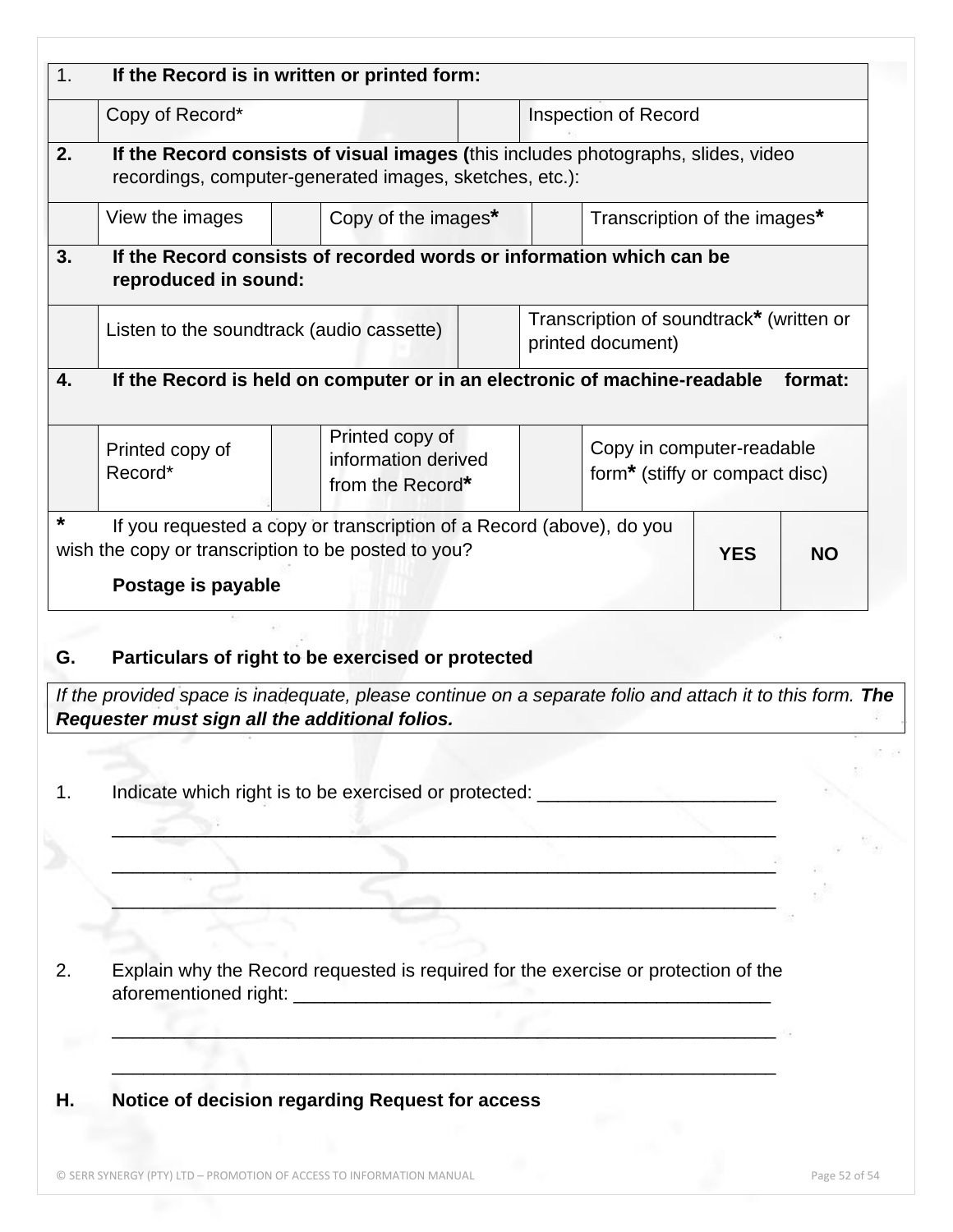*You will be notified in writing whether your Request has been approved/denied. If you wish to be informed in another manner, please specify the manner and provide the necessary particulars to enable compliance with your Request.*

How would you prefer to be informed of the decision regarding your Request for access to the Record? \_\_\_\_\_\_\_\_\_\_\_\_\_\_\_\_\_\_\_\_\_\_\_\_\_\_\_\_\_\_\_\_\_\_\_\_\_\_\_\_\_\_\_\_\_\_\_\_\_\_\_\_\_\_\_\_\_\_\_\_\_\_\_\_\_\_\_\_\_\_

\_\_\_\_\_\_\_\_\_\_\_\_\_\_\_\_\_\_\_\_\_\_\_\_\_\_\_\_\_\_\_\_\_\_\_\_\_\_\_\_\_\_\_\_\_\_\_\_\_\_\_\_\_\_\_\_\_\_\_\_\_\_\_\_\_\_\_\_\_\_

\_\_\_\_\_\_\_\_\_\_\_\_\_\_\_\_\_\_\_\_\_\_\_\_\_\_\_\_\_\_\_\_\_\_\_\_\_\_\_\_\_\_\_\_\_\_\_\_\_\_\_\_\_\_\_\_\_\_\_\_\_\_\_\_\_\_\_\_\_\_

SIGNED AT \_\_\_\_\_\_\_\_\_\_\_\_\_\_\_\_\_\_\_ON THIS \_\_\_\_ DAY OF \_\_\_\_\_\_\_\_\_\_\_\_\_\_\_20 \_\_\_

# **SIGNATURE OF REQUESTER / PERSON ON WHOSE BEHALF REQUEST IS MADE**

\_\_\_\_\_\_\_\_\_\_\_\_\_\_\_\_\_\_\_\_\_\_\_\_\_\_\_\_\_\_\_\_\_\_\_